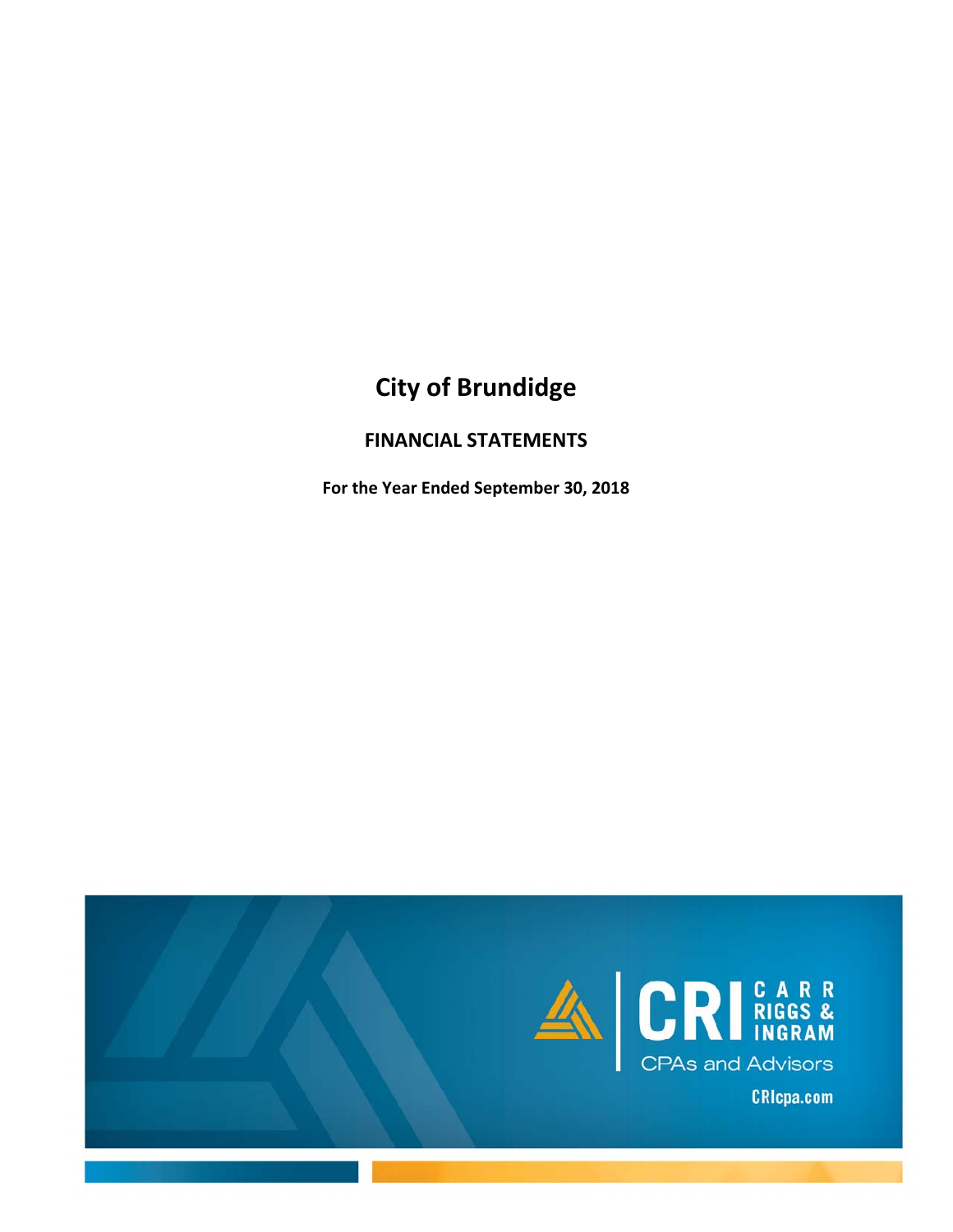# **City of Brundidge Table of Contents September 30, 2018**

| <b>REPORT</b><br>Independent Auditors' Report                                                                                                                                                                            | 1              |
|--------------------------------------------------------------------------------------------------------------------------------------------------------------------------------------------------------------------------|----------------|
| <b>FINANCIAL STATEMENTS</b>                                                                                                                                                                                              |                |
| <b>Statement of Net Position</b>                                                                                                                                                                                         | 4              |
| <b>Statement of Activities</b>                                                                                                                                                                                           | 5              |
| Balance Sheet - Governmental Funds                                                                                                                                                                                       | 6              |
| Reconciliation of the Balance Sheet of Governmental Funds to the Statement<br>of Net Position                                                                                                                            | $\overline{7}$ |
| Statement of Revenues, Expenditures and Changes in Fund Balances -<br><b>Governmental Funds</b>                                                                                                                          | 8              |
| Reconciliation of the Statement of Revenues, Expenditures and Changes in Fund<br>Balances of Governmental Funds to the Statement of Activities                                                                           | 9              |
| Statement of Revenues, Expenditures and Changes in Fund Balances - Budget and<br>Actual - General Fund                                                                                                                   | 10             |
| Statement of Net Position - Proprietary Fund                                                                                                                                                                             | 11             |
| Statement of Revenues, Expenses and Changes in Net Position - Proprietary Fund                                                                                                                                           | 13             |
| Statement of Cash Flows - Proprietary Fund                                                                                                                                                                               | 14             |
| <b>Notes to Financial Statements</b>                                                                                                                                                                                     | 16             |
| Required Supplementary Information<br>Schedule of Changes in Net Pension Liability<br><b>Schedule of Employer Contributions</b>                                                                                          | 47<br>48       |
| <b>Description Nonmajor Governmental Funds</b>                                                                                                                                                                           | 49             |
| Combining Balance Sheet - Nonmajor Governmental Funds                                                                                                                                                                    | 50             |
| Combining Statement of Revenues, Expenditures and Changes in Fund Balances -<br>Nonmajor Governmental Funds                                                                                                              | 51             |
| Independent Auditors' Report on Internal Control Over Financial Reporting and<br>on Compliance and Other Matters Based on an Audit of Financial Statements<br>Performed in Accordance with Government Auditing Standards | 52             |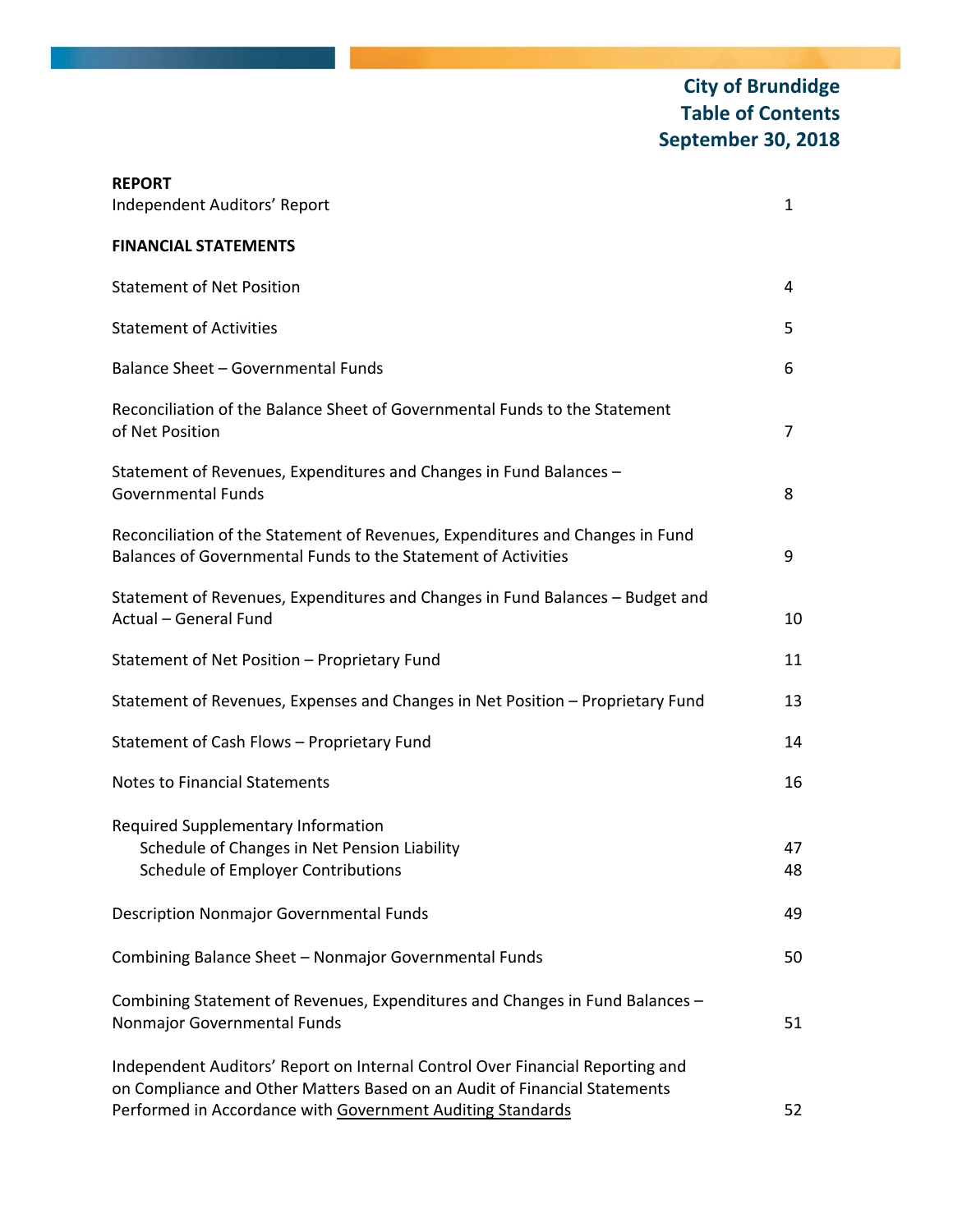

Carr, Riggs & Ingram, LLC 1117 Boll Weevil Circle Enterprise, AL 36330

(334) 347-0088 (334) 347-7650 (fax) www.cricpa.com

### **INDEPENDENT AUDITORS' REPORT**

Honorable Mayor and Members of the City Council City of Brundidge, Alabama

#### *Report on the Financial Statements*

We have audited the accompanying financial statements of the governmental activities, the business‐type activities, each major fund, and the aggregate remaining fund information of the City of Brundidge, Alabama (the "City"), as of and for the year ended September 30, 2018, and the related notes to the financial statements, which collectively comprise the City's basic financial statements as listed in the table of contents.

#### *Management's Responsibility for the Financial Statements*

Management is responsible for the preparation and fair presentation of these financial statements in accordance with accounting principles generally accepted in the United States of America; this includes the design, implementation, and maintenance of internal control relevant to the preparation and fair presentation of financial statements that are free from material misstatement, whether due to fraud or error.

### *Auditors' Responsibility*

Our responsibility is to express opinions on these financial statements based on our audit. We conducted our audit in accordance with auditing standards generally accepted in the United States of America and the standards applicable to financial audits contained in *Government Auditing Standards*, issued by the Comptroller General of the United States. The financial statements of the Brundidge Solid Waste Authority and Industrial Development Board were not audited in accordance with *Government Auditing Standards*. Those standards require that we plan and perform the audit to obtain reasonable assurance about whether the financial statements are free from material misstatement.

An audit involves performing procedures to obtain audit evidence about the amounts and disclosures in the financial statements. The procedures selected depend on the auditor's judgment, including the assessment of the risks of material misstatement of the financial statements, whether due to fraud or error. In making those risk assessments, the auditor considers internal control relevant to the entity's preparation and fair presentation of the financial statements in order to design audit procedures that are appropriate in the circumstances, but not for the purpose of expressing an opinion on the effectiveness of the entity's internal control. Accordingly, we express no such opinion. An audit also includes evaluating the appropriateness of accounting policies used and the reasonableness of significant accounting estimates made by management, as well as evaluating the overall presentation of the financial statements.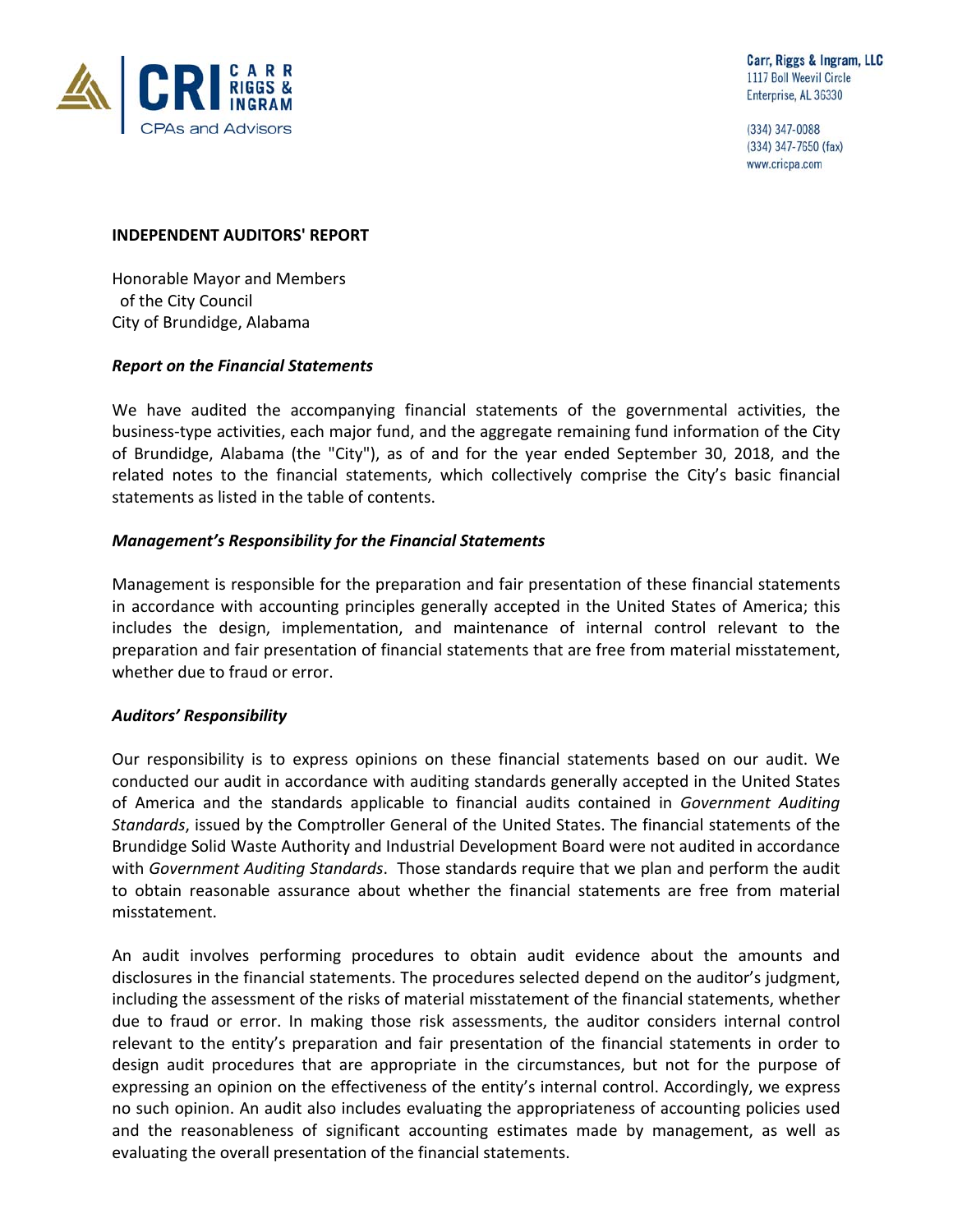We believe that the audit evidence we have obtained is sufficient and appropriate to provide a basis for our unmodified and qualified audit opinions.

# *Basis for Qualified Opinion on the Discretely Presented Component Units*

The financial statements of the Brundidge Solid Waste Authority and Industrial Development Board have not been audited, and we were not engaged to audit the Brundidge Solid Waste Authority or the Industrial Development Board's financial statements as part of our audit of the City's basic financial statements. The Brundidge Solid Waste Authority and Industrial Development Board's financial activities are included in the City's basic financial statements as discretely presented component units.

# *Qualified Opinion*

In our opinion, except for the effects of the matter discussed in the "Basis for Qualified Opinion on the Discretely Presented Component Units" paragraph, the financial statements referred to above present fairly in all material respects, the financial position of the discretely presented component units of the City as of September 30, 2018, and the changes in financial position thereof for the year then ended in accordance with accounting principles generally accepted in the United States of America.

# *Unmodified Opinions*

In our opinion, the financial statements referred to above present fairly, in all material respects, the respective financial position of the governmental activities, the business-type activities, each major fund and the aggregate remaining information of the City of Brundidge, Alabama as of September 30, 2018, and the respective changes in financial position, and, where applicable, cash flows, thereof for the year then ended in accordance with accounting principles generally accepted in the United States of America.

# *Other Matters*

# *Required Supplementary Information*

Management has omitted the Management's Discussion and Analysis that accounting principles generally accepted in the United States of America requires to be presented to supplement the basic financial statements. Such missing information, although not a part of the basic financial statements, is required by the Governmental Accounting Standards Board, who considers it to be an essential part of financial reporting for placing the basic financial statements in an appropriate operational, economic, or historical context. Our opinion on the basic financial statements is not affected by this missing information.

Accounting principles generally accepted in the United States of America also require that the schedule of changes in net pension liability on page 47 and schedule of employer contributions on page 48 be presented to supplement the basic financial statements. Such information, although not a part of the basic financial statements, is required by the Governmental Accounting Standards Board, who considers it to be an essential part of financial reporting for placing the basic financial statements in an appropriate operational, economic, or historical context. We have applied certain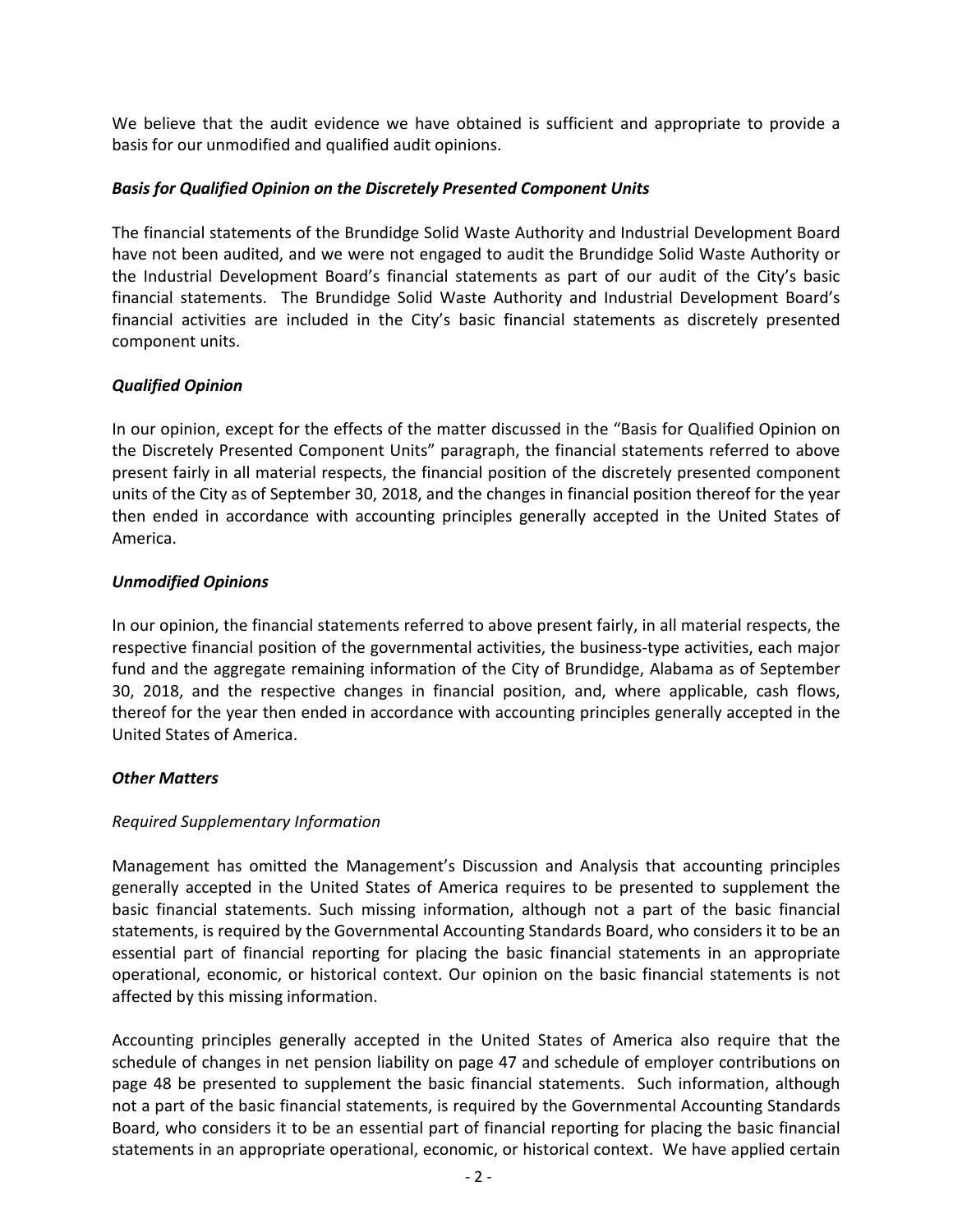limited procedures to the required supplementary information in accordance with auditing standards generally accepted in the United States of America, which consisted of inquiries of management about the methods of preparing the information and comparing the information for consistency with management's responses to our inquiries, the basic financial statements, and other knowledge we obtained during our audit of the basic financial statements. We do not express an opinion or provide any assurance on the information because the limited procedures do not provide us with sufficient evidence to express an opinion or provide any assurance.

# *Other Information*

Our audit was conducted for the purpose of forming opinions on the financial statements that collectively comprise the City's basic financial statements. The combining and individual nonmajor fund financial statements are presented for purposes of additional analysis and are not a required part of the basic financial statements.

The combining and individual nonmajor fund financial statements are the responsibility of management and was derived from and relates directly to the underlying accounting and other records used to prepare the basic financial statements. Such information has been subjected to the auditing procedures applied in the audit of the basic financial statements and certain additional procedures, including comparing and reconciling such information directly to the underlying accounting and other records used to prepare the basic financial statements or to the basic financial statements themselves, and other additional procedures in accordance with auditing standards generally accepted in the United States of America. In our opinion, the combining and individual nonmajor fund financial statements are fairly stated, in all material respects, in relation to the basic financial statements as a whole.

# *Other Reporting Required by Government Auditing Standards*

In accordance with *Government Auditing Standards*, we have also issued our report dated February 8, 2019 on our consideration of the City's internal control over financial reporting and on our tests of its compliance with certain provisions of laws, regulations, contracts, grant agreements and other matters. The purpose of that report is solely to describe the scope of our testing of internal control over financial reporting and compliance and the results of that testing, and not to provide an opinion on internal control over financial reporting or on compliance. That report is an integral part of an audit performed in accordance with *Government Auditing Standards* in considering the City's internal control over financial reporting and compliance.

Carry Rigge & Ingram, L.L.C.

CARR, RIGGS & INGRAM, L.L.C.

Enterprise, Alabama

February 8, 2019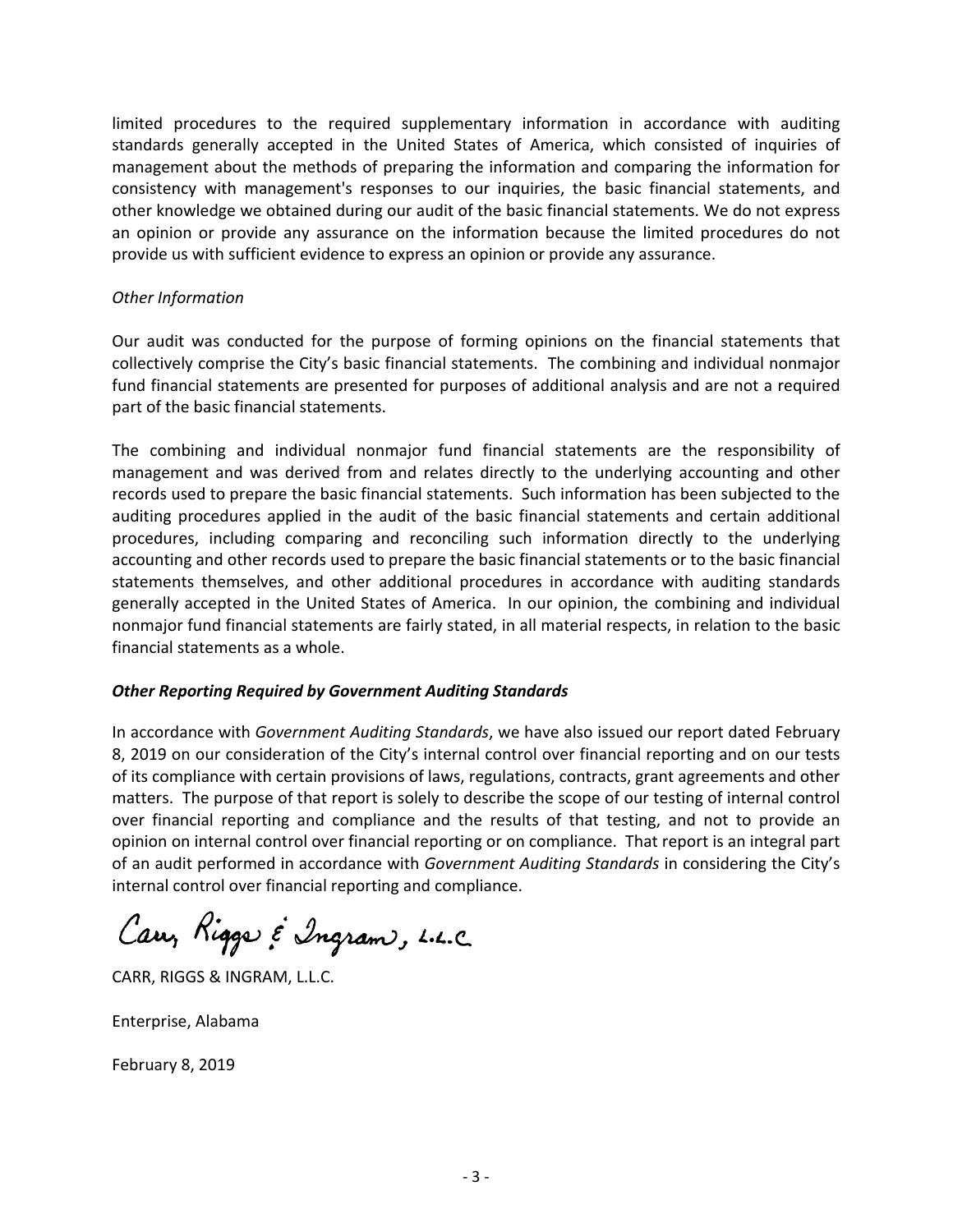# **City of Brundidge Statement of Net Position September 30, 2018**

**Primary Government**

|                                              | Governmental |                   |    | <b>Business-type</b> |
|----------------------------------------------|--------------|-------------------|----|----------------------|
|                                              |              | <b>Activities</b> |    | <b>Activities</b>    |
| Assets                                       |              |                   |    |                      |
| Cash and cash equivalents                    | \$           | 800,590           | \$ | 413,112              |
| Receivables, net                             |              | 452,676           |    | 828,882              |
| Certificates of deposit                      |              | 392,485           |    | 456,262              |
| <b>Internal balances</b>                     |              | 14,967            |    | (14, 967)            |
| <b>Restricted assets:</b>                    |              |                   |    |                      |
| Cash and cash equivalents                    |              | 82,002            |    | 50,862               |
| Investments                                  |              |                   |    | 370,640              |
| Inventory                                    |              | 2,943             |    | 372,635              |
| Prepaid expenses                             |              | 62,132            |    | 20,330               |
| Other assets                                 |              | 22,545            |    | 39,533               |
| Capital assets, net of depreciation          |              | 2,852,473         |    | 10,876,702           |
| Capital assets, not being depreciated        |              | 2,474,076         |    | 60,801               |
| Total assets                                 |              | 7,156,889         |    | 13,474,792           |
| <b>Deferred Outflows of Resources</b>        |              |                   |    |                      |
|                                              |              |                   |    |                      |
| Deferred outflows related to pension         |              | 139,600           |    | 76,387               |
| Deferred charge on debt refunding            |              |                   |    | 221,788              |
| Total deferred outflows of resources         |              | 139,600           |    | 298,175              |
| <b>Liabilities</b>                           |              |                   |    |                      |
| Accounts payable                             |              | 254,989           |    | 365,147              |
| <b>Accrued expenses</b>                      |              | 73,717            |    | 73,015               |
| <b>Customer deposits</b>                     |              |                   |    | 142,835              |
| Unearned principal forgiveness               |              |                   |    | 5,112                |
| Compensated absences                         |              | 81,922            |    | 52,861               |
| <b>Noncurrent liabilities</b>                |              |                   |    |                      |
| Notes payable                                |              |                   |    |                      |
| Net pension liability                        |              | 246,294           |    | 116,288              |
| Revenue warrants                             |              |                   |    |                      |
| Due within one year                          |              | 111,930           |    | 520,000              |
| Due in more than one year                    |              | 627,216           |    | 8,257,017            |
| <b>Total liabilities</b>                     |              | 1,396,068         |    | 9,532,275            |
| <b>Deferred Inflows of Resources</b>         |              |                   |    |                      |
| Deferred inflows related to pension          |              | 188,404           |    | 97,318               |
| Property taxes levied for subsequent periods |              | 203,362           |    |                      |
| Total deferred inflows of resources          |              | 391,766           |    | 97,318               |
| <b>Net Position</b>                          |              |                   |    |                      |
| Net investment in capital assets             |              | 4,812,722         |    | 2,382,274            |
| Restricted for:                              |              |                   |    |                      |
| Capital improvements                         |              | 77,249            |    |                      |
| Court                                        |              | 4,753             |    |                      |
| Fire department                              |              | 52,342            |    |                      |
| Highways and streets                         |              | 362,092           |    |                      |
| Library                                      |              | 18,043            |    |                      |
| Debt service                                 |              |                   |    | 421,502              |
| Unrestricted                                 |              | 181,454           |    | 1,339,598            |
|                                              |              |                   |    |                      |
| Total net position                           | \$           | 5,508,655         | \$ | 4,143,374            |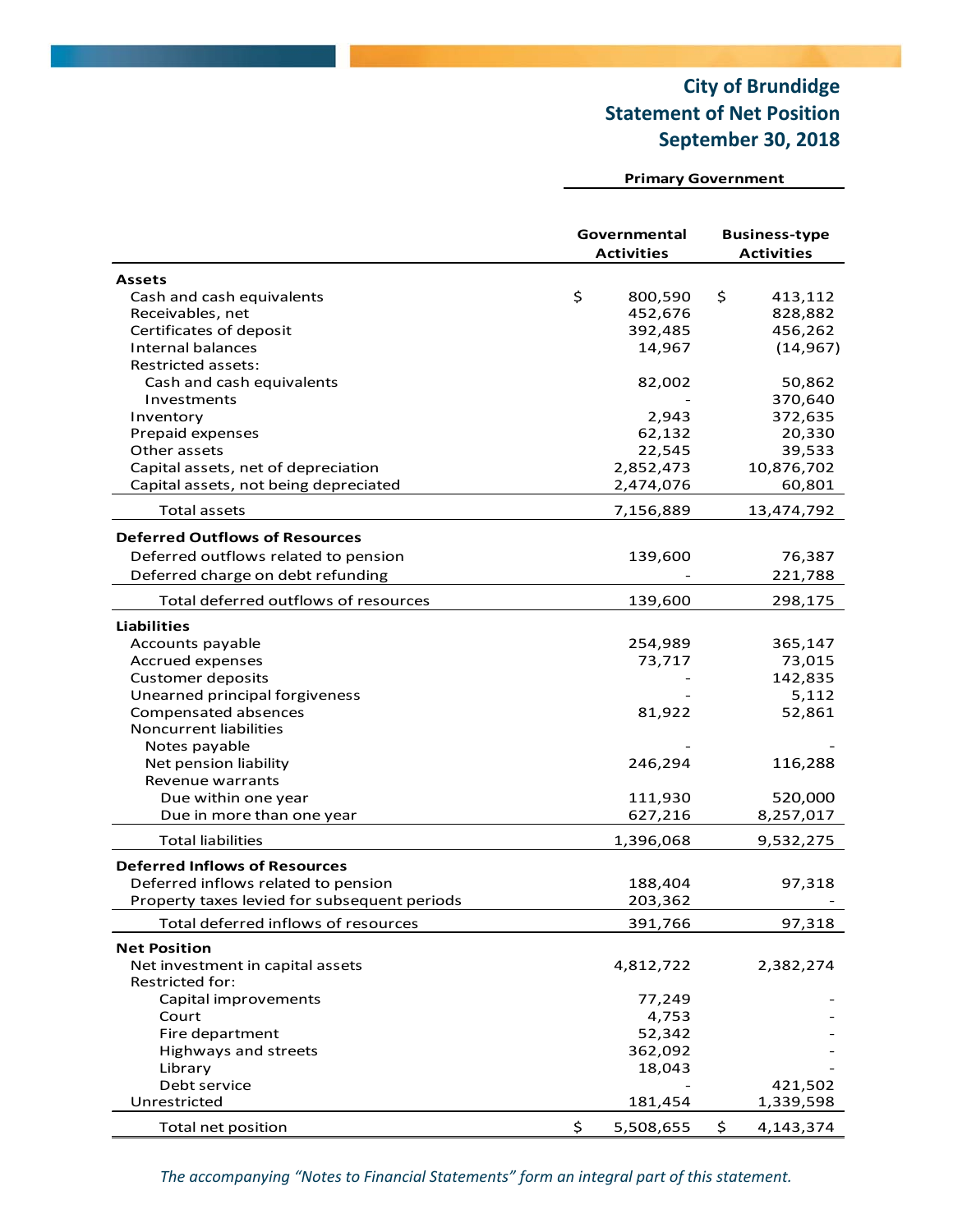|                      | <b>Component Unit</b> |
|----------------------|-----------------------|
|                      | <b>Industrial</b>     |
|                      | Development           |
|                      | Board                 |
| Total                | (Unaudited)           |
|                      |                       |
|                      |                       |
| \$<br>1,213,702      | \$<br>4,714           |
| 1,281,558            |                       |
| 848,747              | 20,485                |
|                      |                       |
| 132,864              |                       |
| 370,640              |                       |
| 375,578              |                       |
| 82,462               |                       |
| 62,078               |                       |
| 13,729,175           | 6,124,222             |
|                      |                       |
| 2,534,877            | 230,500               |
| 20,631,681           | 6,379,921             |
|                      |                       |
| 215,987              |                       |
| 221,788              |                       |
| 437,775              |                       |
|                      |                       |
| 620,136              |                       |
| 146,732              |                       |
| 142,835              |                       |
| 5,112                |                       |
| 134,783              |                       |
|                      | 5,225,087             |
| 362,582              |                       |
|                      |                       |
| 631,930<br>8,884,233 |                       |
| 10,928,343           | 5,225,087             |
|                      |                       |
| 285,722              |                       |
| 203,362              |                       |
| 489,084              |                       |
| 7,194,996            |                       |
| 77,249               |                       |
| 4,753                |                       |
| 52,342               |                       |
| 362,092              |                       |
| 18,043               |                       |
| 421,502              |                       |
| 1,521,052            | 1,154,834             |
| \$<br>9,652,029      | \$<br>1,154,834       |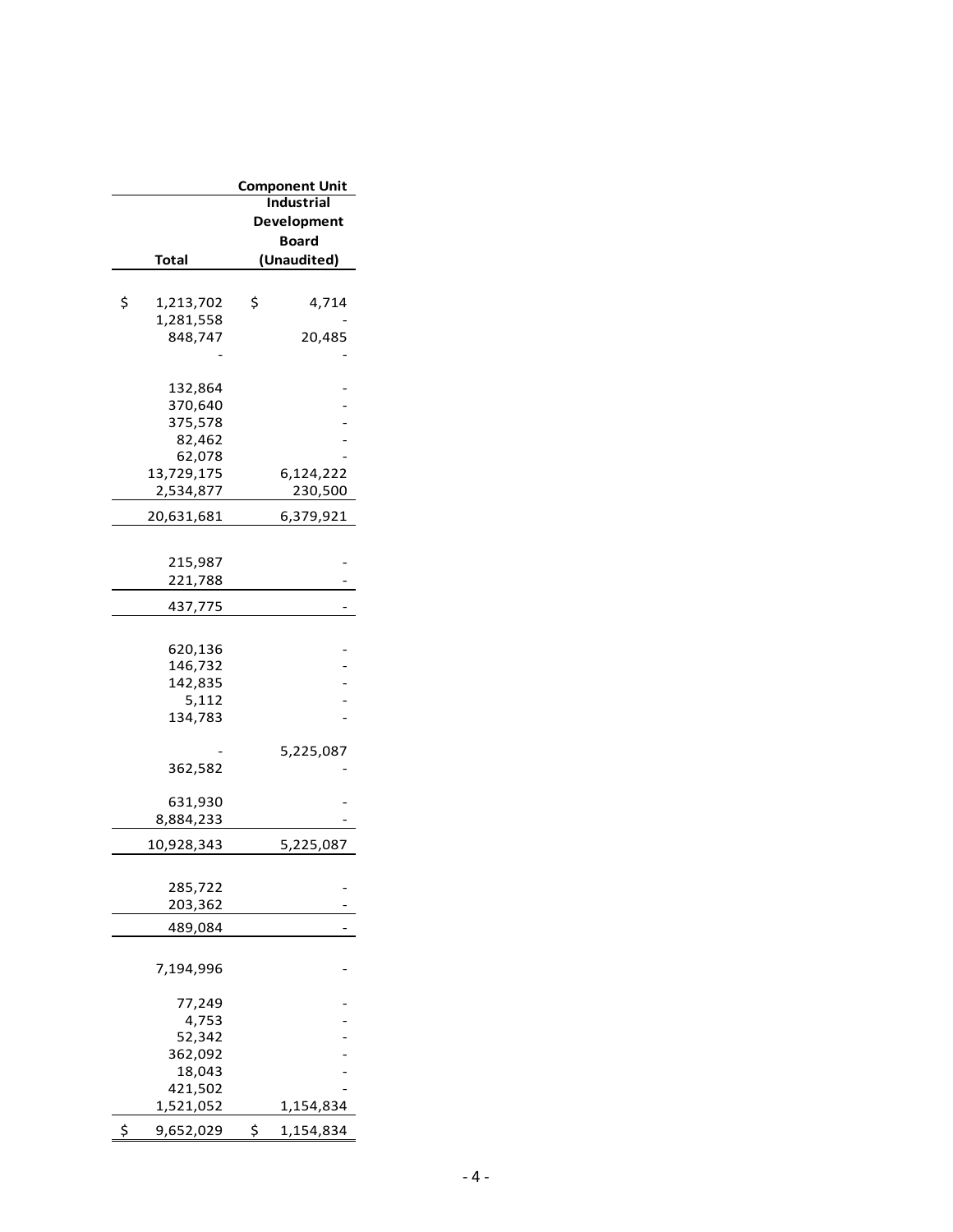# **City of Brundidge Statement of Activities For the Year Ended September 30, 2018**

|                                                                                    |                       |                                                                                                                                                                                                                  |      |                    |    | Program                               |
|------------------------------------------------------------------------------------|-----------------------|------------------------------------------------------------------------------------------------------------------------------------------------------------------------------------------------------------------|------|--------------------|----|---------------------------------------|
|                                                                                    |                       |                                                                                                                                                                                                                  |      | <b>Charges for</b> |    | <b>Operating</b><br><b>Grants and</b> |
| <b>Functions/Programs</b>                                                          |                       | <b>Expenses</b>                                                                                                                                                                                                  |      | <b>Services</b>    |    | <b>Contributions</b>                  |
| <b>Primary Government</b><br><b>Governmental Activities:</b><br>General government | \$                    | 669,444                                                                                                                                                                                                          | \$   | 96,570             | \$ |                                       |
| Public safety                                                                      |                       | 1,000,985                                                                                                                                                                                                        |      | 25,087             |    | 1,157                                 |
| Sanitation and recycling                                                           |                       | 108,924                                                                                                                                                                                                          |      | 128,947            |    |                                       |
| Health and welfare                                                                 |                       | 93,233                                                                                                                                                                                                           |      |                    |    | 16,700                                |
| Culture and recreation                                                             |                       | 372,201                                                                                                                                                                                                          |      |                    |    | 6,923                                 |
| Highways and streets                                                               |                       | 668,297                                                                                                                                                                                                          |      |                    |    | 20,085                                |
| Interest                                                                           |                       | 17,588                                                                                                                                                                                                           |      |                    |    |                                       |
| Total governmental activities                                                      |                       | 2,930,672                                                                                                                                                                                                        |      | 250,604            |    | 44,865                                |
| <b>Business-type Activities:</b>                                                   |                       |                                                                                                                                                                                                                  |      |                    |    |                                       |
| Electric                                                                           |                       | 4,468,018                                                                                                                                                                                                        |      | 6,149,814          |    |                                       |
| Sewer<br>Water                                                                     |                       | 665,924<br>452,810                                                                                                                                                                                               |      | 925,870<br>618,401 |    |                                       |
| Miscellaneous                                                                      |                       |                                                                                                                                                                                                                  |      | 4,918              |    |                                       |
| Amortization                                                                       |                       | 4,938                                                                                                                                                                                                            |      |                    |    |                                       |
| Interest                                                                           |                       | 237,430                                                                                                                                                                                                          |      | 6,036              |    |                                       |
| Total business-type activities                                                     |                       | 5,829,120                                                                                                                                                                                                        |      | 7,705,039          |    |                                       |
| Total primary government                                                           | \$                    | 8,759,792                                                                                                                                                                                                        |      | \$7,955,643        | \$ | 44,865                                |
| <b>Component Units</b>                                                             |                       |                                                                                                                                                                                                                  |      |                    |    |                                       |
| <b>Industrial Development Board</b>                                                | \$                    | (110, 228)                                                                                                                                                                                                       | - \$ |                    | \$ |                                       |
|                                                                                    |                       | <b>General Revenues</b><br>Taxes:<br>Property taxes<br>Sales taxes<br>Gas taxes<br>Other taxes<br>Rental income<br>Interest income<br>Other revenues<br><b>Transfers</b><br>Total general revenues and transfers |      |                    |    |                                       |
|                                                                                    |                       |                                                                                                                                                                                                                  |      |                    |    |                                       |
|                                                                                    |                       | Change in net position                                                                                                                                                                                           |      |                    |    |                                       |
|                                                                                    |                       | Net position- beginning, as originally stated<br>Prior period adjustment- (Note 21)                                                                                                                              |      |                    |    |                                       |
|                                                                                    |                       | Net position - beginning, as restated                                                                                                                                                                            |      |                    |    |                                       |
|                                                                                    | Net position - ending |                                                                                                                                                                                                                  |      |                    |    |                                       |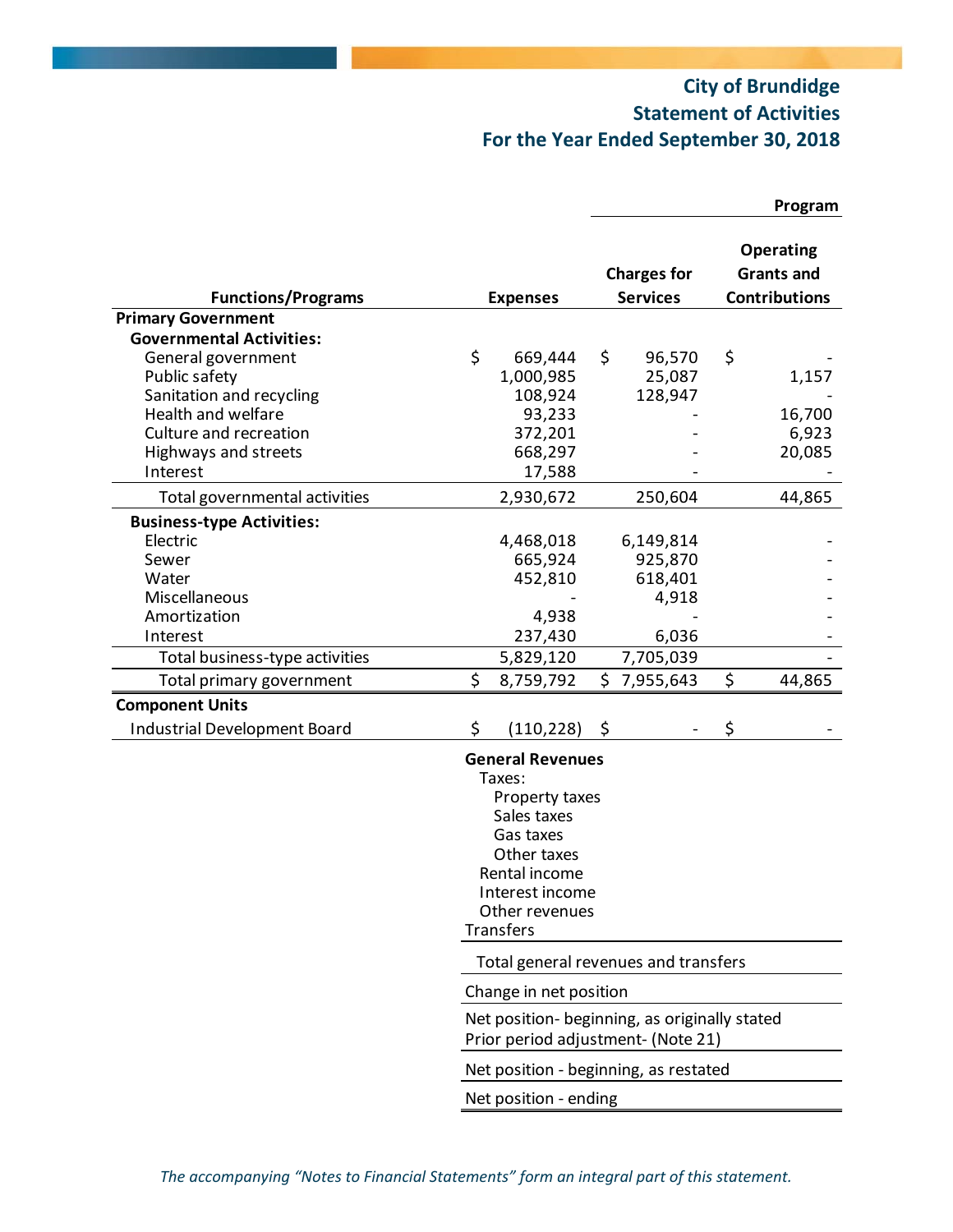|                                | Net (Expense) Revenue and Changes in Net Position |                   |                           |                  |    |                    |    |                       |
|--------------------------------|---------------------------------------------------|-------------------|---------------------------|------------------|----|--------------------|----|-----------------------|
| <b>Revenues</b>                |                                                   |                   | <b>Primary Government</b> |                  |    |                    |    | <b>Component Unit</b> |
|                                |                                                   |                   |                           |                  |    |                    |    | <b>Industrial</b>     |
| <b>Capital Grants</b>          |                                                   |                   |                           |                  |    |                    |    | Development           |
| and                            |                                                   | Governmental      | <b>Business-type</b>      |                  |    |                    |    | <b>Board</b>          |
| <b>Contributions</b>           |                                                   | <b>Activities</b> | <b>Activities</b>         |                  |    | <b>Total</b>       |    | (Unaudited)           |
|                                |                                                   |                   |                           |                  |    |                    |    |                       |
|                                |                                                   |                   |                           |                  |    |                    |    |                       |
| \$                             | \$                                                | (572, 874)        | \$                        |                  | \$ | (572, 874)         | \$ |                       |
|                                |                                                   | (974, 741)        |                           |                  |    | (974, 741)         |    |                       |
|                                |                                                   | 20,023            |                           |                  |    | 20,023             |    |                       |
|                                |                                                   | (76, 533)         |                           |                  |    | (76, 533)          |    |                       |
|                                |                                                   | (365, 278)        |                           |                  |    | (365, 278)         |    |                       |
|                                |                                                   | (648, 212)        |                           |                  |    | (648, 212)         |    |                       |
|                                |                                                   | (17, 588)         |                           |                  |    | (17, 588)          |    |                       |
|                                |                                                   | (2,635,203)       |                           |                  |    | (2,635,203)        |    |                       |
|                                |                                                   |                   |                           |                  |    |                    |    |                       |
|                                |                                                   |                   |                           | 1,681,796        |    | 1,681,796          |    |                       |
|                                |                                                   |                   |                           | 259,946          |    | 259,946<br>165,591 |    |                       |
|                                |                                                   |                   |                           | 165,591<br>4,918 |    | 4,918              |    |                       |
|                                |                                                   |                   |                           | (4,938)          |    | (4,938)            |    |                       |
|                                |                                                   |                   |                           | (231, 394)       |    | (231,394)          |    |                       |
| $\overline{\phantom{0}}$       |                                                   |                   |                           | 1,875,919        |    | 1,875,919          |    |                       |
| \$<br>$\overline{\phantom{a}}$ |                                                   | (2,635,203)       |                           | 1,875,919        |    | (759, 284)         |    |                       |
|                                |                                                   |                   |                           |                  |    |                    |    |                       |
| \$                             |                                                   |                   |                           |                  |    |                    |    | 110,228               |
|                                |                                                   |                   |                           |                  |    |                    |    |                       |
|                                |                                                   |                   |                           |                  |    |                    |    |                       |
|                                |                                                   | 202,711           |                           |                  |    | 202,711            |    |                       |
|                                |                                                   | 758,136           |                           |                  |    | 758,136            |    |                       |
|                                |                                                   | 120,133           |                           |                  |    | 120,133            |    |                       |
|                                |                                                   | 261,379           |                           |                  |    | 261,379            |    |                       |
|                                |                                                   | 42,081            |                           |                  |    | 42,081             |    |                       |
|                                |                                                   | 2,684<br>73,112   |                           |                  |    | 2,684<br>73,112    |    | 250                   |
|                                |                                                   | 1,621,724         |                           | (1,621,724)      |    |                    |    | 1,250                 |
|                                |                                                   |                   |                           |                  |    |                    |    |                       |
|                                |                                                   | 3,081,960         |                           | (1,621,724)      |    | 1,460,236          |    | 1,500                 |
|                                |                                                   | 446,757           |                           | 254,195          |    | 700,952            |    | 111,728               |
|                                |                                                   | 5,079,611         |                           | 3,889,179        |    | 8,968,790          |    | 1,043,106             |
|                                |                                                   | (17, 713)         |                           |                  |    | (17, 713)          |    |                       |
|                                |                                                   | 5,061,898         |                           | 3,889,179        |    | 8,951,077          |    | 1,043,106             |
|                                | \$                                                | 5,508,655         | \$                        | 4,143,374        | \$ | 9,652,029          | \$ | 1,154,834             |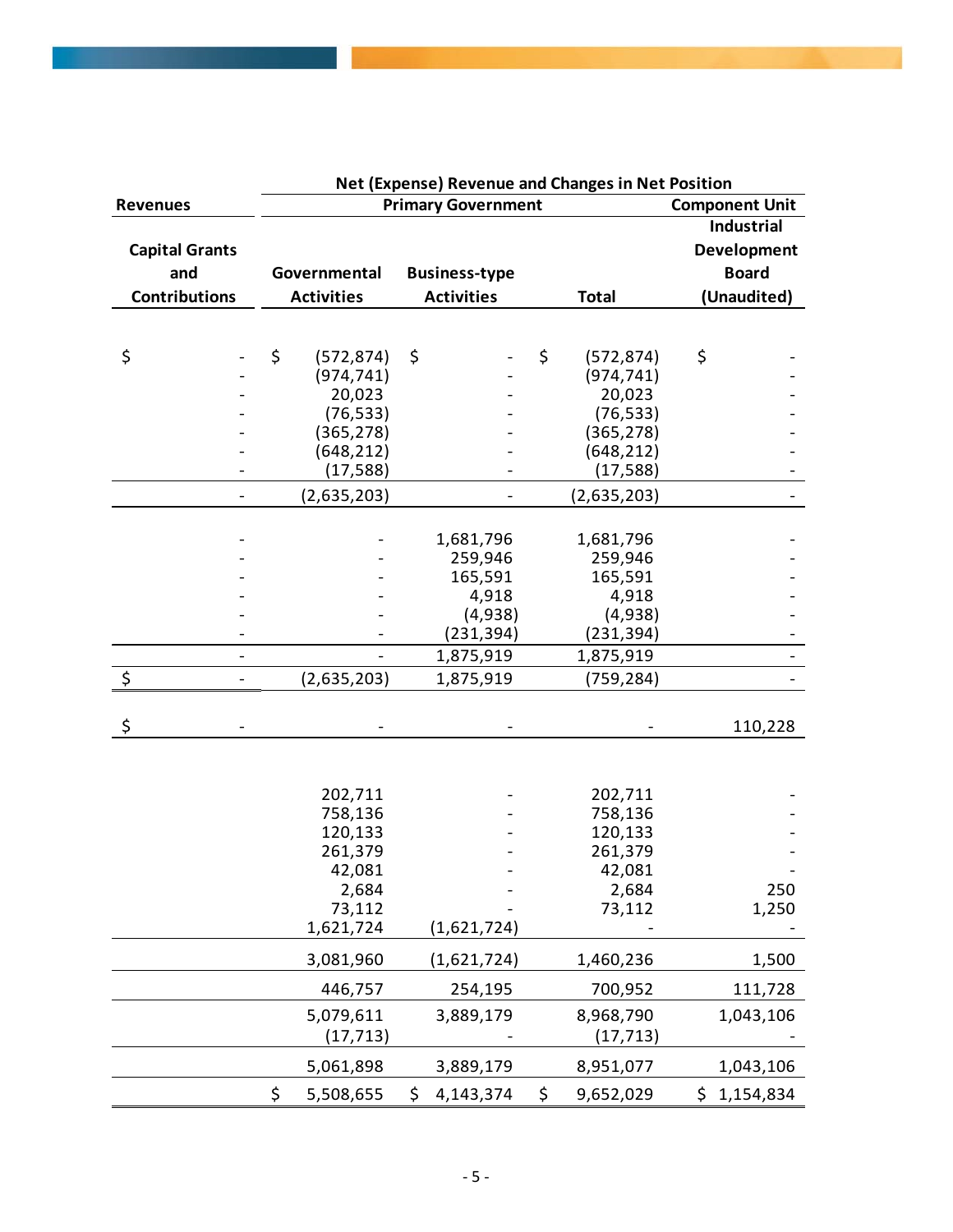# **City of Brundidge Balance Sheet – Governmental Funds September 30, 2018**

|                                        |                     |           | Other         |    | <b>Total</b> |  |
|----------------------------------------|---------------------|-----------|---------------|----|--------------|--|
|                                        |                     |           | Governmental  |    | Governmental |  |
|                                        | <b>General Fund</b> |           | <b>Funds</b>  |    | <b>Funds</b> |  |
|                                        |                     |           |               |    |              |  |
| <b>Assets</b>                          |                     |           |               |    |              |  |
| Cash and cash equivalents              | \$                  | 672,804   | \$<br>127,786 | \$ | 800,590      |  |
| Receivables, net                       |                     | 441,122   | 11,554        |    | 452,676      |  |
| Certificates of deposit                |                     | 99,348    | 293,137       |    | 392,485      |  |
| Due from other funds                   |                     | 14,967    |               |    | 14,967       |  |
| Inventory                              |                     | 2,943     |               |    | 2,943        |  |
| Restricted cash                        |                     | 82,002    |               |    | 82,002       |  |
| Other assets                           |                     | 22,545    |               |    | 22,545       |  |
|                                        |                     |           |               |    |              |  |
| <b>Total assets</b>                    | \$                  | 1,335,731 | \$<br>432,477 | \$ | 1,768,208    |  |
|                                        |                     |           |               |    |              |  |
| <b>Liabilities</b>                     |                     |           |               |    |              |  |
| Accounts payable                       | \$                  | 254,989   | \$            | \$ | 254,989      |  |
| Accrued expenses                       |                     | 69,699    |               |    | 69,699       |  |
| <b>Total liabilities</b>               |                     | 324,688   |               |    | 324,688      |  |
|                                        |                     |           |               |    |              |  |
| <b>Deferred Inflows of Resources</b>   |                     |           |               |    |              |  |
| Property taxes levied for              |                     |           |               |    |              |  |
| subsequent periods                     |                     | 203,362   |               |    | 203,362      |  |
|                                        |                     |           |               |    |              |  |
| <b>Fund Balances</b>                   |                     |           |               |    |              |  |
| Nonspendable                           |                     | 2,943     | 18,043        |    | 20,986       |  |
| Restricted                             |                     | 82,002    | 414,434       |    | 496,436      |  |
| Unassigned                             |                     | 722,736   |               |    | 722,736      |  |
|                                        |                     |           |               |    |              |  |
| <b>Total fund balances</b>             |                     | 807,681   | 432,477       |    | 1,240,158    |  |
|                                        |                     |           |               |    |              |  |
| Total liabilities, deferred inflows of |                     |           |               |    |              |  |
| resources and fund balances            | \$                  | 1,335,731 | \$<br>432,477 | \$ | 1,768,208    |  |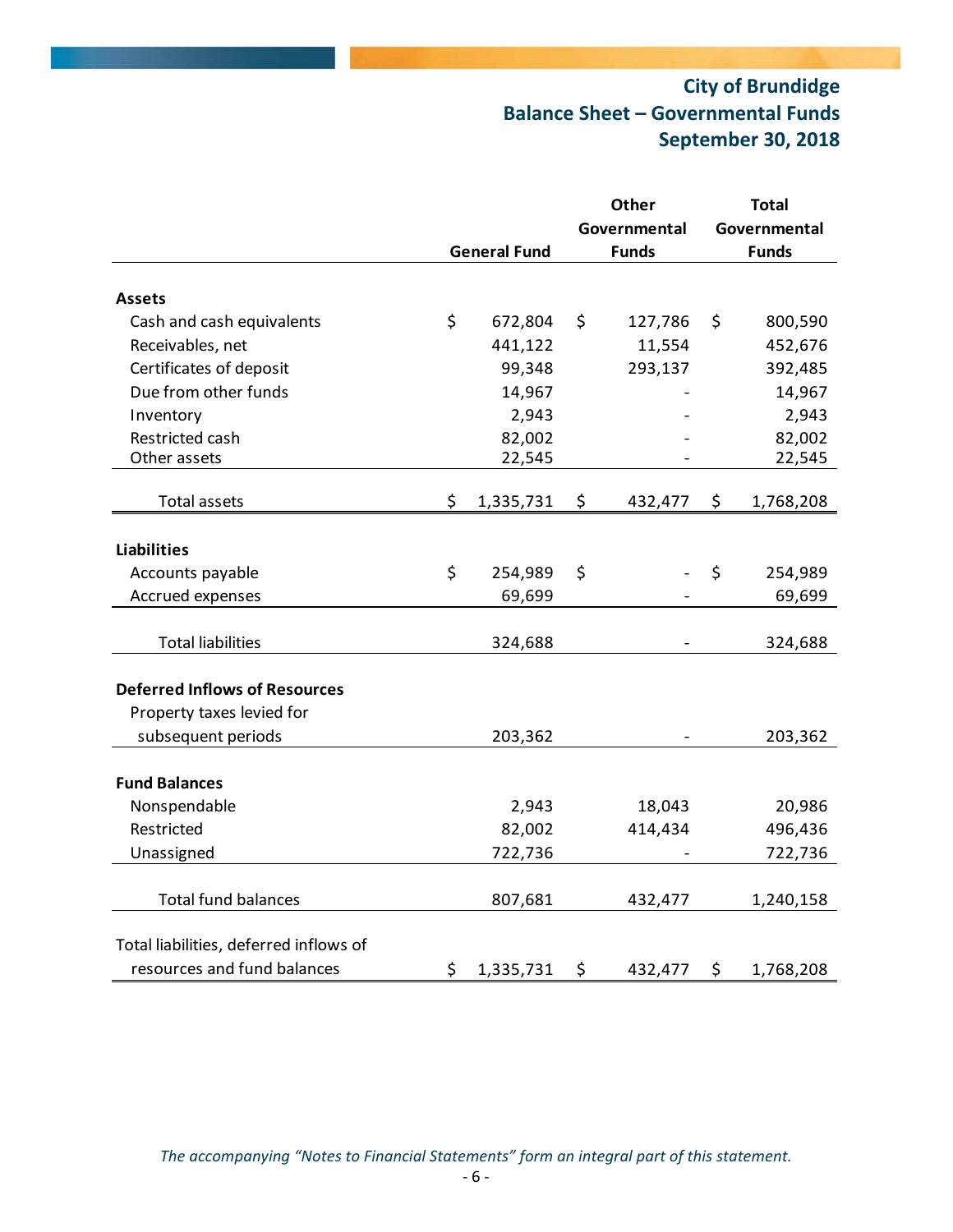# **City of Brundidge Reconciliation of the Balance Sheet of Governmental Funds to the Statement of Net Position September 30, 2018**

Differences in amounts reported for governmental activities in the Statement of Net Position:

| Total fund balances - governmental funds                                                                                                                                                                                                          | \$<br>1,240,158 |
|---------------------------------------------------------------------------------------------------------------------------------------------------------------------------------------------------------------------------------------------------|-----------------|
| Prepaid expenses are recorded as expenditures in governmental funds when<br>paid rather than assets until consumed, as reported on the Statement of Net<br>Position.                                                                              | 62,132          |
| Capital assets used in governmental activities are not current financial<br>resources and therefore are not reported in the fund financial statement, but<br>are reported in the governmental activities of the Statement of Net Position.        | 5,326,549       |
| Deferred inflows, deferred outflows and net pension liability represent an<br>acquisition or consumption of net position that applies to a future period and,<br>therefore, are not reported as liabilities or assets in the governmental funds.  | (295,098)       |
| Some liabilities such as revenue warrants, accrued interest and compensated<br>absences are not due and payable in the current period and are not included in<br>the fund financial statement, but are included in the governmental activities of |                 |
| the Statement of Net Position.                                                                                                                                                                                                                    | (825,086)       |
|                                                                                                                                                                                                                                                   |                 |
| Net position of governmental activities in the Statement of Net Position                                                                                                                                                                          | \$<br>5,508,655 |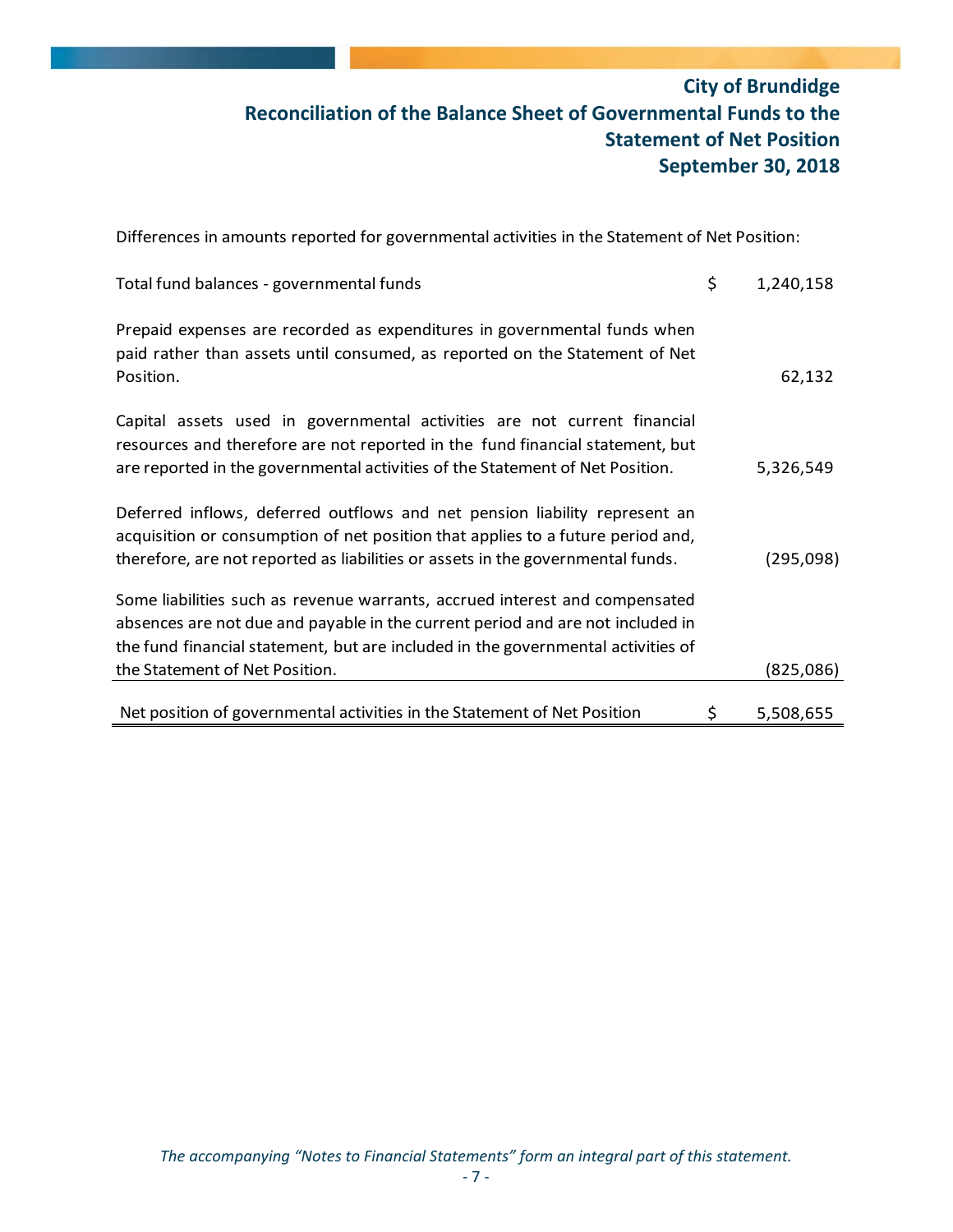# **City of Brundidge Statement of Revenues, Expenditures and Changes in Fund Balances Governmental Funds For the Year Ended September 30, 2018**

|                                               |                     | <b>Total</b><br><b>Other</b> |              |    |              |
|-----------------------------------------------|---------------------|------------------------------|--------------|----|--------------|
|                                               |                     |                              | Governmental |    | Governmental |
|                                               | <b>General Fund</b> |                              | <b>Funds</b> |    | <b>Funds</b> |
| <b>Revenues</b>                               |                     |                              |              |    |              |
| <b>Taxes</b>                                  | \$<br>1,076,407     | \$                           | 133,727      | \$ | 1,210,134    |
| Fees and fines                                | 25,087              |                              |              |    | 25,087       |
| Licenses and permits                          | 228,795             |                              |              |    | 228,795      |
| Intergovernmental                             | 44,865              |                              |              |    | 44,865       |
| Charges for services                          | 128,947             |                              |              |    | 128,947      |
| Investment earnings                           | 826                 |                              | 1,858        |    | 2,684        |
| Rental income                                 | 42,081              |                              |              |    | 42,081       |
| Miscellaneous                                 | 63,358              |                              |              |    | 63,358       |
| Total revenues                                | 1,610,366           |                              | 135,585      |    | 1,745,951    |
| <b>Expenditures</b>                           |                     |                              |              |    |              |
| Current                                       |                     |                              |              |    |              |
| General government                            | 660,712             |                              |              |    | 660,712      |
| Public safety                                 | 905,815             |                              |              |    | 905,815      |
| Highways and streets                          | 633,376             |                              |              |    | 633,376      |
| Sanitation and recycling                      | 102,795             |                              |              |    | 102,795      |
| Health and welfare                            | 66,281              |                              |              |    | 66,281       |
| Culture and recreation                        | 345,258             |                              |              |    | 345,258      |
| Debt service                                  |                     |                              |              |    |              |
| Principal                                     | 159,511             |                              |              |    | 159,511      |
| Interest                                      | 19,303              |                              |              |    | 19,303       |
| Capital outlay                                | 343,136             |                              |              |    | 343,136      |
| Total expenditures                            | 3,236,187           |                              |              |    | 3,236,187    |
| Excess (deficiency) of revenues               |                     |                              |              |    |              |
| over expenditures                             | (1,625,821)         |                              | 135,585      |    | (1,490,236)  |
| <b>Other Financing Sources (Uses)</b>         |                     |                              |              |    |              |
| Debt proceeds                                 | 99,308              |                              |              |    | 99,308       |
| Sale of capital assets                        | 15,354              |                              |              |    | 15,354       |
| Transfers in (out)                            | 1,692,642           |                              | (70, 918)    |    | 1,621,724    |
| Total other financing sources (uses)          | 1,807,304           |                              | (70, 918)    |    | 1,736,386    |
| Net change in fund balances                   | 181,483             |                              | 64,667       |    | 246,150      |
| Fund Balances-beginning, as originally stated | 643,911             |                              | 367,810      |    | 1,011,721    |
| <b>Prior Period Adjustment (Note 21)</b>      | (17, 713)           |                              |              |    | (17, 713)    |
| Fund Balances - beginning, as restated        | 626,198             |                              | 367,810      |    | 994,008      |
| <b>Fund Balances - ending</b>                 | \$<br>807,681       | \$                           | 432,477      | \$ | 1,240,158    |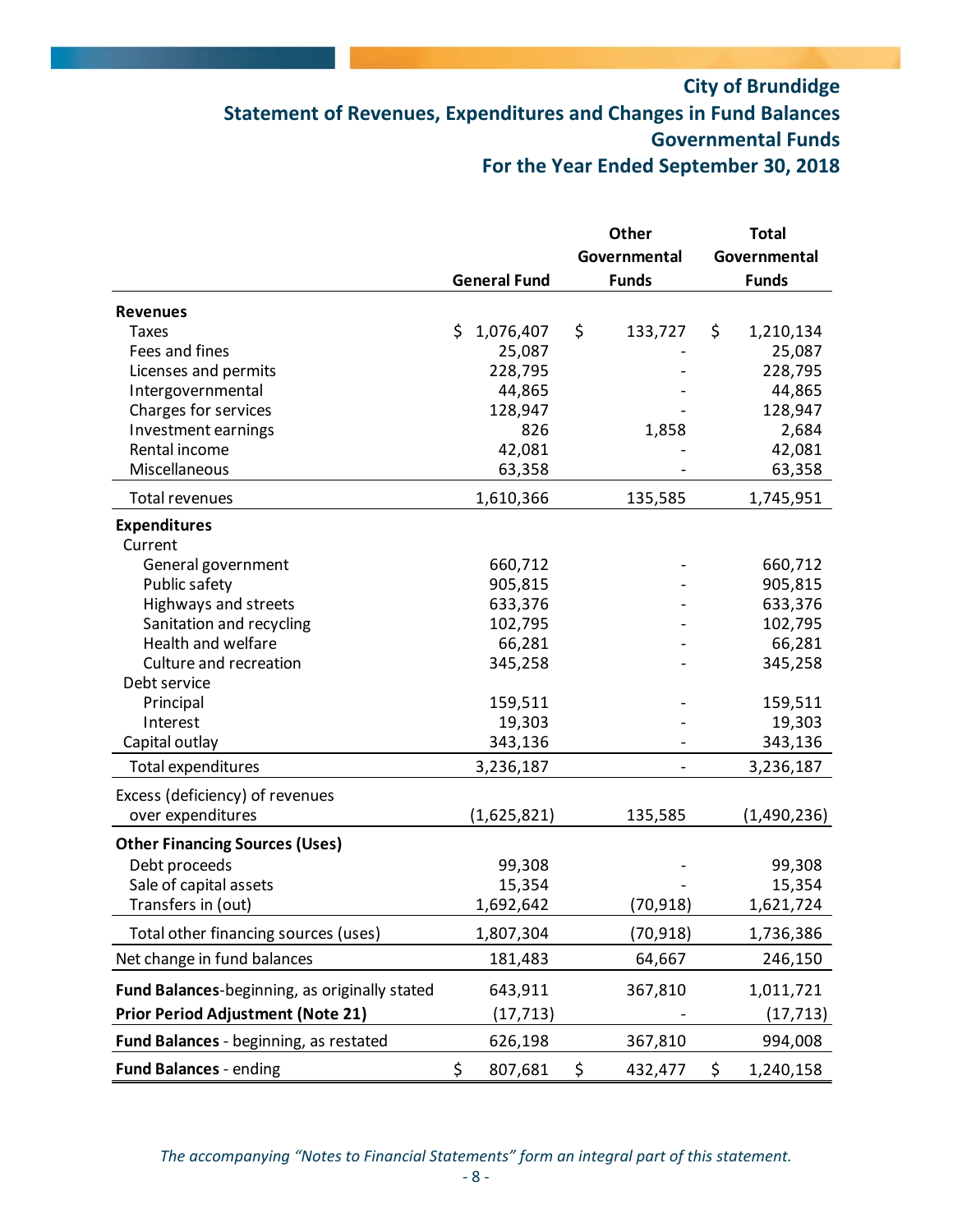# **City of Brundidge Reconciliation of the Statement of Revenues, Expenditures and Changes in Fund Balances of Governmental Funds to the Statement of Activities For the Year Ended September 30, 2018**

Differences in amounts reported for governmental activities in the Statement of Activities:

| Net change in fund balances - total governmental funds:                                                                                                                                                                                                                                                                                              | \$<br>246,150        |
|------------------------------------------------------------------------------------------------------------------------------------------------------------------------------------------------------------------------------------------------------------------------------------------------------------------------------------------------------|----------------------|
| Prepaid expenses reported as expenditures in governmental funds are<br>allocable to future accounting periods and therefore are not reported as<br>expenses in the Statement of Activities.                                                                                                                                                          | 4,267                |
| Governmental funds report outlays for capital assets as expenditures because<br>such outlays use current financial resources. In contrast, the Statement of<br>Activities reports only a portion of the outlay as expense. The outlay is<br>allocated over the assets' estimated useful lives as depreciation expense for                            |                      |
| the period.                                                                                                                                                                                                                                                                                                                                          | 343,136              |
| The cost of capital assets disposed of during the year is expensed in the<br>Statement of Activities. In the governmental funds, the cost of these assets<br>was recognized as an expenditure in the year purchased. Thus, the change in<br>net position differs from the change in fund balance by the undpreciated cost<br>of the disposed assets. | (5,600)              |
|                                                                                                                                                                                                                                                                                                                                                      |                      |
| Governmental funds report debt proceeds as current financial resources. In<br>contrast, the Statement of Activities reports such issuance of debt as a<br>liability. Governmental funds report repayment of principal as an expenditure.<br>In contrast, the Statement of Activities treats such repayments as a reduction<br>in long-term debt.     |                      |
| Debt proceeds<br>Repayment of debt                                                                                                                                                                                                                                                                                                                   | (99, 308)<br>159,511 |
| Depreciation expense on governmental capital assets is included in the<br>governmental activities in the Statement of Activities.                                                                                                                                                                                                                    | (255, 628)           |
| Change in deferred outflow and deferred inflows as related to pension liability<br>does not require current financial resources and are not reported in the                                                                                                                                                                                          |                      |
| governmental funds.                                                                                                                                                                                                                                                                                                                                  | 50,514               |
| Change in accrued interest are expense in the Statement of Activities;<br>however, these are not included in the governmental funds.                                                                                                                                                                                                                 | 1,715                |
| Some expenses reported in the Statement of Activities do not require the use<br>of current financial resources and are not reported as expenditures in<br>governmental funds:                                                                                                                                                                        |                      |
| Compensated absences                                                                                                                                                                                                                                                                                                                                 | 2,000                |
| Change in net position of governmental activities                                                                                                                                                                                                                                                                                                    | \$<br>446,757        |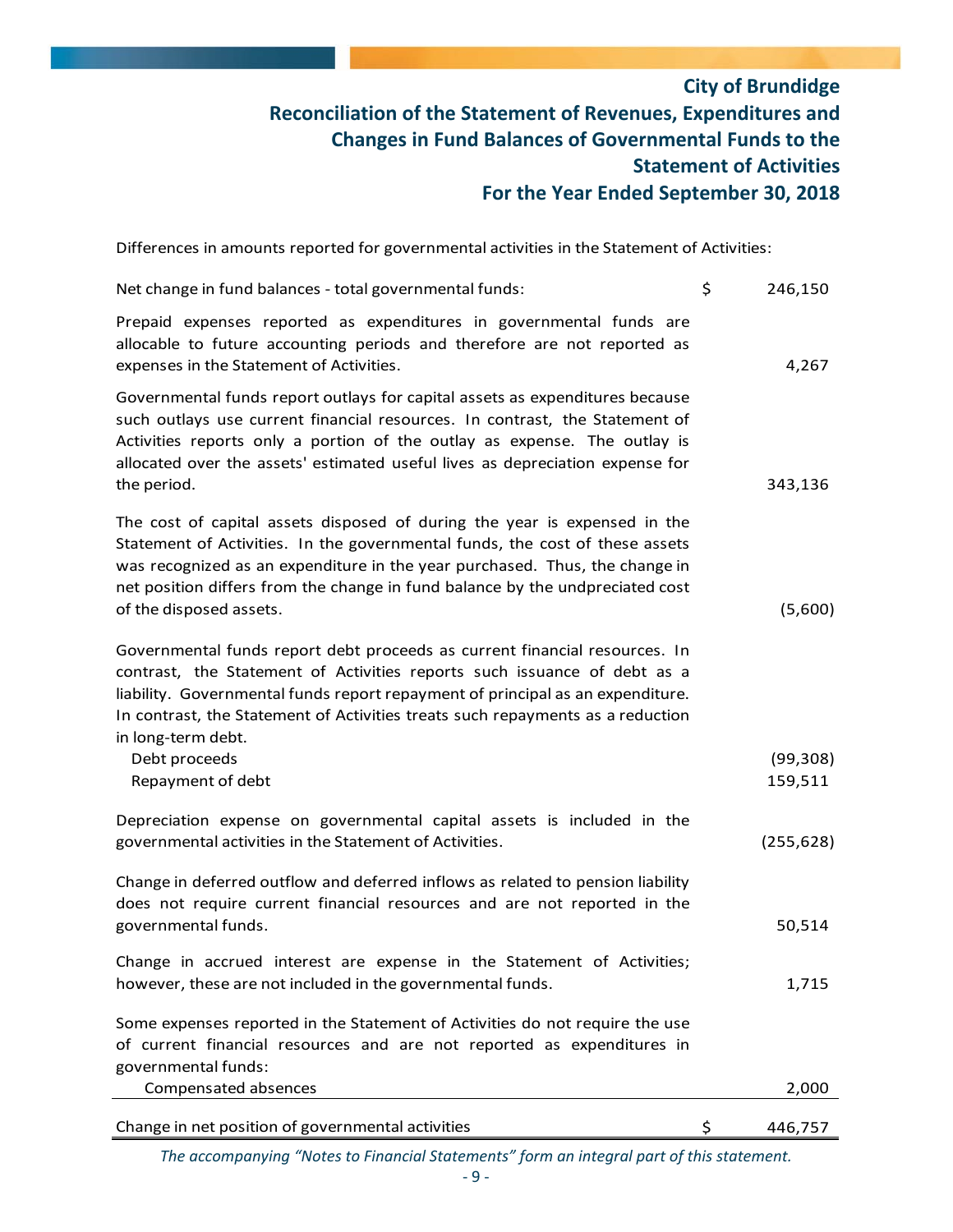# **City of Brundidge Statement of Revenues, Expenditures and Changes in Fund Balances ‐ Budget and Actual – General Fund For the Year Ended September 30, 2018**

|                                               |               | <b>Budgeted Amounts</b> |                |               |
|-----------------------------------------------|---------------|-------------------------|----------------|---------------|
|                                               |               |                         |                | Variance      |
|                                               | Original      |                         |                | with Final    |
|                                               | <b>Budget</b> | <b>Final Budget</b>     | <b>Actual</b>  | <b>Budget</b> |
| <b>Revenues</b>                               |               |                         |                |               |
| <b>Taxes</b>                                  | \$<br>841,304 | \$1,010,804             | \$1,076,407    | \$<br>65,603  |
| Fees and fines                                | 19,000        | 19,000                  | 25,087         | 6,087         |
| Licenses and permits                          | 166,575       | 173,293                 | 228,795        | 55,502        |
| Intergovernmental                             | 43,700        | 44,857                  | 44,865         | 8             |
| Charges for services                          | 125,000       | 125,000                 | 128,947        | 3,947         |
| Interest                                      | 450           | 450                     | 826            | 376           |
| Rental income                                 | 39,495        | 39,495                  | 42,081         | 2,586         |
| Miscellaneous                                 | 14,400        | 44,408                  | 63,358         | 18,950        |
| Total revenues                                | 1,249,924     | 1,457,307               | 1,610,366      | 153,059       |
|                                               |               |                         |                |               |
| <b>Expenditures</b><br>Current                |               |                         |                |               |
| General government                            | 721,982       | 735,137                 | 660,712        | 74,425        |
| Public safety                                 | 967,808       | 972,308                 | 905,815        | 66,493        |
| Highways and streets                          | 635,658       | 635,658                 | 633,376        | 2,282         |
| Sanitation and recycling                      | 119,750       | 121,250                 | 102,795        | 18,455        |
| Health and welfare                            |               |                         |                |               |
|                                               | 75,296        | 75,296                  | 66,281         | 9,015         |
| Culture and recreation                        | 325,365       | 332,615                 | 345,258        | (12, 643)     |
| Debt service                                  |               |                         |                |               |
| Principal                                     | 109,592       | 159,583                 | 159,511        | 72            |
| Interest                                      | 17,170        | 17,170                  | 19,303         | (2, 133)      |
| Capital outlay                                | 312,500       | 385,365                 | 343,136        | 42,229        |
| <b>Total expenditures</b>                     | 3,285,121     | 3,434,382               | 3,236,187      | 198,195       |
| Excess (deficiency) of revenues               |               |                         |                |               |
| over expenditures                             | (2,035,197)   | (1,977,075)             | (1,625,821)    | 351,254       |
|                                               |               |                         |                |               |
| <b>Other Financing Sources</b>                |               |                         |                |               |
| Debt proceeds                                 | 200,000       | 200,000                 | 99,308         | (100, 692)    |
| Sale of capital assets                        | 2.000         | 12.000                  | 15.354         | 3,354         |
| Transfers in                                  | 1,951,606     | 1,951,606               | 1,692,642      | (258, 964)    |
| Total other financing sources                 | 2,153,606     | 2,163,606               | 1,807,304      | (356,302)     |
| Net change in fund balances                   | 118,409       | 186,531                 | 181,483        | (5,048)       |
|                                               | 643,911       |                         |                |               |
| Fund Balances-beginning, as originally stated |               | 643,911                 | 643,911        |               |
| <b>Prior Period Adjustment (Note 21)</b>      | (17, 713)     | (17, 713)               | (17, 713)      |               |
| Fund Balances - beginning, as restated        | 626,198       | 626,198                 | 626,198        |               |
| Fund Balances - ending                        | \$<br>744,607 | 812,729<br>\$           | 807,681<br>\$. | \$<br>(5,048) |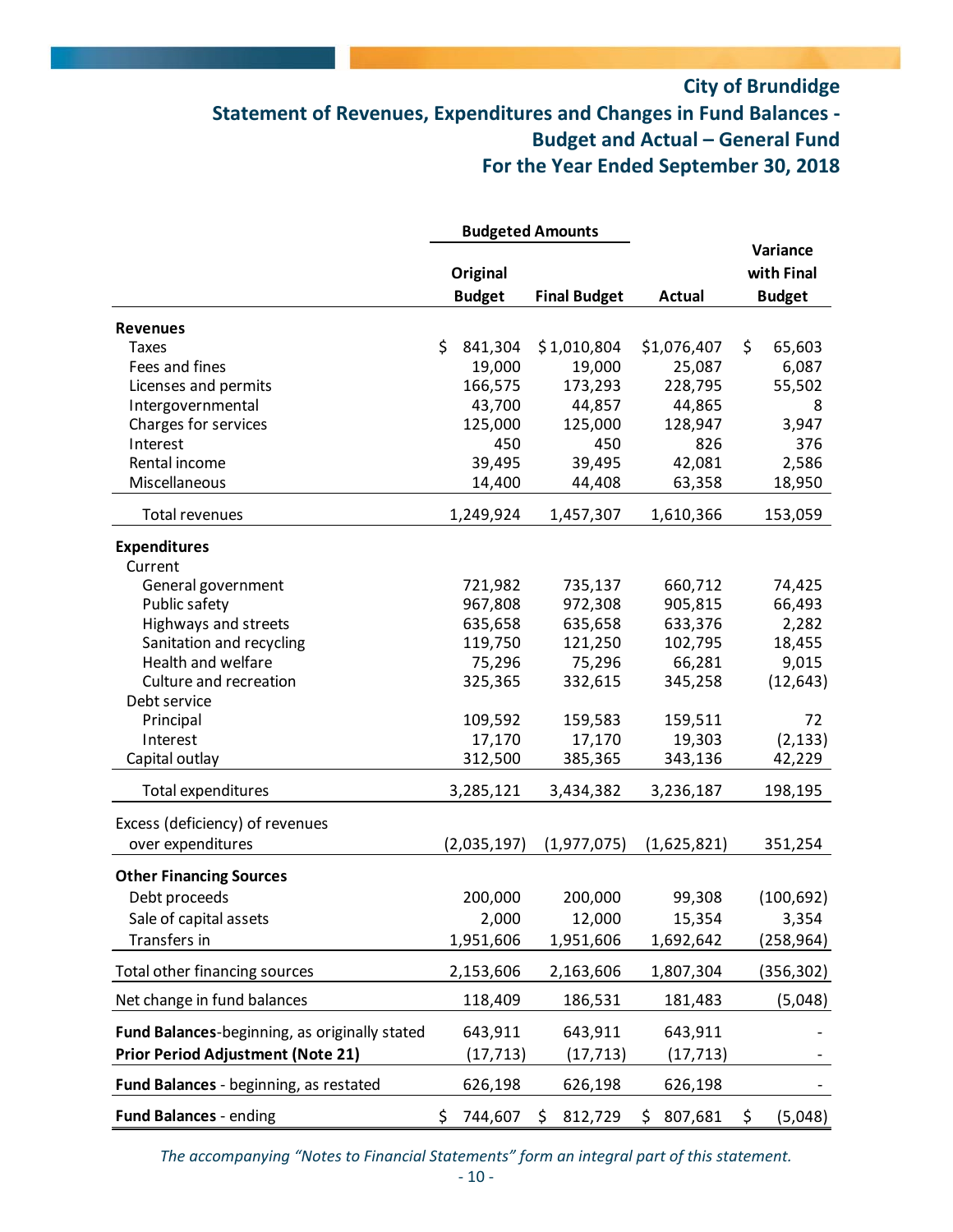# **City of Brundidge Statement of Net Position – Proprietary Fund September 30, 2018**

|                                       | <b>Utilities</b> |
|---------------------------------------|------------------|
|                                       | Department       |
| <b>Assets</b>                         |                  |
| <b>Current assets</b>                 |                  |
| Cash and cash equivalents             | \$<br>413,112    |
| Certificates of deposit               | 456,262          |
| Receivables, net                      | 828,882          |
| Inventory                             | 372,635          |
| Prepaid expenses                      | 20,330           |
| Total current assets                  | 2,091,221        |
| Noncurrent assets                     |                  |
| Restricted assets:                    |                  |
| Cash                                  | 50,862           |
| Investments                           | 370,640          |
| Other assets                          | 39,533           |
| Capital assets, net of depreciation   | 10,937,503       |
| Total noncurrent assets               | 11,398,538       |
| <b>Total assets</b>                   | 13,489,759       |
| <b>Deferred Outflows of Resources</b> |                  |
| Deferred outflows related to pension  | 76,387           |
| Deferred charge on refunding          | 221,788          |
| Total deferred outflows of resources  | 298,175          |
| <b>Liabilities</b>                    |                  |
| <b>Current liabilities</b>            |                  |
| Accounts payable                      | 365,147          |
| Due to other funds                    | 14,967           |
| Accrued expenses                      | 73,015           |
| Customer deposits                     | 142,835          |
| Compensated absences                  | 52,861           |
| Unearned principal forgiveness        | 5,112            |
| Utility revenue warrants - current    | 520,000          |
| <b>Total current liabilities</b>      | 1,173,937        |
| Noncurrent liabilities                |                  |
| Net pension liability                 | 116,288          |
| Utility revenue warrants              | 8,257,017        |
| Total noncurrent liabilities          | 8,373,305        |
| <b>Total liabilities</b>              | 9,547,242        |

(Continued)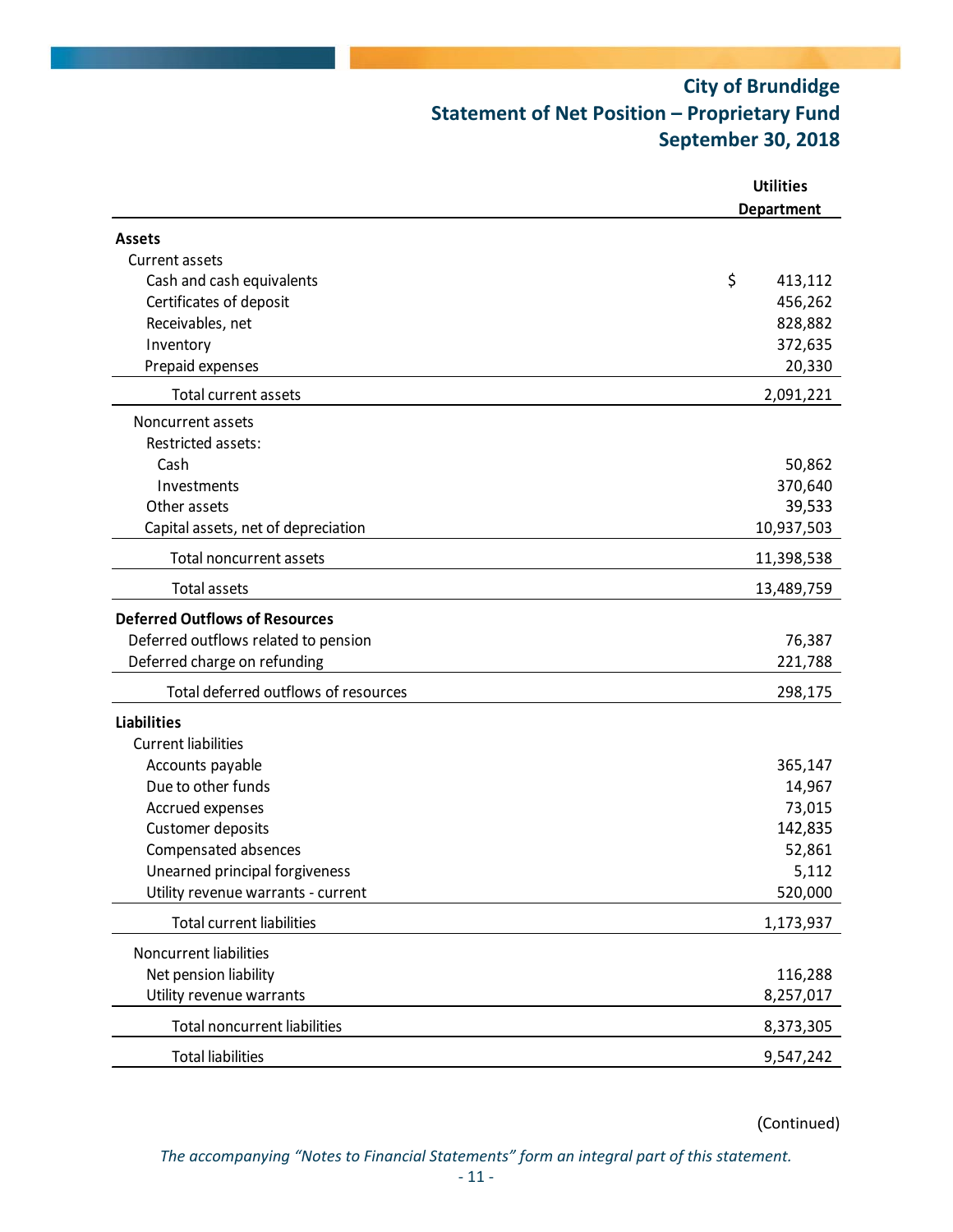# **City of Brundidge Statement of Net Position – Proprietary Fund (Continued) September 30, 2018**

|                                      | <b>Utilities</b> |
|--------------------------------------|------------------|
| <b>Deferred Inflows of Resources</b> |                  |
| Deferred inflows related to pension  | 97,318           |
|                                      |                  |
| <b>Net Position</b>                  |                  |
| Net investment in capital assets     | 2,382,274        |
| Restricted for debt service          | 421,502          |
| Unrestricted                         | 1,339,598        |
| Total net position                   | 4,143,374        |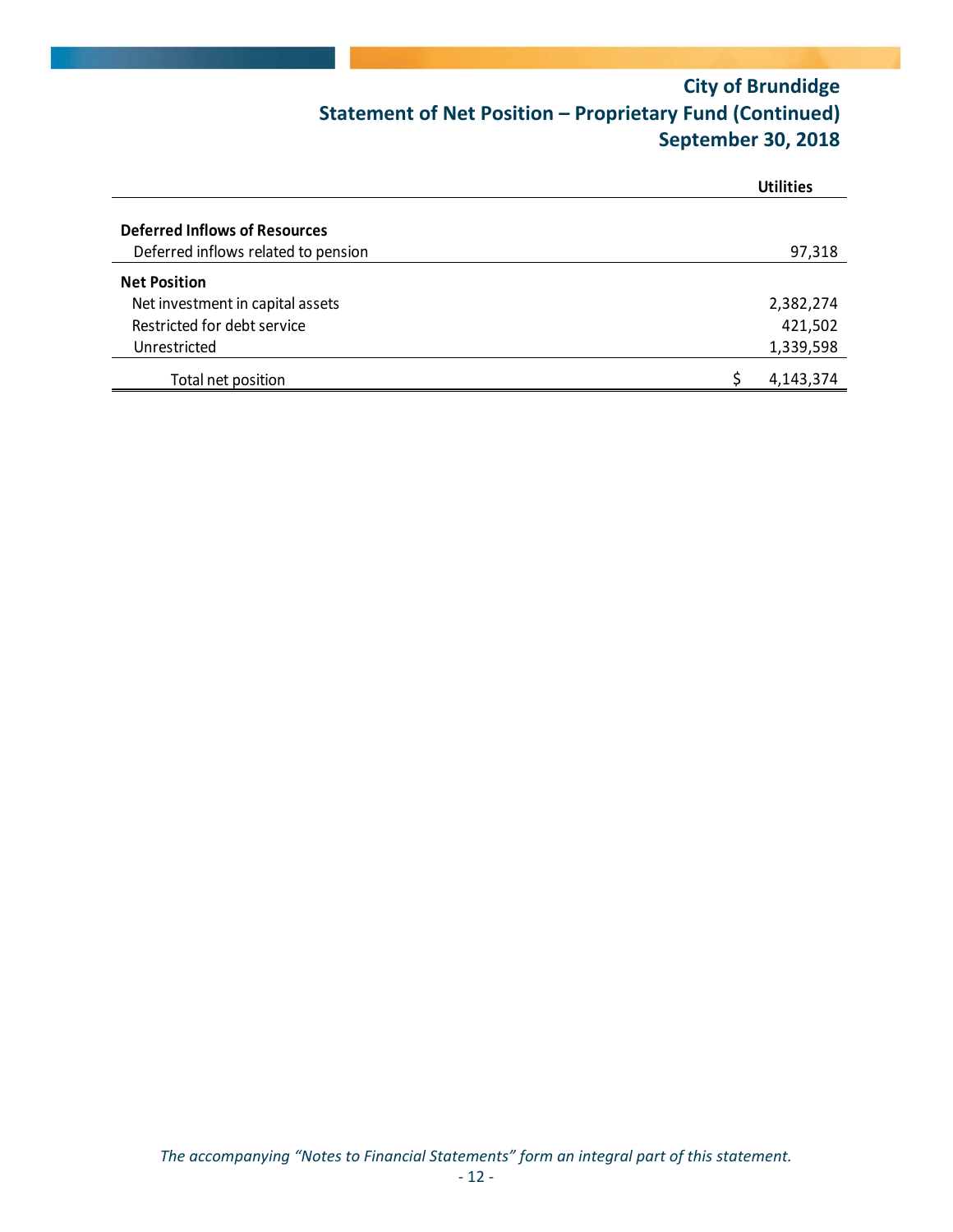# **City of Brundidge Statement of Revenues, Expenses and Changes in Net Position Proprietary Fund For the Year Ended September 30, 2018**

|                                          | <b>Utilities</b>  |  |  |  |
|------------------------------------------|-------------------|--|--|--|
|                                          | <b>Department</b> |  |  |  |
| <b>Operating Revenues</b>                |                   |  |  |  |
| Electric                                 | \$<br>6,149,814   |  |  |  |
| Sewer                                    | 925,870           |  |  |  |
| Water                                    | 618,401           |  |  |  |
|                                          |                   |  |  |  |
| Total operating revenues                 | 7,694,085         |  |  |  |
| <b>Operating Expenses</b>                |                   |  |  |  |
| Cost of sales and service                | 3,793,431         |  |  |  |
| Administration                           | 1,144,958         |  |  |  |
| Repairs and maintenance                  | 150,514           |  |  |  |
| Depreciation                             | 497,849           |  |  |  |
|                                          |                   |  |  |  |
| Total operating expenses                 | 5,586,752         |  |  |  |
| <b>Operating Income</b>                  | 2,107,333         |  |  |  |
| <b>Non-Operating Revenues (Expenses)</b> |                   |  |  |  |
| Interest revenue                         | 6,036             |  |  |  |
| Miscellaneous                            | 4,918             |  |  |  |
| Interest expense                         | (237, 430)        |  |  |  |
| Amortization                             | (4,938)           |  |  |  |
| Total non-operating revenue (expenses)   | (231, 414)        |  |  |  |
|                                          |                   |  |  |  |
| <b>Income Before Transfers</b>           | 1,875,919         |  |  |  |
| Transfers out                            | (1,621,724)       |  |  |  |
| Change in net position                   | 254,195           |  |  |  |
| Net Position - beginning                 | 3,889,179         |  |  |  |
| Net Position - ending                    | \$<br>4,143,374   |  |  |  |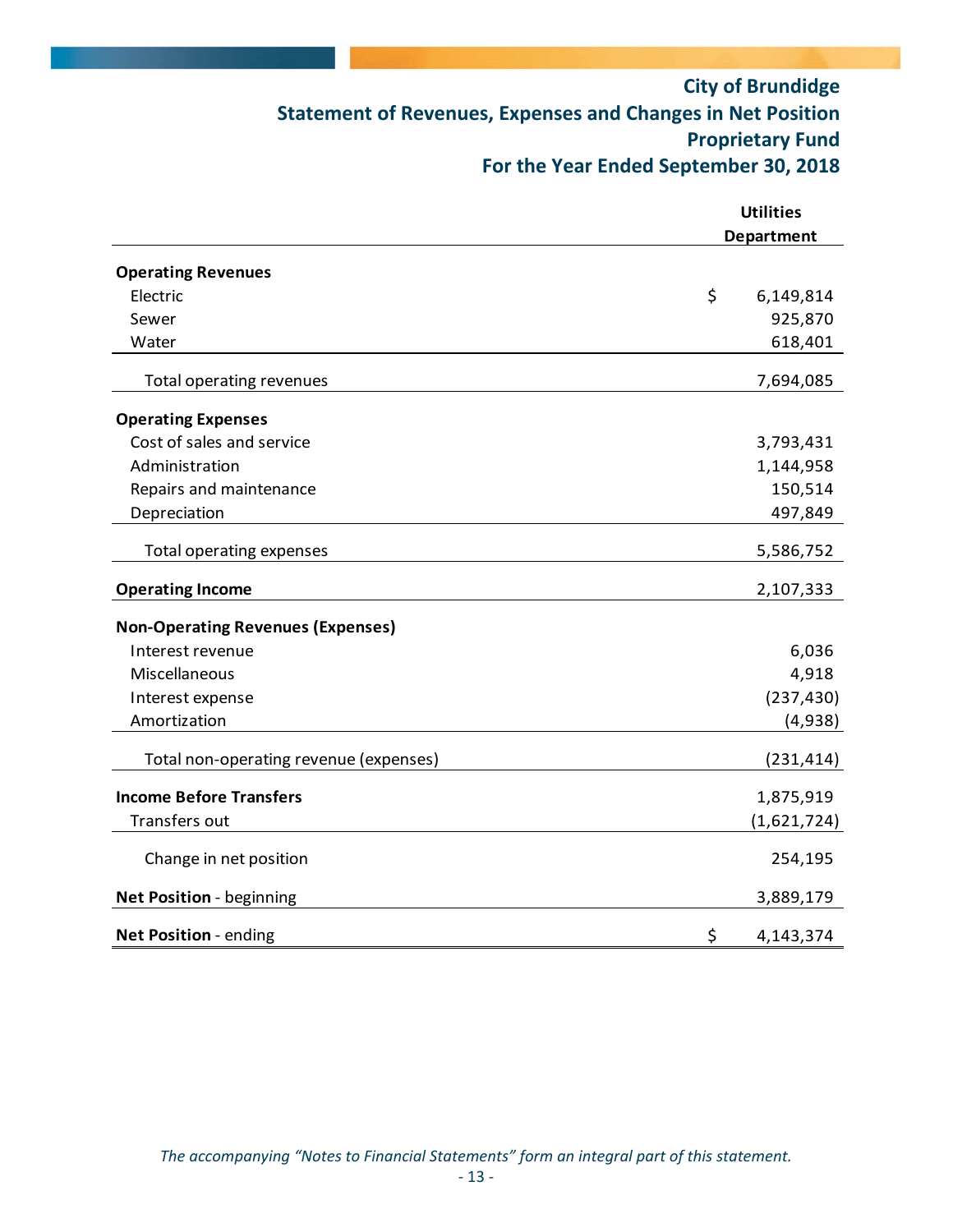# **City of Brundidge Statement of Cash Flows – Proprietary Fund For the Year Ended September 30, 2018**

|                                                                | <b>Utilities</b> |               |  |
|----------------------------------------------------------------|------------------|---------------|--|
|                                                                | Department       |               |  |
|                                                                |                  |               |  |
| <b>Cash Flows From Operating Activities</b>                    |                  |               |  |
| Receipts from customers and users                              | \$               | 7,768,436     |  |
| Payments to suppliers                                          |                  | (4,609,718)   |  |
| Payments to employees                                          |                  | (626, 280)    |  |
| Net cash provided by operating activities                      |                  | 2,532,438     |  |
| <b>Cash Flows From Noncapital Financing Activities</b>         |                  |               |  |
| Other receipts                                                 |                  | 6,494         |  |
| Transfers to other funds                                       |                  | (1,621,724)   |  |
| Net cash used in noncapital financing activities               |                  | (1,615,230)   |  |
| <b>Cash Flows From Capital and Related Financing Activties</b> |                  |               |  |
| Principal payments on long-term debt                           |                  | (515,000)     |  |
| Interest and financing payments on capital debt                |                  | (213, 235)    |  |
| Purchase of capital assets                                     |                  | (226, 350)    |  |
| Proceeds from sale of capital assets                           |                  | 4,741         |  |
| Purchases of investments                                       |                  | (1, 127, 380) |  |
| Net cash used in capital and related financing activities      |                  | (2,077,224)   |  |
|                                                                |                  |               |  |
| <b>Cash Flows From Investing Activities</b>                    |                  |               |  |
| Sales of investments                                           |                  | 1,172,060     |  |
| Interest received                                              |                  | 6,036         |  |
| Net cash provided by investing activities                      |                  | 1,178,096     |  |
|                                                                |                  |               |  |
| Net increase in cash and cash equivalents                      |                  | 18,080        |  |
| <b>Cash and Cash Equivalents - Beginning</b>                   |                  | 445,894       |  |
| Cash and Cash Equivalents - Ending                             | \$               | 463,974       |  |

‐Continued‐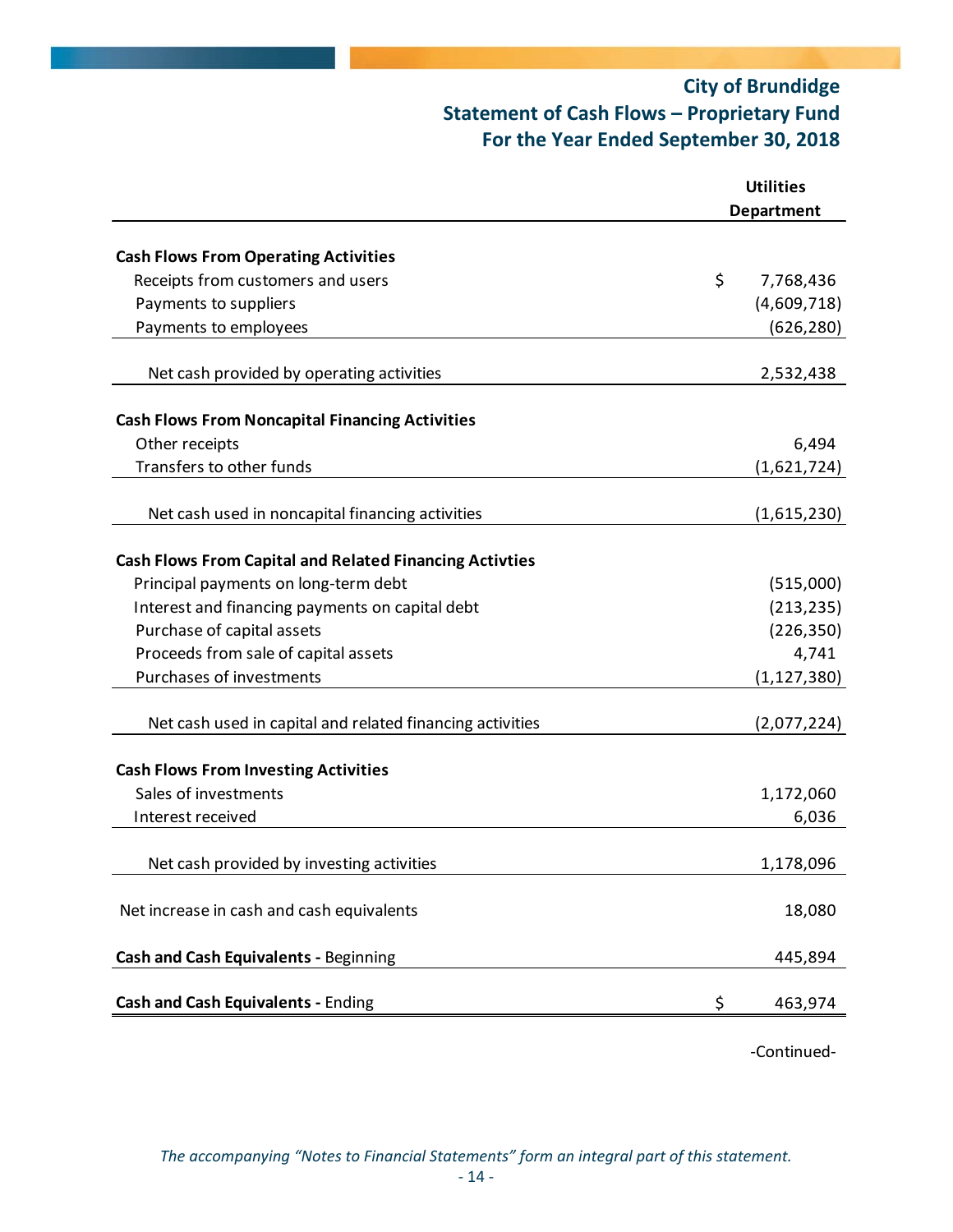# **City of Brundidge Statement of Cash Flows – Proprietary Fund (Continued) For the Year Ended September 30, 2018**

|                                                                    | <b>Utilities</b><br><b>Department</b> |           |
|--------------------------------------------------------------------|---------------------------------------|-----------|
| <b>Reconciliation of Operating Income to Net Cash</b>              |                                       |           |
| <b>Provided by Operating Activities</b>                            |                                       |           |
| Operating income                                                   | \$                                    | 2,107,333 |
| Adjustments to reconcile operating income to net                   |                                       |           |
| cash provided by operating activities:                             |                                       |           |
| Depreciation                                                       |                                       | 497,849   |
| Changes in operating assets and liabilities:                       |                                       |           |
| Decrease in receivables                                            |                                       | 68,663    |
| Increase in inventory                                              |                                       | (16, 229) |
| Decrease in prepaid expenses                                       |                                       | 9         |
| Decrease in accounts payable                                       |                                       | (97, 668) |
| Decrease in accrued expenses                                       |                                       | (855)     |
| Decrease in net pension liability and related deferred inflows and |                                       |           |
| outflows                                                           |                                       | (26, 616) |
| Increase in customer deposits                                      |                                       | 5,688     |
| Decrease in compensated absences                                   |                                       | (5,736)   |
|                                                                    |                                       |           |
| Net cash provided by operating activities                          | \$                                    | 2,532,438 |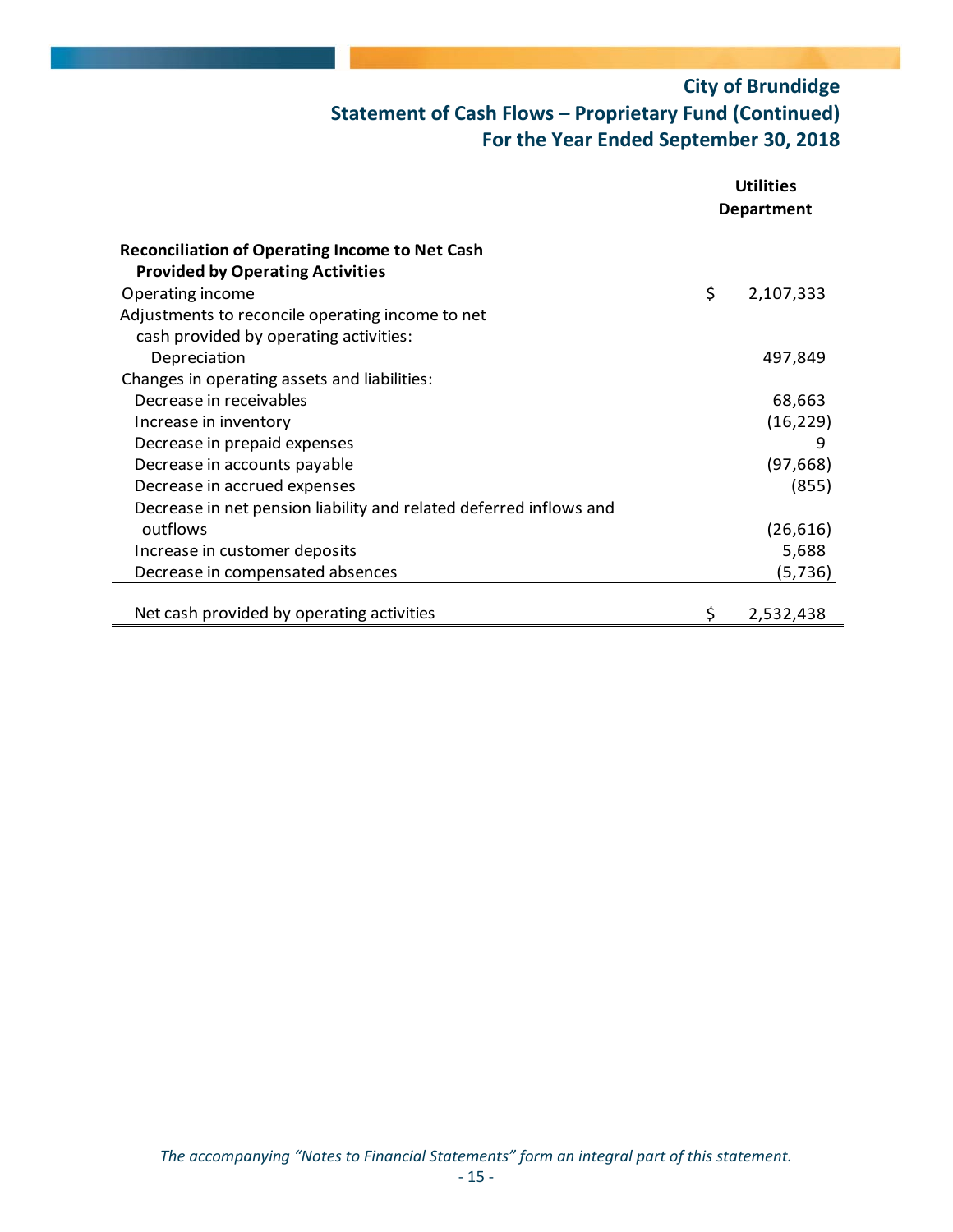# **NOTE**

- 1. Summary of Significant Accounting Policies
- 2. Stewardship, Compliance, and Accountability
- 3. Cash, Cash Equivalents and Investments
- 4. Receivables
- 5. Interfund Activity
- 6. Restricted Assets
- 7. Other Assets
- 8. Capital Assets
- 9. Long‐Term Debt
- 10. Operating Leases
- 11. Employee Retirement Plan
- 12. Other Post-Employment Benefits
- 13. Commitments and Contingencies
- 14. Risk Management and Litigation
- 15. Tax Abatements
- 16. Interest Costs
- 17. Cash Flow Information
- 18. Accumulated Patronage Capital Credits
- 19. Economic Dependency
- 20. Related Organizations
- 21. Prior Period Adjustment
- 22. Subsequent Events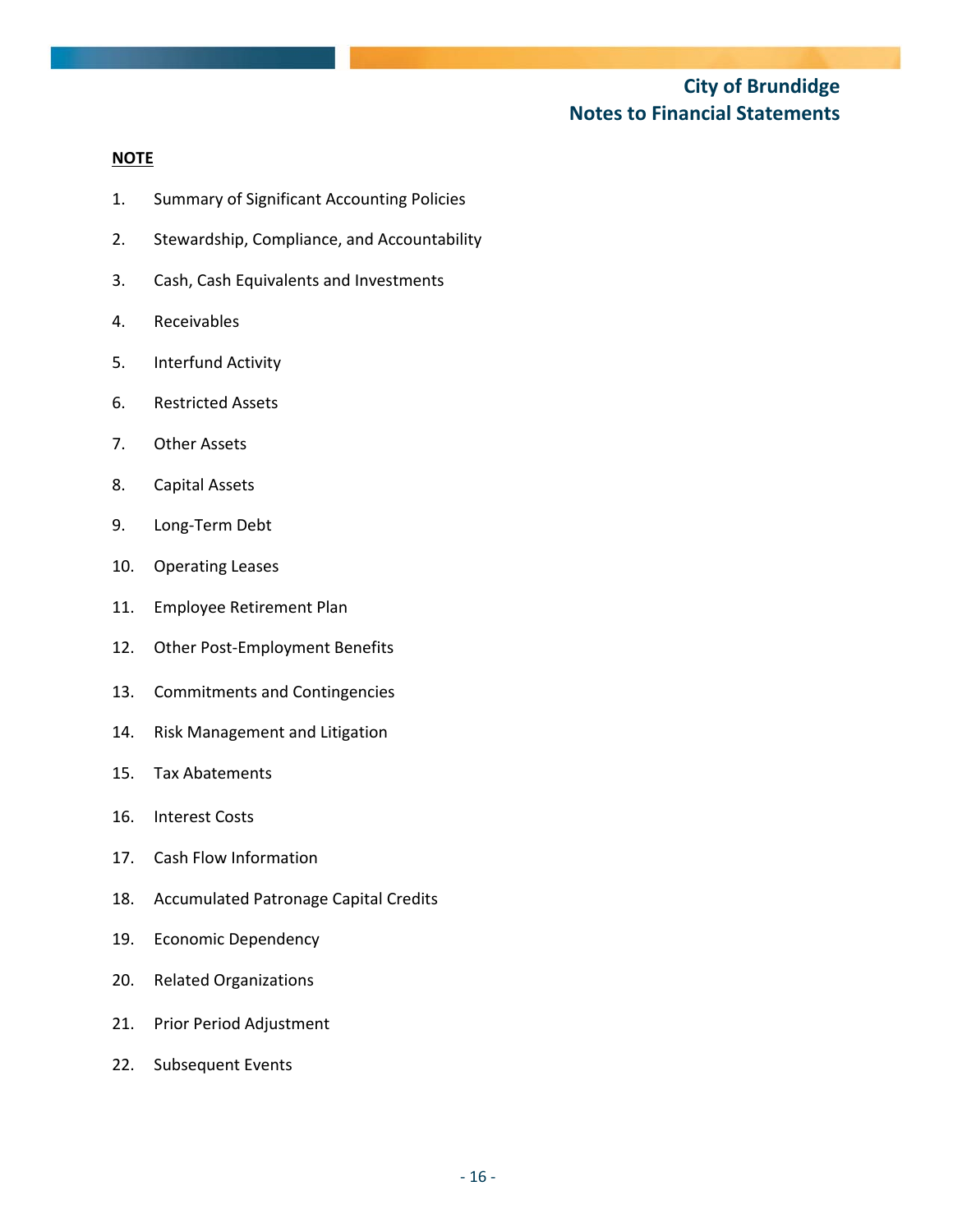# **NOTE 1 ‐ SUMMARY OF SIGNIFICANT ACCOUNTING POLICIES**

The accounting policies of the City of Brundidge (the "City") have been prepared in conformity with accounting principles generally accepted (GAAP) in the United States of America as applied to governmental units in accordance with the Governmental Accounting Standards Board (GASB). GASB is the accepted standard‐setting body for establishing governmental accounting and financial reporting principles. The following notes to the financial statements are an integral part of the City's basic financial statements.

### *Reporting Entity*

The City is a municipal corporation governed by an elected mayor and council. The definition of the reporting entity is based primarily on the notion of financial accountability. A primary government is financially accountable for agencies that make up its legal entity. It is also financially accountable for a legally separate agency, component unit, if its officials appoint a voting majority of that agency's governing body and it is able to impose its will on that agency or there is a potential for the agency to provide specific financial benefits to, or to impose specific financial burdens on, the primary government. The City has two component units; however, only one component unit had activity during fiscal year ended September 30, 2018. Discretely presented component units are reported in a separate column in the combined financial statements to emphasize they are legally separate from the government.

**Discretely Presented Component Units –** The component unit column in the combined financial statements include the unaudited financial data of the Industrial Development Board of the City of Brundidge. The Brundidge Solid Waste Authority reported no activity in 2018 and was unaudited.

*Industrial Development Board (the "Board")* – The Board strives to bring economic development to the City. The citizens who serve on the Governing Board are appointed by the City Council and the City has guaranteed some of the Board's debt. Refer to Note 13 for details of the Guaranty Agreement.

*Brundidge Solid Waste Authority (the "Authority") –* Provides for the collection and disposal of solid waste and to encourage the planning of solid waste collection, disposal and resource recovery activities. The citizens who serve on the Board of the Authority are appointed by the City Council. In September of 2007, each of the City Council members and the City manager were appointed as members of the Board of the Authority with staggering terms of office. During the fiscal year ended September 30, 2017, the Authority became inactive and all assets and liabilities were transferred to the City. The Authority has no activity to report in fiscal year 2018.

### *Government‐wide and Fund Financial Statements*

The basic financial statements consist of the government‐wide financial statements and fund financial statements. Government‐wide financial statements are comprised of the statement of net position and the statement of changes in net position and reports information on all of the non‐ fiduciary activities of the primary government and its component units. For the most part, the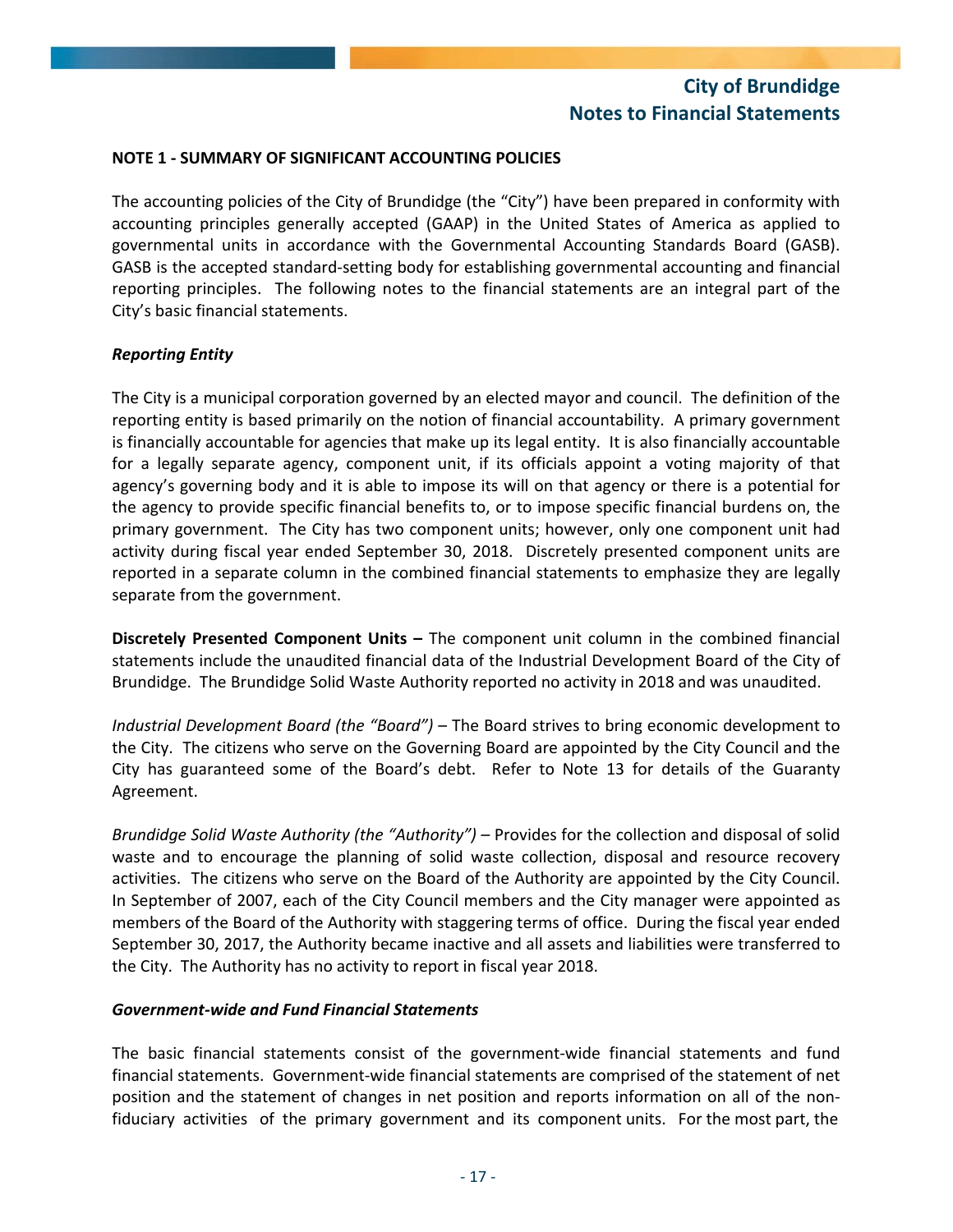# **NOTE 1 ‐ SUMMARY OF SIGNIFICANT ACCOUNTING POLICIES (Continued)**

effect of inter-fund activity has been removed from these statements. Fiduciary funds of the government are eliminated from this presentation since these resources are not available for general government funding purposes. Governmental activities*,* which normally are supported by taxes and intergovernmental revenues, are reported separately from business‐type activities*,* which rely to a significant extent on fees and charges for support. Likewise, the primary government is reported separately from certain legally separate component units for which the primary government is financially accountable.

The statement of activities demonstrates the degree to which the direct expenses of a given function or segment are offset by program revenues. Direct expenses are those that are clearly identifiable with a specific function or segment. Program revenues are classified into three categories: charges for services, operating grants and contributions, and capital grants and contributions. Charges for services refer to direct recovery from customers for services rendered.

Grants and contributions refer to revenues restricted for specific programs whose use may be restricted further to operational or capital items. The general revenues section displays revenue collected that helps support all functions of government and contribute to the change in the net position for the fiscal year. Revenues that are not classified as program revenues, including all taxes, are presented as general revenues.

The fund financial statements follow and report additional and detailed information about operations for major funds individually and nonmajor funds in the aggregate for governmental and fiduciary funds. A reconciliation is provided that converts the results of governmental fund accounting to the government‐wide presentations.

### *Measurement Focus, Basis of Accounting, and Financial Statement Presentation*

The government‐wide financial statements are reported using the economic resources measurement focus and the accrual basis of accounting*,* as are the proprietary fund and fiduciary fund financial statements. Revenues are recorded when earned and expenses are recorded when a liability is incurred, regardless of the timing of related cash flows. Property taxes are recognized as revenues in the year for which they are levied. Grants and similar items are recognized as revenue as soon as all eligibility requirements imposed by the provider have been met.

Governmental fund financial statements are reported using the current financial resources measurement focus and the modified accrual basis of accounting*.* Revenues are recognized as soon as they are both measurable and available. Revenues are considered to be available when they are collectible within the current period, considered to be sixty days for property taxes and ninety days for all other revenue. Expenditures generally are recorded when a liability is incurred, as under accrual accounting. However, debt service expenditures, as well as expenditures related to compensated absences and claims and judgments, are recorded only when payment is due. General capital asset acquisitions are reported as expenditures in governmental funds. Proceeds of general long‐term debt and acquisitions under capital leases are reported as other financing sources.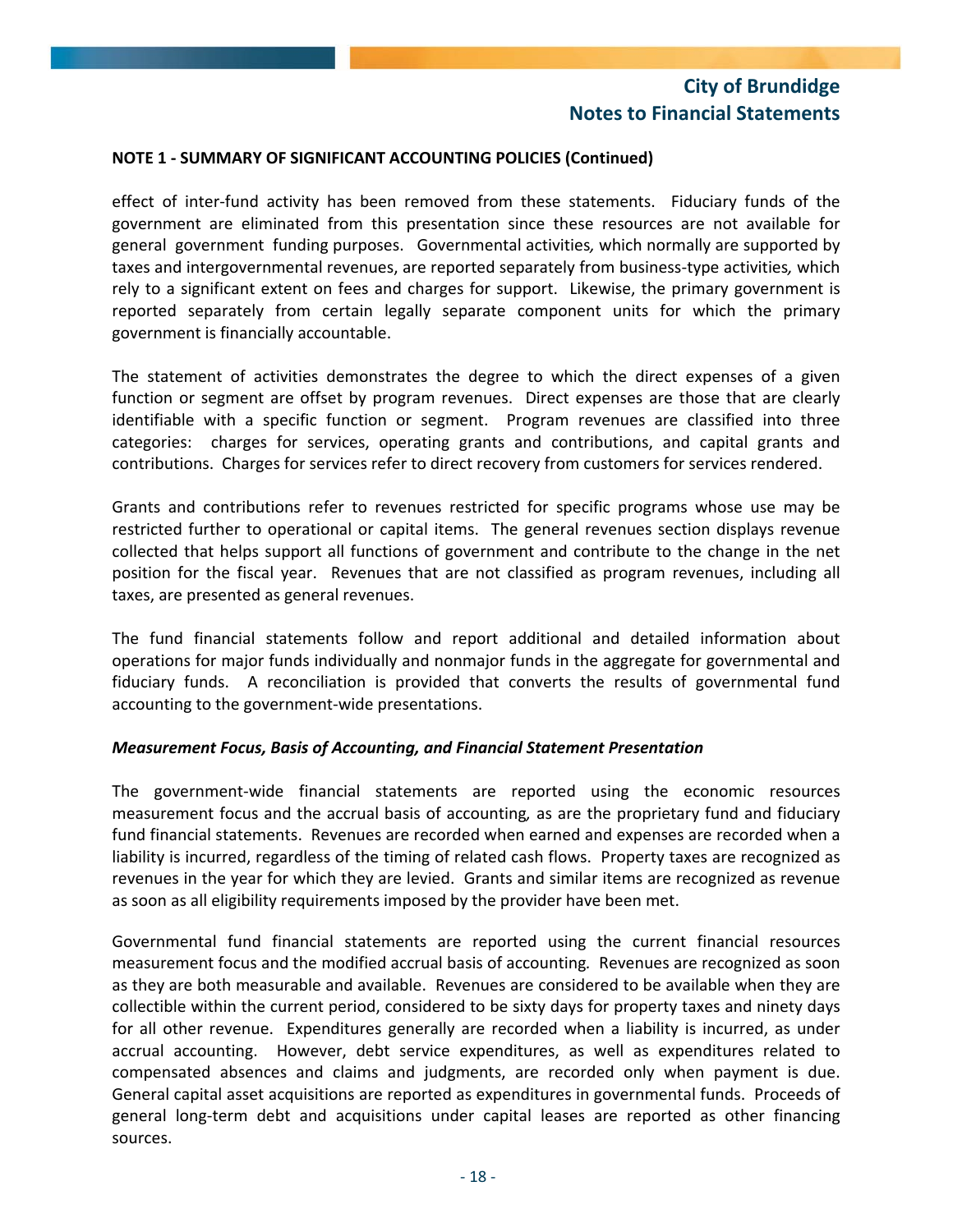# **NOTE 1 ‐ SUMMARY OF SIGNIFICANT ACCOUNTING POLICIES (Continued)**

In applying the susceptibility-to-accrual concept to intergovernmental revenues, the legal and contractual requirements of the numerous individual programs are used as guidance. There are, however, essentially two types of these revenues. In one, monies must be expended for the specific purpose or project before any amounts will be paid to the City; therefore, revenues are recognized based upon the expenditures recorded. In the other, monies are virtually unrestricted as to purpose of expenditure and substantially irrevocable; i.e., revocable only for failure to comply with prescribed compliance requirements, such as with equal employment opportunity. These resources are reflected as revenues at the time of receipt or earlier if they meet the availability criterion.

Property taxes, franchise taxes, licenses, and interest associated with the current fiscal period are all considered to be susceptible to accrual and so have been recognized as revenues of the current fiscal period. All other revenue items are considered to be measurable and available only when cash is received by the City.

Proprietary funds distinguish operating revenues and expenses from non‐operating items. Operating revenues and expenses generally result from providing services and producing and delivering goods in connection with a proprietary fund's principal ongoing operations. The principal operating revenues of the Utilities Department are charges to customers for sales and services.

Operating expenses for the enterprise fund include the cost of sales and services, administrative expenses, and depreciation on capital assets. All revenues and expenses not meeting this definition are reported as non‐operating revenues and expenses.

As a general rule, the effect of interfund activity has been eliminated from the government‐wide financial statements. Exceptions to this general rule are payments-in-lieu of taxes and other charges between the government's utilities functions and various other functions of the government. Elimination of these charges would distort the direct costs and program revenues reported for the various functions concerned.

The following is reported as a major governmental fund:

**General Fund** – This is the City's primary operating fund. It accounts for all financial resources of the general government, except those required to be accounted for in another fund.

The City reports the following nonmajor governmental fund types in the "Other Governmental Funds" column:

**Special Revenue Funds** account for the proceeds of specific revenue sources requiring separate accounting because of legal or regulatory provisions or administrative action. Special revenue funds consist of the following, Four and Five Cent Gas Tax Fund, Seven Cent Gas Tax Fund, Two Cent Gas Tax Fund, and Tobacco Tax Fund.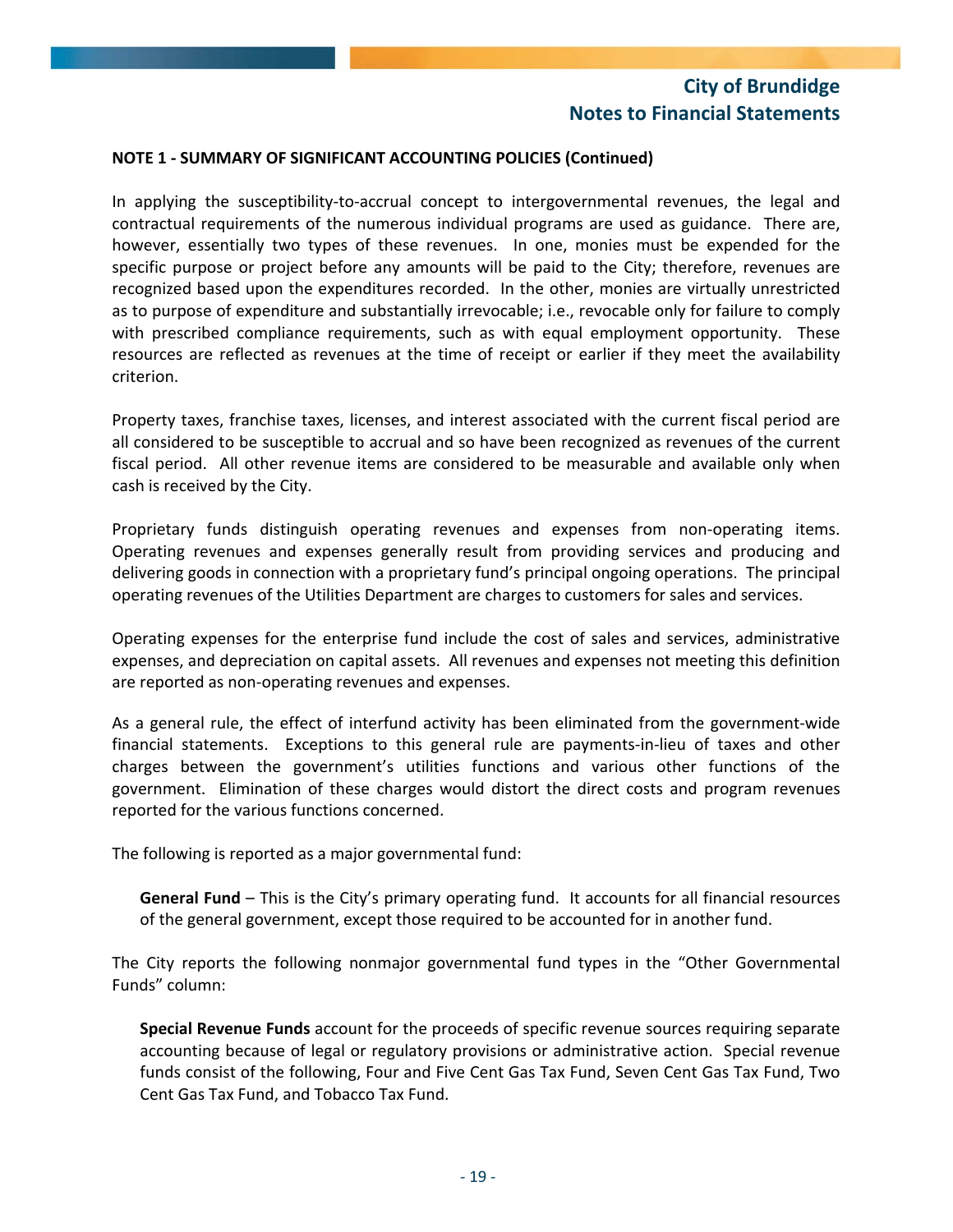# **NOTE 1 ‐ SUMMARY OF SIGNIFICANT ACCOUNTING POLICIES (Continued)**

**Permanent Funds** account for resources from other parties, including individuals, private organizations and other governments, whereby use of the resources are restricted to the extent only earnings and not principal, may be used for a specified program(s), for the benefit of the government and its citizenry. The City reported only one permanent fund, the Joseph Carroll Library Fund.

The following is reported as a major proprietary fund:

**Utilities Department** – It accounts for the operations of the Utilities Department (electric, sewer, water and wastewater).

### *Cash and Cash Equivalents*

Cash and cash equivalents are considered to be cash on hand, demand deposits and short‐term investments with original maturities of three months or less from the date of acquisition.

### *Investments*

The City's investments are limited to funds that invest in U.S. Government backed securities and certificates of deposits at federally insured banks. These investments are reported at fair value, except for the certificates of deposit, which are carried at amortized cost.

### *Receivables and Unbilled Revenue*

Proprietary fund accounts receivables are shown net of an allowance for uncollectible accounts outstanding in excess of 90 days. The City grants credit to customers who use its various services, substantially all of who are local residents or businesses. The Proprietary Fund receivable represents uncollected billing for services billed prior to year‐end and an amount due for services rendered prior to September 30 that were not billed until October (unbilled revenue). Federal and other financial assistance due to the City as reimbursement for expenditures made as of September 30 are accrued and reported as revenues in the year the expenditures are made. Accounts receivables for court costs and fines are shown net of an allowance for uncollectible accounts outstanding in excess of one year. For all other receivables, provisions for credit losses are charged to income in amounts sufficient to maintain the allowance at a level considered adequate to cover current losses. Accounts receivable are written off on an individual basis in the year the City deems them uncollectible.

### *Inventories and Prepaid Items*

Inventories are stated at cost, which approximates market using the average cost method. Purchases of inventories for governmental funds are reported as expenditures in the period purchased. Inventories of proprietary fund types are reported as an expense when consumed in the operations of the fund.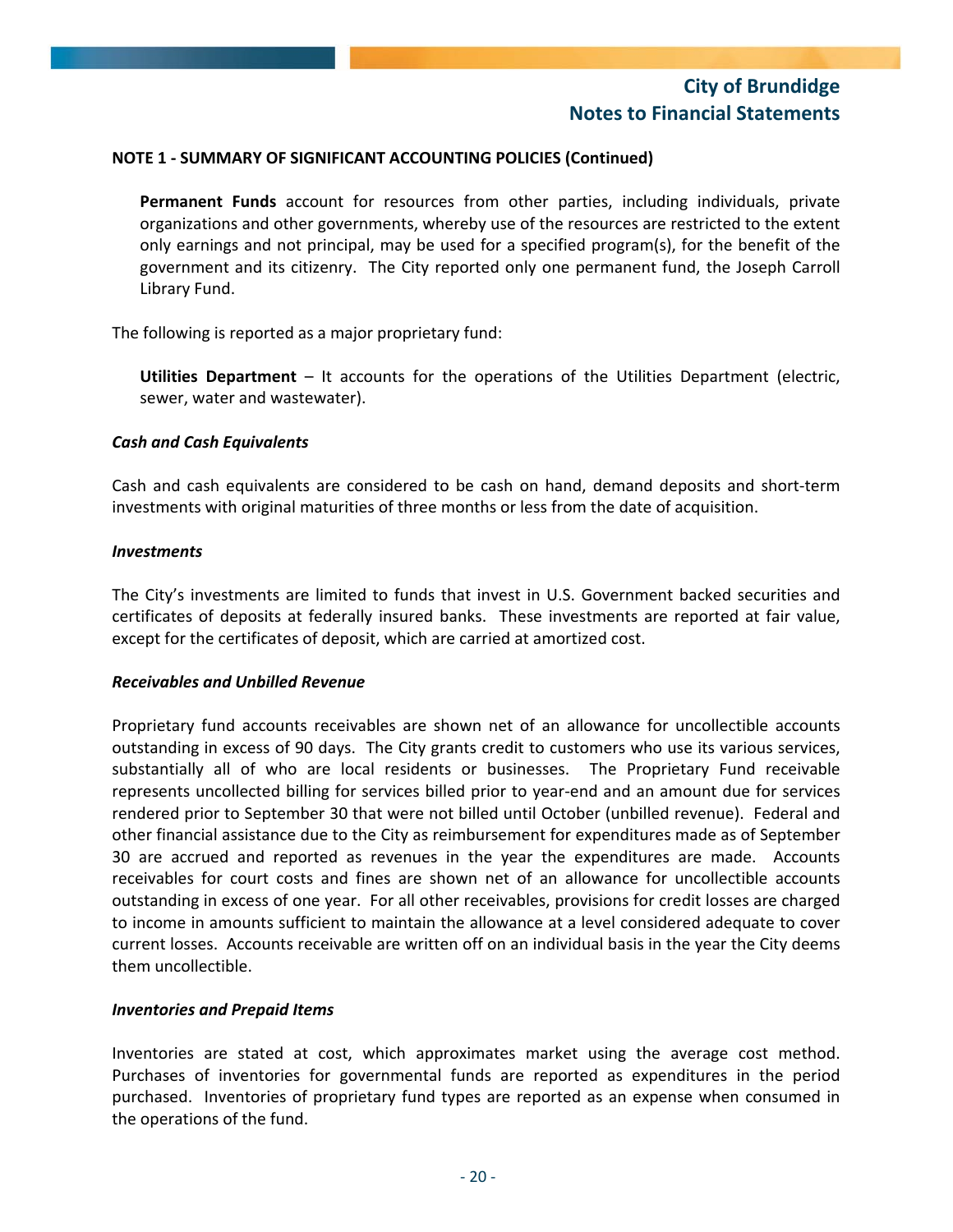# **NOTE 1 ‐ SUMMARY OF SIGNIFICANT ACCOUNTING POLICIES (Continued)**

Certain payments to vendors reflect costs applicable to future accounting periods and are recorded as prepaid items in the government-wide financial statements. At the fund level, expenditures are recognized when the available finance resource is expended.

## *Interfund Loans and Transfers*

Activity between funds that is representative of lending/borrowing arrangements outstanding at the end of the fiscal year is referred to as either "due to/from other funds" (i.e., the current portion of inter‐fund loans) or "advances to/from other funds" (i.e., the non‐current portion of inter‐fund loans). All other outstanding balances between funds are reported as "due to/from other funds." Any residual balances outstanding between the governmental activities and business‐type activities are reported in the government-wide financial statements as "internal balances."

### *Restricted Assets*

The business-type activities restricted assets as reported in the Statement of Net Position are restricted by bond agreements and are to be used strictly to retire the long-term debt shown in the proprietary fund. The assets were accumulated according to the bond indenture of the various issues. Restricted asset reported as governmental activities is restricted for capital improvements, fire department, library and highways and streets.

It is the City's policy to use restricted assets before unrestricted assets when both are available to fund specific expenditures.

### *Capital Assets*

Capital assets, which include property, plant, equipment, and infrastructure assets (e.g., roads, bridges, sidewalks, and similar items) are reported in the applicable governmental or business‐type activities columns in the government‐wide financial statements. Capital assets are defined by the City as assets with an initial, individual cost of more than \$1,000 and with an estimated useful life in excess of two years. Such assets are recorded at historical cost or estimated historical cost if purchased or constructed. Donated capital assets are recorded at acquisition value at the date of donation. The City did not report infrastructure acquired prior to October 1, 2003.

The cost of normal maintenance and repairs that do not add to the value of the asset or materially extend assets lives are not capitalized.

Property, plant, and equipment of the primary government are depreciated using the straight line method over the following estimated useful lives:

| Electrical       | $10 - 50$ years |
|------------------|-----------------|
| Water system     | $10 - 50$ years |
| <b>Buildings</b> | $25 - 50$ years |
| Sewer system     | $10 - 50$ years |
| Vehicles         | 5 - 10 years    |
| Infrastructure   | $10 - 50$ years |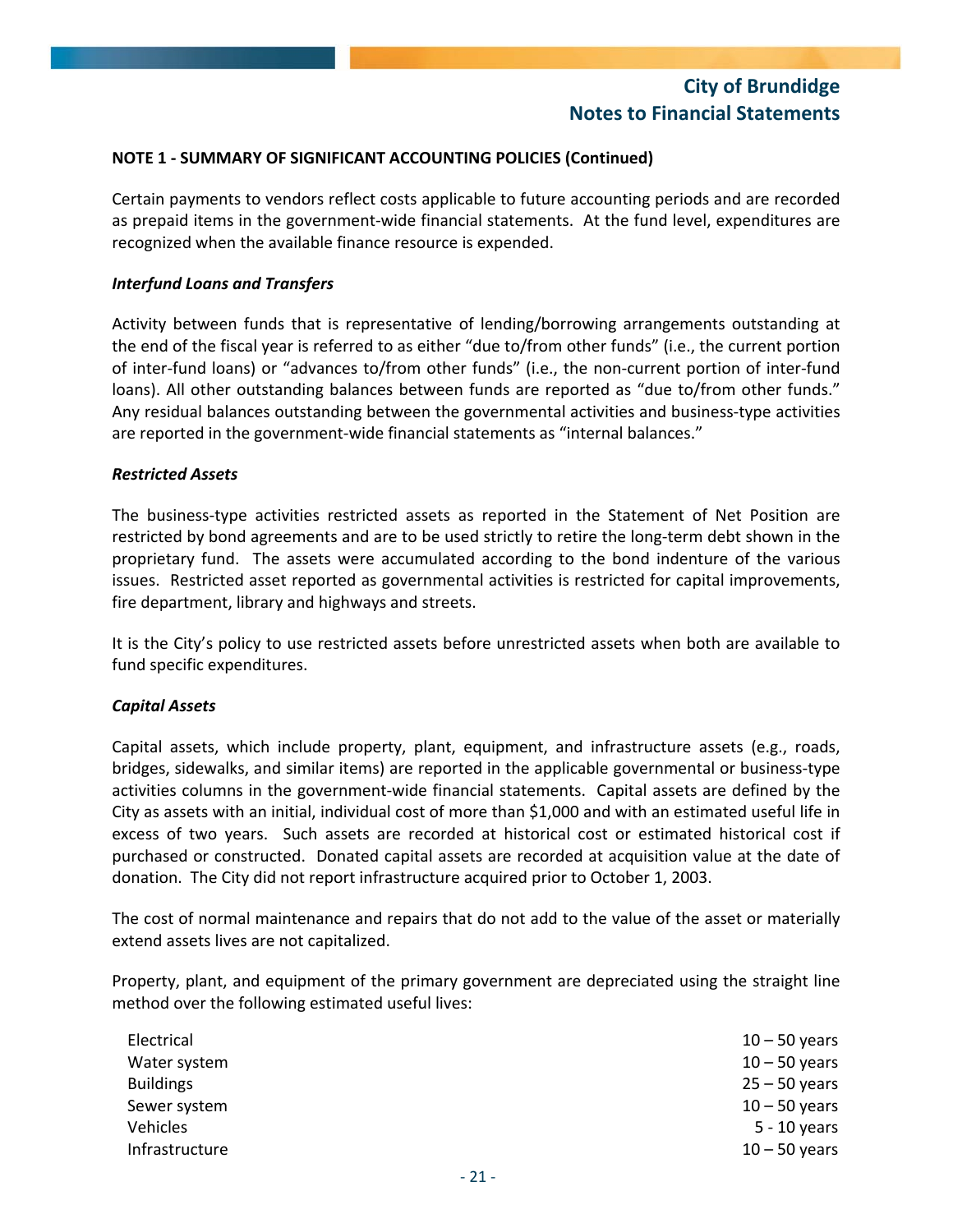# **NOTE 1 ‐ SUMMARY OF SIGNIFICANT ACCOUNTING POLICIES (Continued)**

### *Unamortized Bond Insurance*

Unamortized debt expense related to bond insurance is amortized by using the outstanding principal method over the life of the related debt and is reported as other assets on the statement of net position. Other bond issuance costs are expensed as incurred.

### *Compensated Absences*

The City allows employees to accumulate vacation and sick leave up to certain limits for use in subsequent periods. Upon termination of employment, an employee is compensated for accumulated vacation hours at current wage rates. Upon retirement, employees are compensated for accumulated vacation hours at current wage rates. The liability for compensated absences reported in the government‐wide and proprietary fund statements consists of unpaid, accumulated annual leave balances. The liability has been calculated using the vesting method, in which leave amounts for both employees who currently are eligible to receive termination payments and other employees who are expected to become eligible in the future to receive such payments upon termination are included.

# *Long‐Term Obligations*

In the government-wide financial statements and proprietary fund types in the fund financial statements, long‐term debt and other long‐term obligations are reported as liabilities in the applicable governmental activities, business-type activities, or proprietary fund type statement of net position. Bond premiums and discounts, as well as issuance costs, are deferred and amortized over the life of the bonds using the effective interest method. Bonds payable are reported net of the applicable bond premium or discount.

In the fund financial statements, governmental fund types recognize bond premiums and discounts, as well as bond issuance costs, during the current period. The face amount of debt issued is reported as other financing sources. Premiums received on debt issuances are reported as other financial sources while discounts on debt issuance are reported as other financing uses. Issuance costs, whether or not withheld from the actual debt proceeds received, are reported as debt service expenditures.

### *Pensions*

The Employees' Retirement System of Alabama (the "Plan") financial statements are prepared using the economic resources measurement focus and accrual basis of accounting. Contributions are recognized as revenues when earned, pursuant to the plan requirements. Benefits and refunds are recognized when due and payable in accordance with the terms of the Plan. Expenses are recognized when the corresponding liability is incurred, regardless of when the payment is made. Investments are reported at fair value. Financial statements are prepared in accordance with requirements of the GASB. Under these requirements, the Plan is considered a component unit of the State of Alabama and is included in the State's Comprehensive Annual Financial Report.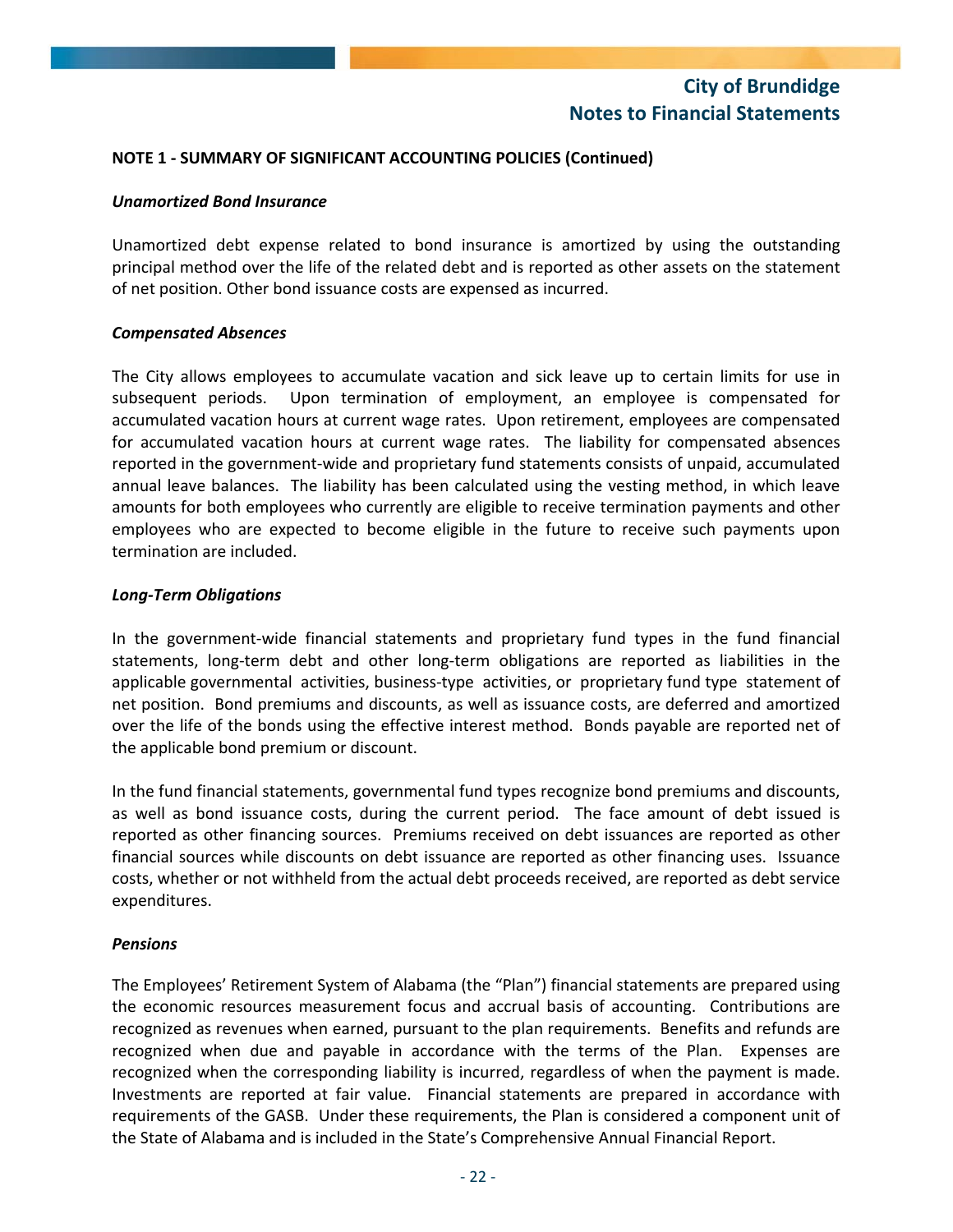# **NOTE 1 ‐ SUMMARY OF SIGNIFICANT ACCOUNTING POLICIES (Continued)**

## *Deferred Outflows/Inflows of Resources*

In addition to assets, the statement of net position will sometimes report a separate section for deferred outflows of resources. This separate financial statement element, *deferred outflows of resources*, represents a consumption of net position that applies to a future period and so will not be recognized as an outflow of resources (expense/expenditure) until then. The City has two items that qualify for reporting in this category, the deferred charge on refunding and the deferred outflows related to pension reported in the statement of net position. A deferred charge on refunding results from the difference in the carrying value of refunded debt and its reacquisition price. This amount is deferred and amortized over the shorter of the life of the refunded or refunding debt. A deferred outflow related to pension results from contributions related to normal and accrued liability components of employer rate (net of any refunds or error service payments) subsequent to the measurement date.

In addition to liabilities, the statement of net position will sometimes report a separate section for deferred inflows of resources. This separate financial statement element, *deferred inflows of resources,* represents an acquisition of net position that applies to a future period and so will *not* be recognized as an inflow of resources (revenue) until that time. The City has two items that qualify for reporting in this category, the property taxes levied for subsequent periods and the deferred inflows related to pension. The property taxes levied for subsequent periods result from property taxes that are levied by the County Commission in February of each year based on property on record as of the preceding October 1. The enforceable legal claim exists as of October 1 preceding the February meeting of the County Commission. A deferred inflow related to pension results from the net difference between projected and actual earnings on plan investments, and is amortized over five years beginning with the year in which the difference occurred.

### *Net Position and Fund Equity*

Net position is reported on the government‐wide financial statements in the following categories:

- *Net investment in capital assets* This component of net position consists of the historical cost of capital assets, net of accumulated depreciation, and is reduced by the outstanding balances of any bonds, notes or other borrowings that are attributable to the acquisition, construction, or improvement of those assets. Deferred outflows of resources and deferred inflows of resources that are attributable to the acquisition, construction, or improvement of those assets or related debt should also be included in this component of net position.
- *Restricted* This component of net position consists of assets that are restricted by contributors, contractual provisions (such as debt covenants), or enabling legislation, reduced by liabilities and deferred inflows of resources related to those assets. The City's restricted net position as reported in the statement of net position consist of cash and investments which are restricted for debt service, fire department, highways and streets and library.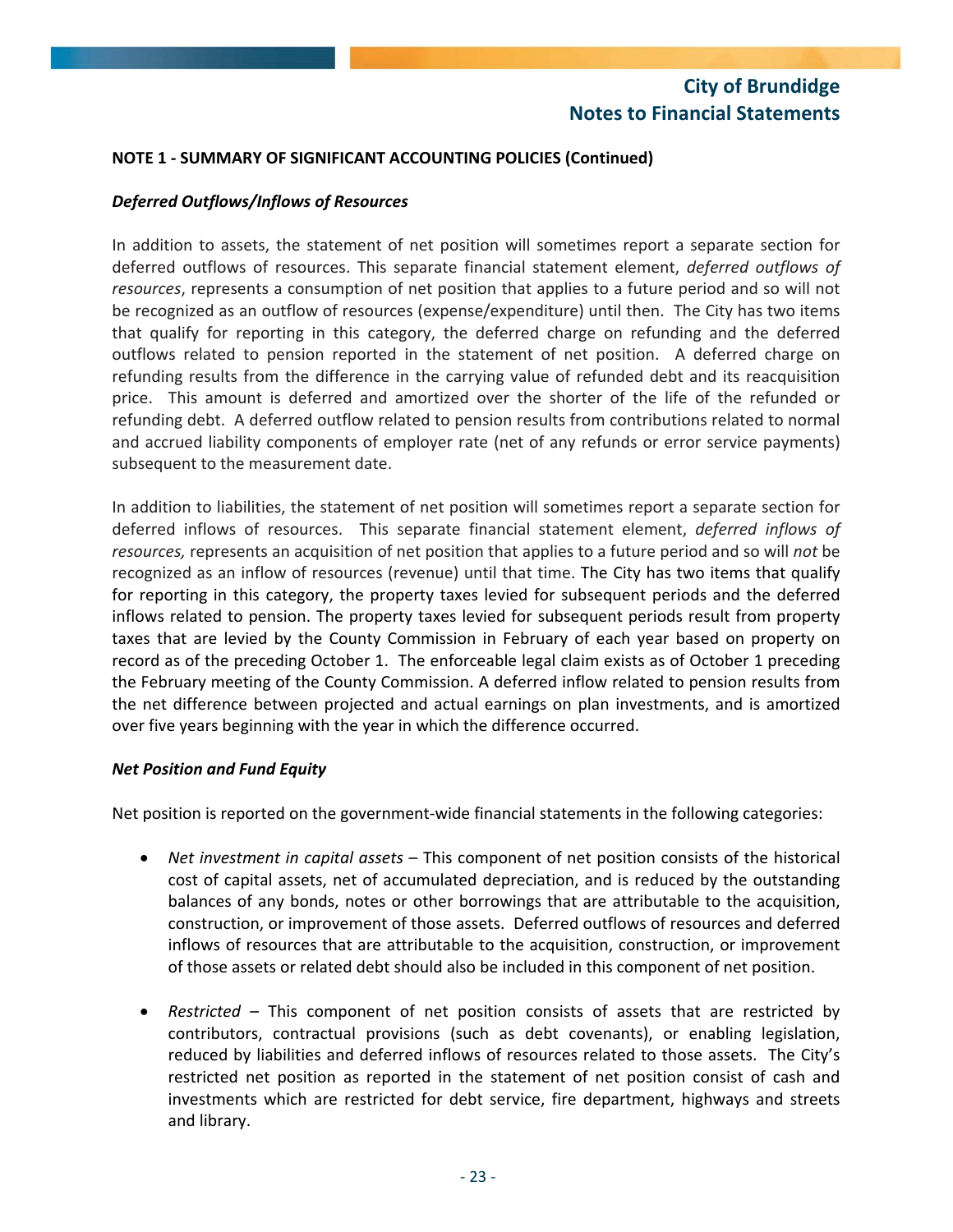# **NOTE 1 ‐ SUMMARY OF SIGNIFICANT ACCOUNTING POLICIES (Continued)**

• *Unrestricted* - This component of net position is the net amount of the assets, deferred outflows or resources, liabilities, and deferred inflows of resources that are not included in the determination of net investment in capital assets or the restricted components of net position.

Fund balances are reported in the fund financial statements in two major categories: nonspendable and spendable. Nonspendable fund balances are balances that cannot be spent because they are not expected to be converted to cash or they are legally or contractually required to remain intact. The City reported \$18,043 of nonspendable fund balances in the Joseph Carroll Library fund (Permanent Fund) and \$2,943 in the general fund for inventory. Donor restrictions only allow earnings from assets held in that fund to be expended. In addition to the nonspendable fund balance, spendable fund balances are reported based on a hierarchy of spending constraints:

*Restricted* – Fund balances that are constrained by external parties, constitutional provisions or enabling legislation. Of the City's \$496,436 of restricted fund balance, \$362,092 is restricted to road and bridge maintenance and repairs.

*Committed* – Fund balances that contain self‐imposed constraints of the government from its highest level of decision making authority. The City has no fund balances classified as committed.

*Assigned* – Fund balances that contain self‐imposed constraints of the government to be used for a particular purpose. The City has not assigned fund balances.

*Unassigned* – Fund balances of the general fund that are not constrained for any particular purpose.

The authority to establish, modify, or rescind a committed or assigned fund balance rests with the City Council and these actions are accomplished through an adopted resolution.

When both restricted and unrestricted fund balances are available for use, it is the City's policy to use restricted fund balance first, then unrestricted fund balance. Furthermore, committed fund balances are reduced first, followed by assigned amounts, and then unassigned amounts when expenditures are incurred for purposes for which amounts in any of those unrestricted fund balance classifications can be used.

Proprietary fund equity is classified the same as in the government‐wide statements.

# *Property Tax Calendar*

In Alabama, city property taxes are levied by the County Commission at its first regular meeting in February of each year based on the property on record as of the preceding October 1. The taxes are due the following October 1 and delinquent after December 31. Taxes levied in fiscal year 2018 for the 2019 budget year have been recorded as receivables and deferred inflows ‐ property taxes levied for subsequent periods in the amount of \$203,362. These balances are deemed collectible and no allowance for uncollectibles is reported.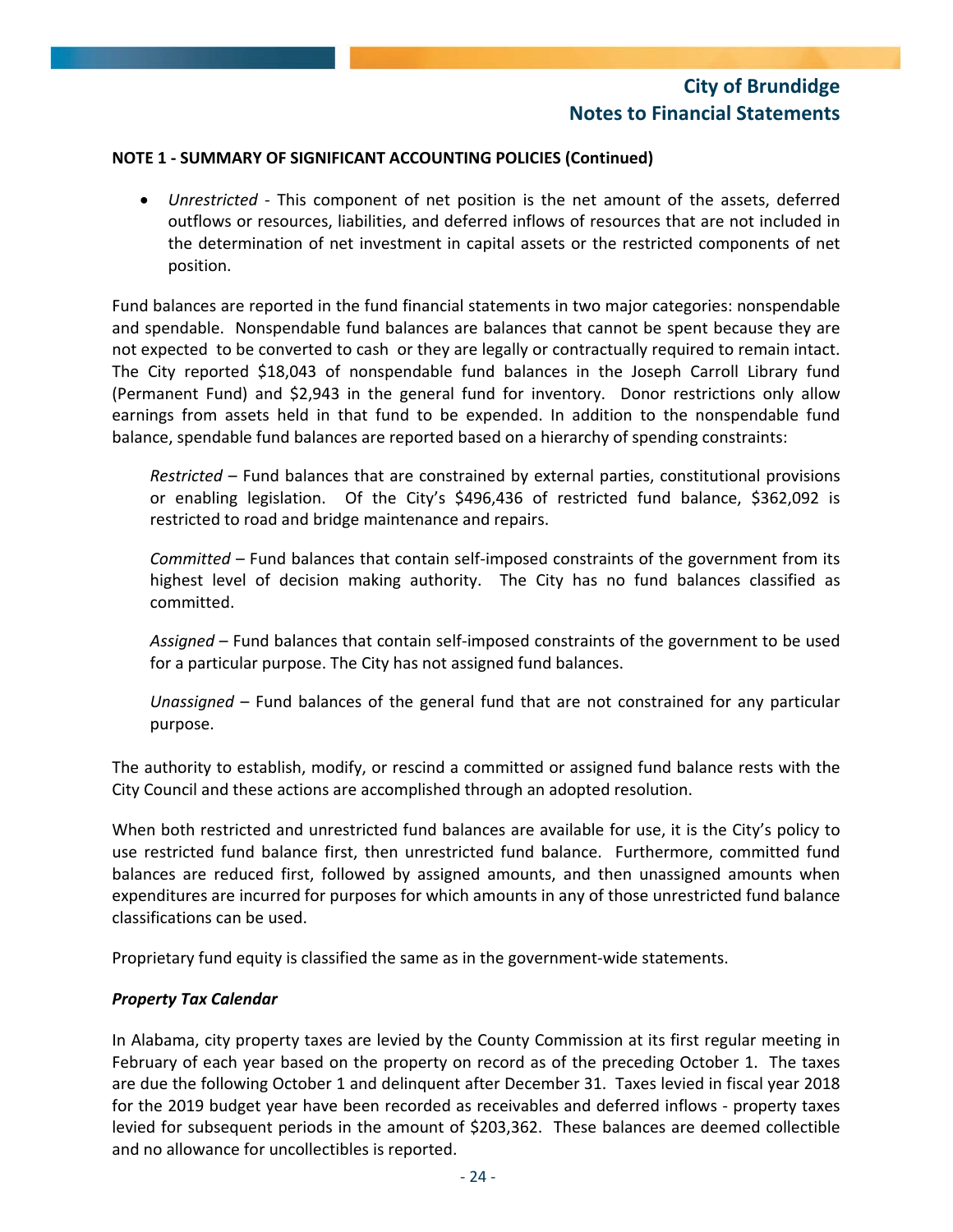# **NOTE 1 ‐ SUMMARY OF SIGNIFICANT ACCOUNTING POLICIES (Continued)**

#### *Management Estimates and Assumptions*

The preparation of financial statements in conformity with accounting principles generally accepted in the United States of America requires management to make estimates and assumptions that affect the reported amounts of assets and liabilities and disclosure of contingent assets and liabilities at the date of the financial statements and the reported amounts of revenues and expenses during the reporting period. Actual results could vary from estimates used.

### *Impact of Recently Issued Accounting Pronouncements*

In Fiscal Year 2018, the City adopted four new statements of financial accounting standards issued by the Governmental Accounting Standards Board (GASB):

- GASB Statement No. 75, *Accounting and Financial Reporting for Postemployment Benefits Other Than Pensions* (GASB 75)
- GASB Statement No. 81, *Irrevocable Split‐Interest Agreements* (GASB 81)
- GASB Statement No. 85, *Omnibus 2017* (GASB 85)
- GASB Statement No. 86, *Certain Debt Extinguishment Issues* (GASB 86)

GASB 75 establishes standards of accounting and financial reporting, but not funding or budgetary standards, for OPEB that is provided to employees of state and local governmental employers through OPEB Plans that are administered through trusts or equivalent arrangements meeting certain criteria. GASB 75 also establishes standards for recognizing and measuring liabilities, deferred outflows of resources, deferred inflows of resources, and expense/expenditure. GASB 75 replaces the requirements of GASB Statement No. 45*, Accounting and Financial Reporting by Employers for Postemployment Benefits Other Than Pensions, as amended,* and No. 57*, OPEB Measurement by Agent Employers and Agent Employers and Agent Multiple‐Employer Plans*. For defined benefit OPEB plans, GASB 75 identifies the methods and assumptions that are required to be used to project benefit payments, discount projected benefit payments to their actuarial present value, and attribute that present value to period of employee service. Note disclosure and required supplementary information are addressed. The adoption of GASB 75 has no impact on the City's governmental fund financial statements.

GASB 81 requires that a government that receives resources pursuant to an irrevocable splitinterest agreement recognize assets, liabilities, and deferred inflows of resources as the inception of the agreement. GASB 81 also provides expanded guidance for circumstances in which the government holds the assets. There was no material impact on the City's financial statement as a result of the implementation of GASB 81.

GASB 85 addresses practice issues that were identified during the implementation and application of certain GASB Statements. GASB 85 addresses a variety of topics including issues related to blending component units, goodwill, fair value measurement and application, and postemployment benefits (pension and other postemployment benefits [OPEB]). The adoption of GASB 85 had no impact on the City's current accounting practices nor its financial reporting.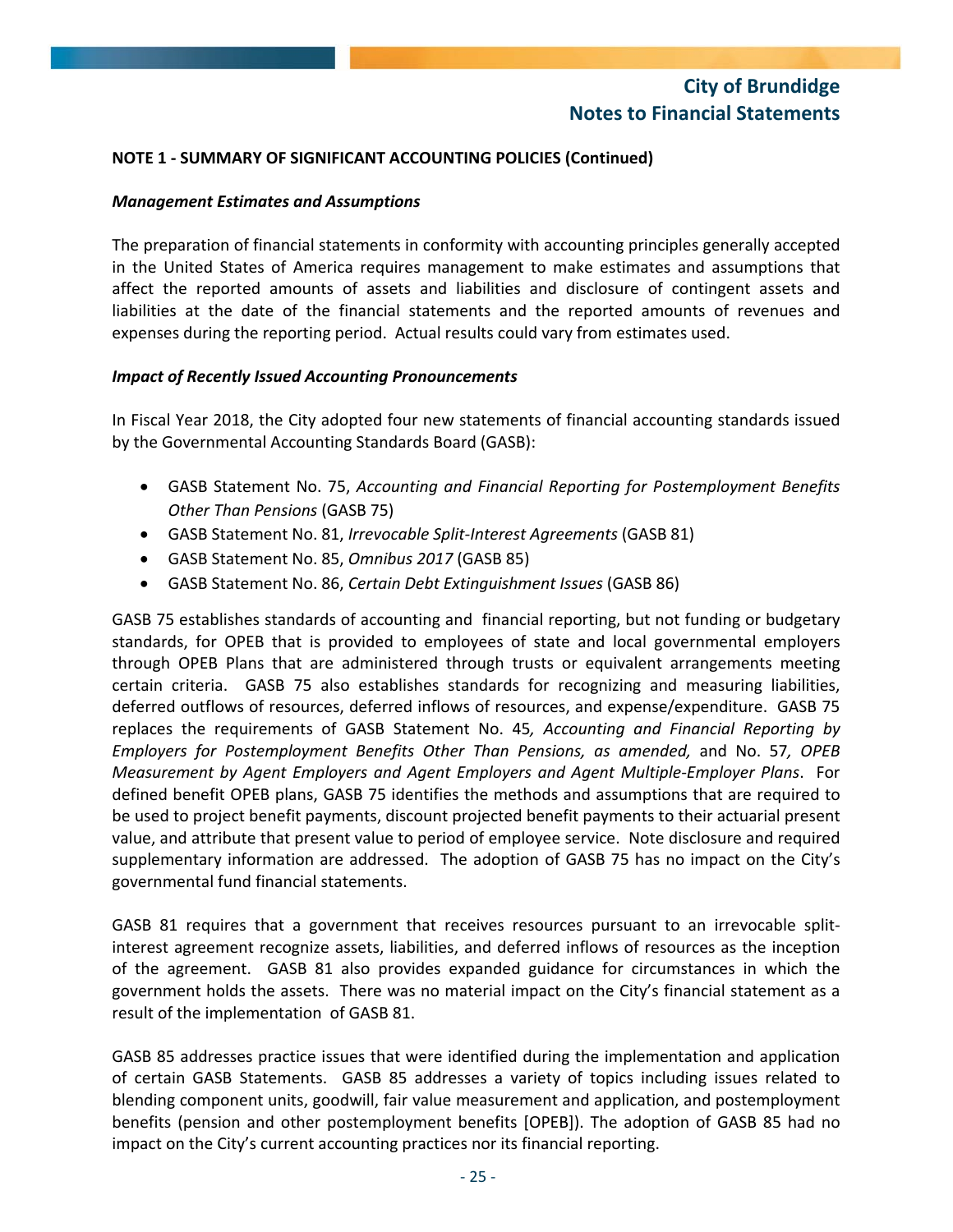# **NOTE 1 ‐ SUMMARY OF SIGNIFICANT ACCOUNTING POLICIES (Continued)**

GASB 86 establishes standards of accounting and financial reporting requirements, for in‐substance defeasance of debt transactions in which cash and other monetary assets acquired with only existing resources – that is, resources other than the proceeds of refunding debt – are placed in an irrevocable trust for the sole purpose of future repayment of outstanding debt. There was no material impact on the City's financial statements as a result of the implementation of GASB 86.

# **Pronouncements Issued But Not Yet Effective**

GASB has issued the following pronouncements that may affect future financial position, results of operations, cash flows, or financial presentation of the City upon implementation. Management has not yet evaluated the effect of implementation of these standards.

| <b>GASB</b>   |                                                       | <b>Effective</b>   |
|---------------|-------------------------------------------------------|--------------------|
| Statement No. | <b>GASB Accounting Standard</b>                       | <b>Fiscal Year</b> |
|               |                                                       |                    |
| 83            | <b>Certain Asset Retirement Obligations</b>           | 2019               |
| 84            | <b>Fiduciary Activities</b>                           | 2020               |
| 87            | Leases                                                | 2021               |
| 88            | Certain Disclosures Related to Debt, including Direct |                    |
|               | <b>Borrowings and Direct Placements</b>               | 2019               |
| 89            | Accounting for Interest Cost Incurred before the End  |                    |
|               | of a Construction Period                              | 2021               |
| 90            | Majority Equity Interest an amendment of GASB         |                    |
|               | Statements No. 14 and No. 61                          | 2020               |

### **NOTE 2 ‐ STEWARDSHIP, COMPLIANCE, AND ACCOUNTABILITY**

### *Budgetary Information*

Each year formal budgets are legally adopted and amended as required by the City council for the General Fund, Special Revenue Funds and Utilities Department. Management can approve transfers within government function categories only. Transfers of appropriations or revisions between government function categories require the approval of the council. The level of budgetary control (i.e., the level at which expenditures may not legally exceed appropriations) is at the government function category level. Budgets for the governmental funds are adopted on a basis consistent with GAAP.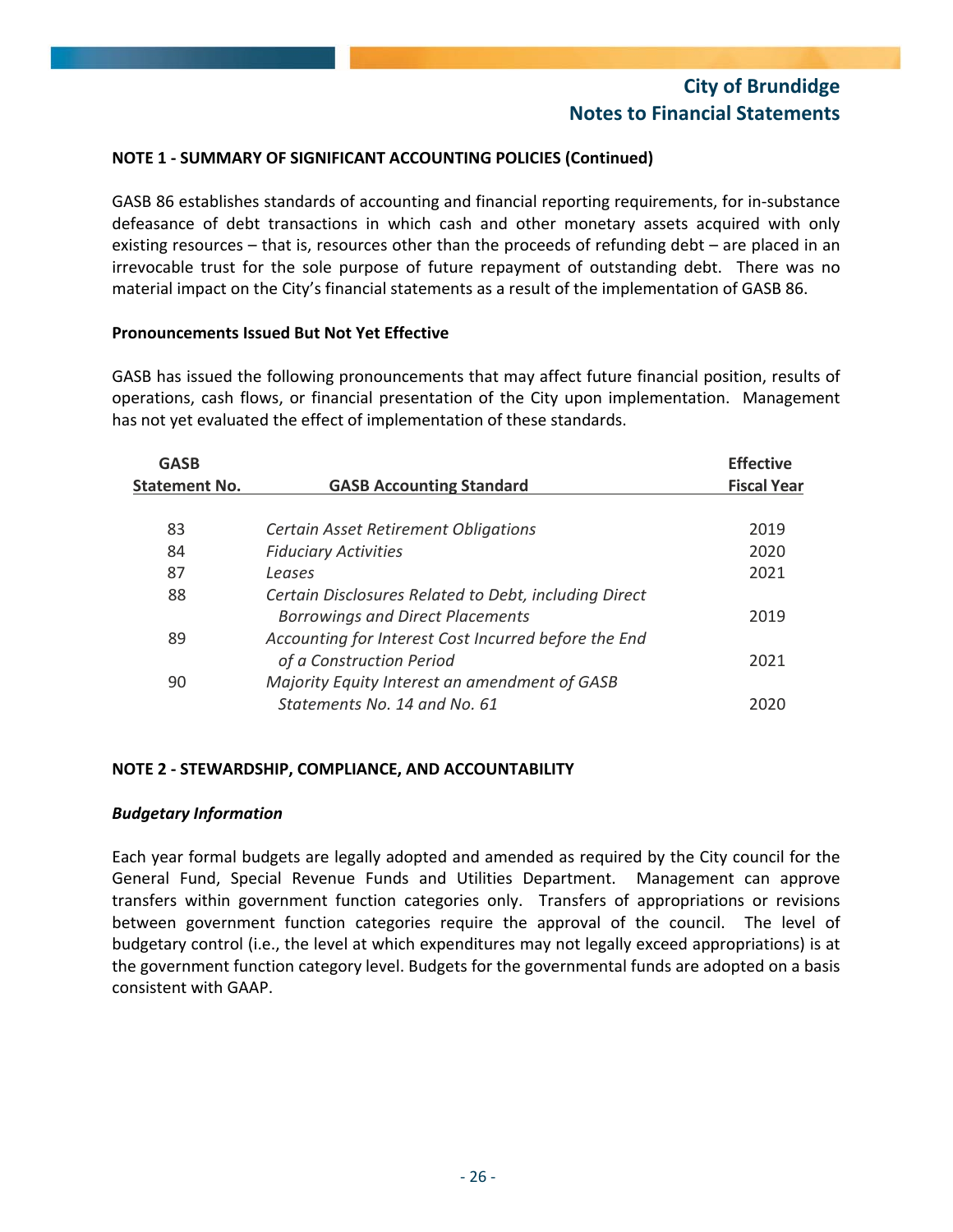### **NOTE 3 ‐ CASH, CASH EQUIVALENTS AND INVESTMENTS**

### *Cash and Cash Equivalents*

The custodial credit risk for deposits is the risk that, in the event of a bank failure, the City will not be able to cover deposits or will not be able to recover collateral securities that are in the possession of an outside party. The City's deposits at year-end were entirely covered by federal deposit insurance or by the Security for Alabama Funds Enhancement Program (SAFE Program). The SAFE Program was established by the Alabama Legislature and is governed by the provisions contained in Section 41‐14A of the Code of Alabama 1975, as amended.

Under the SAFE Program, all public funds are protected through a collateral pool administered by the Alabama State Treasurer's Office. Under this program, financial institutions holding deposits of public funds must pledge securities as collateral against those deposits. In the event of failure of a financial institution, securities pledged by that financial institution would be liquidated by the State Treasurer to replace the public deposits not covered by the Federal Deposit Insurance Corporation (FDIC). If the securities pledged fail to produce adequate funds, every institution participating in the pool would share the liability for the remaining balance.

### *Investments*

The City's investment policy, addressing credit and interest rate risk, limits its exposure to both as noted below. Concentration of credit risk is the risk of loss attributable to the quantity of the government's investments in a single issuer. The City has limited its credit risk by investing only in funds that invest in U.S. Government backed securities and certificates of deposit at federally insured banks. Interest rate risk is the risk that changes in interest rates will adversely affect the fair value of an investment. The City has limited its interest rate risk by investing in securities with a maturity of three years or less.

For an investment, custodial credit risk is the risk that an entity will not be able to recover the value of its investments that are in the possession of an outside party if the counterparty fails. The Treasury Portfolio securities noted below are held by the City's counterparties in the trust department of Regions Bank, not in the City's name. At September 30, 2018, the City held the following investments:

|                                        | Investment |                   |       | Fair    |
|----------------------------------------|------------|-------------------|-------|---------|
| <b>Investment Type</b>                 | Rating     | <b>Maturities</b> | Level | Value   |
|                                        |            |                   |       |         |
| Restricted investments                 |            |                   |       |         |
| Morgan Stanley Institutional Liquidity |            |                   |       |         |
| Fund - Treasury Portfolio              | AAAm       | Current           |       | 370,640 |

### *Fair Value Measurements*

The City categorizes its fair value measurements within the fair value hierarchy established by generally accepted accounting principles. The hierarchy is based on the valuation inputs used to measure the fair value of the asset.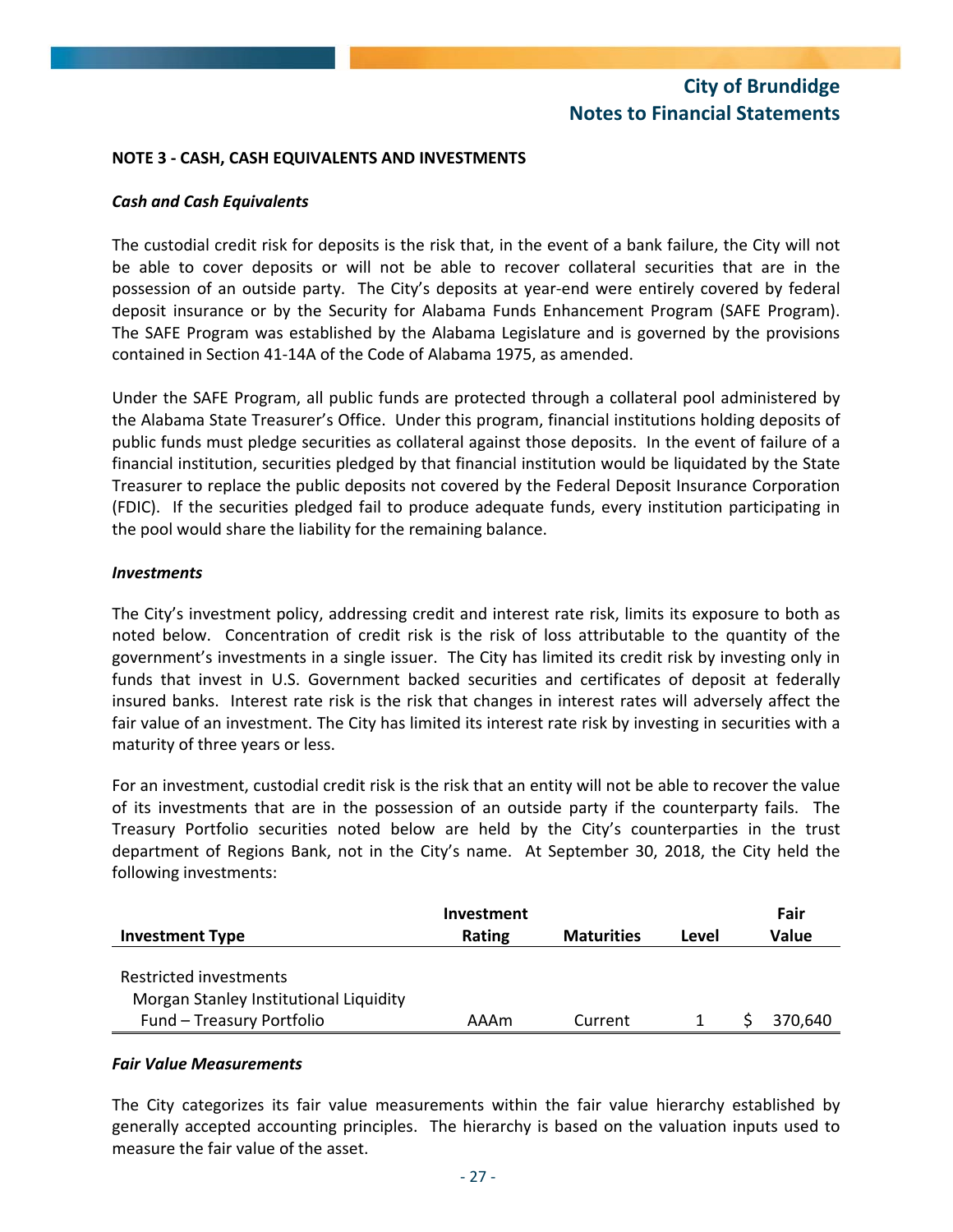# **NOTE 3 ‐ CASH, CASH EQUIVALENTS AND INVESTMENTS (Continued)**

- Level 1 inputs are quoted prices in active markets for identical assets. Quoted price data is generally obtained from exchange or dealer markets.
- Level 2 inputs are significant other observable inputs. Inputs are obtained from various sources, including market participants, dealers and brokers.
- Level 3 inputs are significant unobservable inputs as they trade infrequently or not at all.

### **NOTE 4 ‐ RECEIVABLES**

Receivables at September 30, 2018 consist of the following:

|                                           |                    | <b>Other</b> |             |     |
|-------------------------------------------|--------------------|--------------|-------------|-----|
|                                           | General            | Governmental |             |     |
|                                           | <b>Fund</b>        | <b>Funds</b> | Proprietary |     |
|                                           |                    |              |             |     |
| Taxes                                     | \$<br>$400,255$ \$ | $11,554$ \$  |             |     |
| Accounts                                  | 11,195             |              | 647,556     |     |
| Unbilled revenues                         | 2,505              |              | 92,749      |     |
| Other receivables                         | 17,008             |              |             | 202 |
| Court costs and fines                     | 89,670             |              |             |     |
| Loan receivable from Alabama Department   |                    |              |             |     |
| of Environmental Management ("ADEM")      |                    |              | 90,885      |     |
| Total receivable                          | 520,633            | 11,554       | 831,392     |     |
| Less allowance for uncollectible accounts | (44, 996)          |              | (2,510)     |     |
| Less amount due to others                 | (34, 515)          |              |             |     |
|                                           |                    |              |             |     |
| Receivables, net                          | 441,122            | 11,554       | 828,882     |     |

### **NOTE 5 ‐ INTERFUND ACTIVITY**

Interfund balances and transfers are generally used to meet cash demands necessary to pay operating expenses. Amounts are generally repaid during the next fiscal year. Balances due to/from other funds at September 30, 2018 are as follows:

| <b>Fund</b>            | Due to                             | Due From |                                    |  |
|------------------------|------------------------------------|----------|------------------------------------|--|
| General<br>Proprietary | $\overline{\phantom{a}}$<br>14,967 |          | 14,967<br>$\overline{\phantom{0}}$ |  |
|                        | 14,967                             |          | 14,967                             |  |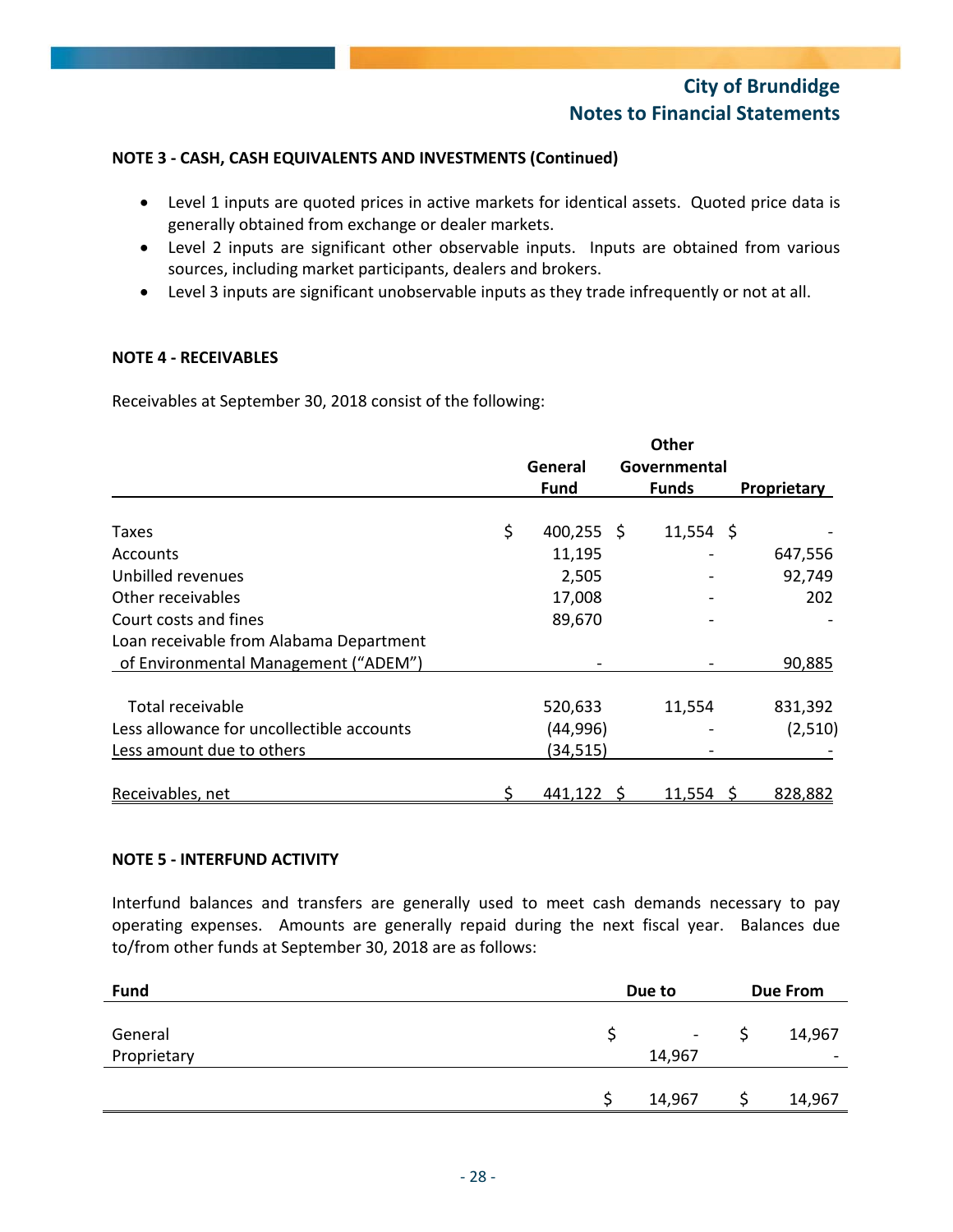# **NOTE 5 ‐ INTERFUND ACTIVITY (Continued)**

Interfund transfers for the year ended September 30, 2018 are as follows:

| <b>Interfund Transfers</b> | <b>Transfers in</b> | <b>Transfers out</b> |
|----------------------------|---------------------|----------------------|
| General fund               | 1,692,642           | S                    |
| Other governmental funds   |                     | 70,918               |
| Proprietary fund           |                     | 1,621,724            |
|                            | 1,692,642           | 1,692,642            |

#### **NOTE 6 ‐ RESTRICTED ASSETS**

Restricted assets were comprised of the following:

| September 30, 2018          | General      | Proprietary |                |  |
|-----------------------------|--------------|-------------|----------------|--|
|                             |              |             |                |  |
| Cash restricted for:        |              |             |                |  |
| Capital improvements        | \$<br>77,249 | \$          |                |  |
| Court                       | 4,753        |             |                |  |
| Debt service                |              |             | 50,862         |  |
| Investments restricted for: |              |             |                |  |
| Debt service                |              |             | 370,640        |  |
|                             |              |             |                |  |
|                             | 82,002       |             | <u>421,502</u> |  |

# **NOTE 7 ‐ OTHER ASSETS**

Other assets at September 30, 2018 consist of the following:

|                                        | General<br><b>Fund</b> | Proprietary<br><b>Fund</b> |
|----------------------------------------|------------------------|----------------------------|
| Deposits<br>Unamortized bond insurance | $22,545$ \$            | 2,500<br>37,033            |
|                                        | 22,545                 | 39,533                     |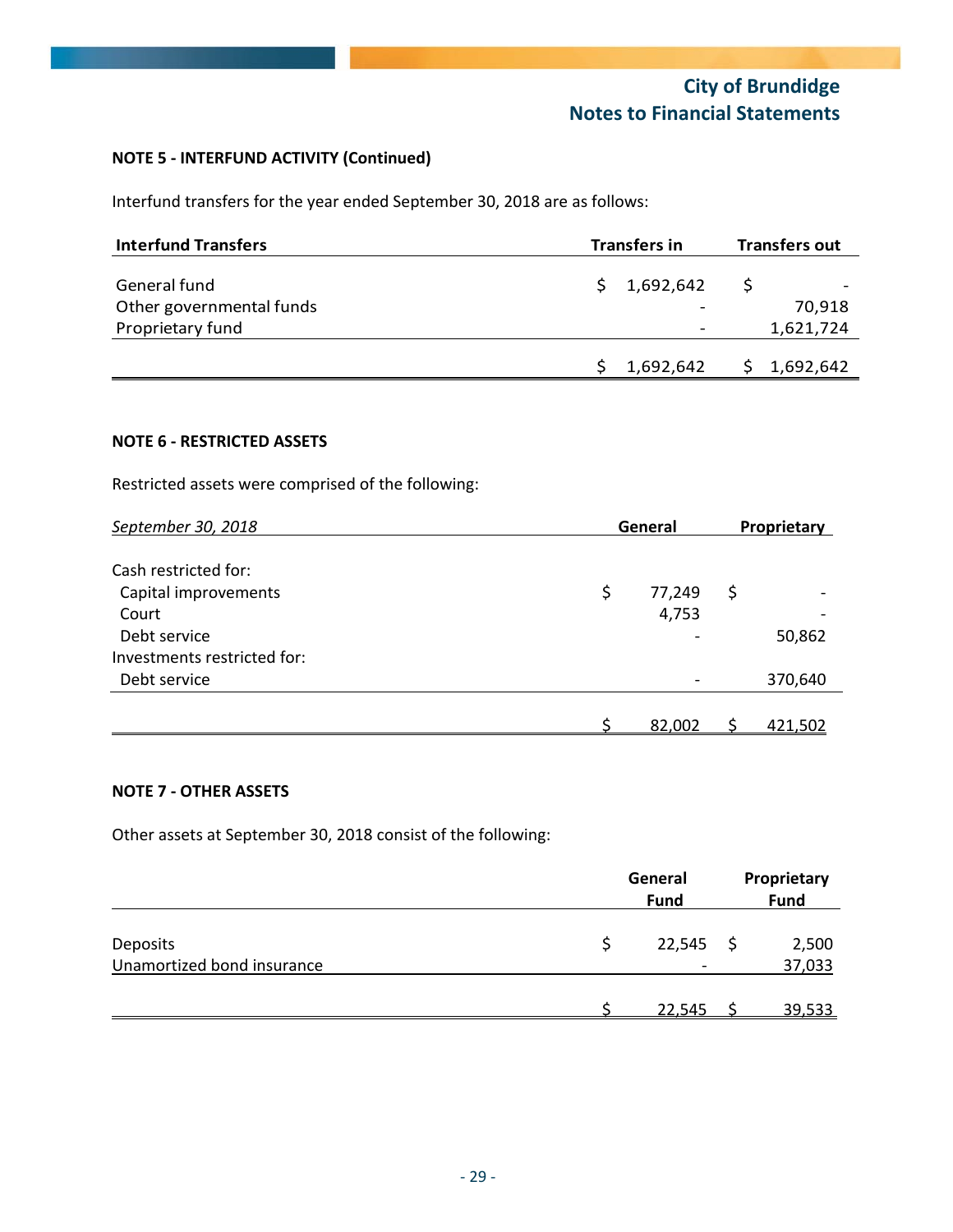# **NOTE 8 ‐ CAPITAL ASSETS**

Capital asset activity for the year ended September 30, 2018 was as follows:

|                                                                                                                  | <b>Beginning</b><br><b>Balance</b> |                        |         |                        | <b>Ending</b><br><b>Balance</b> |                            |
|------------------------------------------------------------------------------------------------------------------|------------------------------------|------------------------|---------|------------------------|---------------------------------|----------------------------|
|                                                                                                                  |                                    | 10/1/2017              |         | <b>Increases</b>       | <b>Decreases</b>                | 9/30/2018                  |
| <b>Governmental Activities:</b><br>Capital assets, not being depreciated:                                        |                                    |                        |         |                        |                                 |                            |
| Land<br>Construction in progress                                                                                 | \$                                 | 2,315,958 \$<br>13,990 |         | $26,539$ \$<br>117,589 |                                 | \$<br>2,342,497<br>131,579 |
| Capital assets, not being depreciated                                                                            | \$                                 | 2,329,948 \$           |         | 144,128                | \$                              | \$<br>2,474,076            |
| Capital assets, being depreciated:                                                                               |                                    |                        |         |                        |                                 |                            |
| Equipment                                                                                                        | \$                                 | 2,440,362 \$           |         | 150,969 \$             | $94,127$ \$                     | 2,497,204                  |
| <b>Buildings</b>                                                                                                 |                                    | 2,395,915              |         | 6,750                  | 9,180                           | 2,393,485                  |
| Public improvements                                                                                              |                                    | 1,809,877              |         | 41,289                 |                                 | 1,851,166                  |
| Total capital assets, being depreciated                                                                          |                                    | 6,646,154              |         | 199,008                | 103,307                         | 6,741,855                  |
| Less accumulated depreciation for:                                                                               |                                    |                        |         |                        |                                 |                            |
| Equipment                                                                                                        |                                    | 1,784,974              |         | 145,250                | 88,527                          | 1,841,697                  |
| <b>Buildings</b>                                                                                                 |                                    | 1,466,722              |         | 72,467                 | 9,180                           | 1,530,009                  |
| Public improvements                                                                                              |                                    | 479,765                |         | 37,911                 |                                 | 517,676                    |
|                                                                                                                  |                                    | 3,731,461              |         | 255,628                | 97,707                          | 3,889,382                  |
| Total capital assets, being                                                                                      |                                    |                        |         |                        |                                 |                            |
| depreciated, net                                                                                                 |                                    | \$2,914,693            | - \$    | $(56,620)$ \$          | 5,600                           | \$<br>2,852,473            |
| <b>Business-type Activities:</b><br><b>Utilities Department</b><br>Capital assets not being depreciated:<br>Land | \$                                 | 60,801 \$              |         | - \$                   |                                 | \$<br>60,801               |
| Capital assets being depreciated:                                                                                |                                    |                        |         |                        |                                 |                            |
| Equipment                                                                                                        | \$                                 | 1,028,748              | $\zeta$ | 150,904                | \$<br>34,900                    | \$<br>1,144,752            |
| <b>Buildings</b>                                                                                                 |                                    | 121,245                |         | 7,485                  |                                 | 128,730                    |
| Public improvements                                                                                              |                                    | 18,457,607             |         | 67,964                 |                                 | 18,525,571                 |
| Total capital assets, being depreciated                                                                          |                                    | 19,607,600             |         | 226,353                | 34,900                          | 19,799,053                 |
| Less accumulated depreciation for:                                                                               |                                    |                        |         |                        |                                 |                            |
| Equipment                                                                                                        |                                    | 921,520                |         | 72,018                 | 29,300                          | 964,238                    |
| <b>Buildings</b>                                                                                                 |                                    | 90,490                 |         | 4,447                  |                                 | 94,937                     |
| Public improvements                                                                                              |                                    | 7,441,792              |         | 421,384                |                                 | 7,863,176                  |
|                                                                                                                  |                                    |                        |         |                        |                                 |                            |
|                                                                                                                  |                                    | 8,453,802              |         | 497,849                | 29,300                          | 8,922,351                  |
| Total capital assets, being                                                                                      |                                    |                        |         |                        |                                 |                            |
| depreciated, net                                                                                                 |                                    | \$11,153,798           | - \$    | $(271, 496)$ \$        | 5,600                           | \$<br>10,876,702           |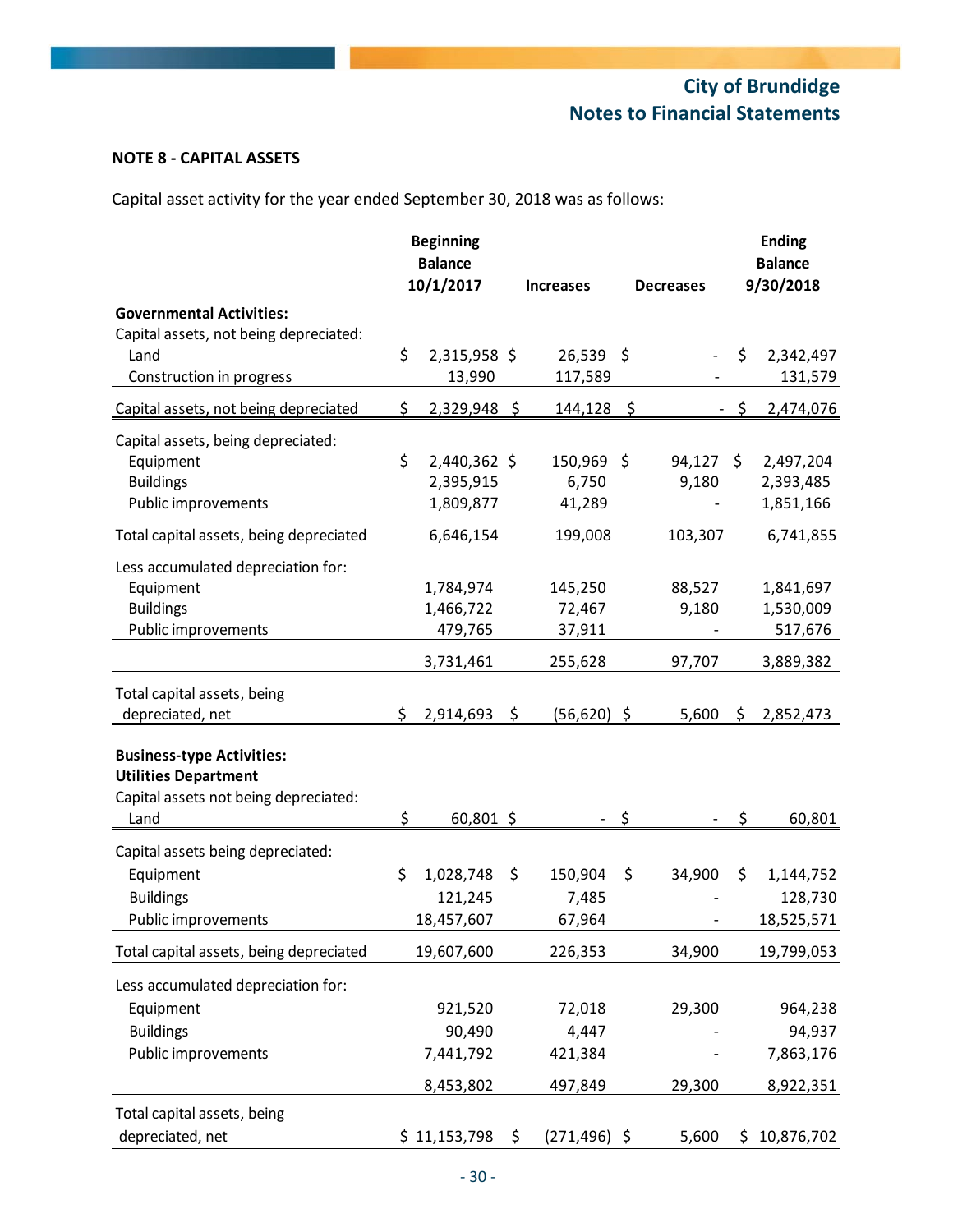# **NOTE 8 – CAPITAL ASSETS (Continued)**

Depreciation expense was charged to functions as follows:

| <b>Governmental Activities:</b>                      |               |
|------------------------------------------------------|---------------|
| General government                                   | \$<br>24,445  |
| Public safety                                        | 118,447       |
| Highways and streets                                 | 48,863        |
| Sanitation and recycling                             | 6,129         |
| Culture and recreation                               | 30,856        |
| Health and welfare                                   | 26,888        |
|                                                      |               |
| Total depreciation expense - governmental activities | \$<br>255,628 |
|                                                      |               |
| <b>Business-type Activities:</b>                     |               |
| Electric                                             | \$<br>166,188 |
| Sewer                                                | 197,501       |
| Water                                                | 134,160       |
|                                                      |               |
| Utilities department                                 | \$<br>497,849 |

# **NOTE 9 ‐ LONG‐TERM DEBT**

Long-term debt activity for the year ended September 30, 2018 was as follows:

|                                 | <b>Beginning</b><br><b>Balance</b> |                  |                   | <b>Ending</b><br><b>Balance</b> | <b>Due</b><br>Within |
|---------------------------------|------------------------------------|------------------|-------------------|---------------------------------|----------------------|
|                                 | 10/1/2017                          | <b>Additions</b> | <b>Reductions</b> | 9/30/2018                       | <b>One Year</b>      |
| <b>Governmental Activities:</b> |                                    |                  |                   |                                 |                      |
| Compensated absences            | \$<br>83,922                       | \$<br>62,591     | \$<br>64,591      | \$<br>81,922                    | \$<br>81,922         |
| General obligation warrants     | 799,349                            | 99,308           | 159,511           | 739,146                         | 111,930              |
|                                 | 883,271                            | 161,899          | 224,102           | 821,068                         | 193,852              |
| <b>Business-type Activities</b> |                                    |                  |                   |                                 |                      |
| Compensated absences            | 58,597                             | 34,333           | 40,069            | 52,861                          | 52,861               |
| Utility revenue warrants        | 9,320,000                          |                  | 515,000           | 8,805,000                       | 520,000              |
| <b>Bond discounts</b>           | (30, 108)                          |                  | (2, 125)          | (27,983)                        |                      |
|                                 | 9,348,489                          | 34,333           | 552,944           | 8,829,878                       | 572,861              |
| Total                           | \$10,231,760                       | 196,232          | 777,046           | 9,650,946                       | 766,713              |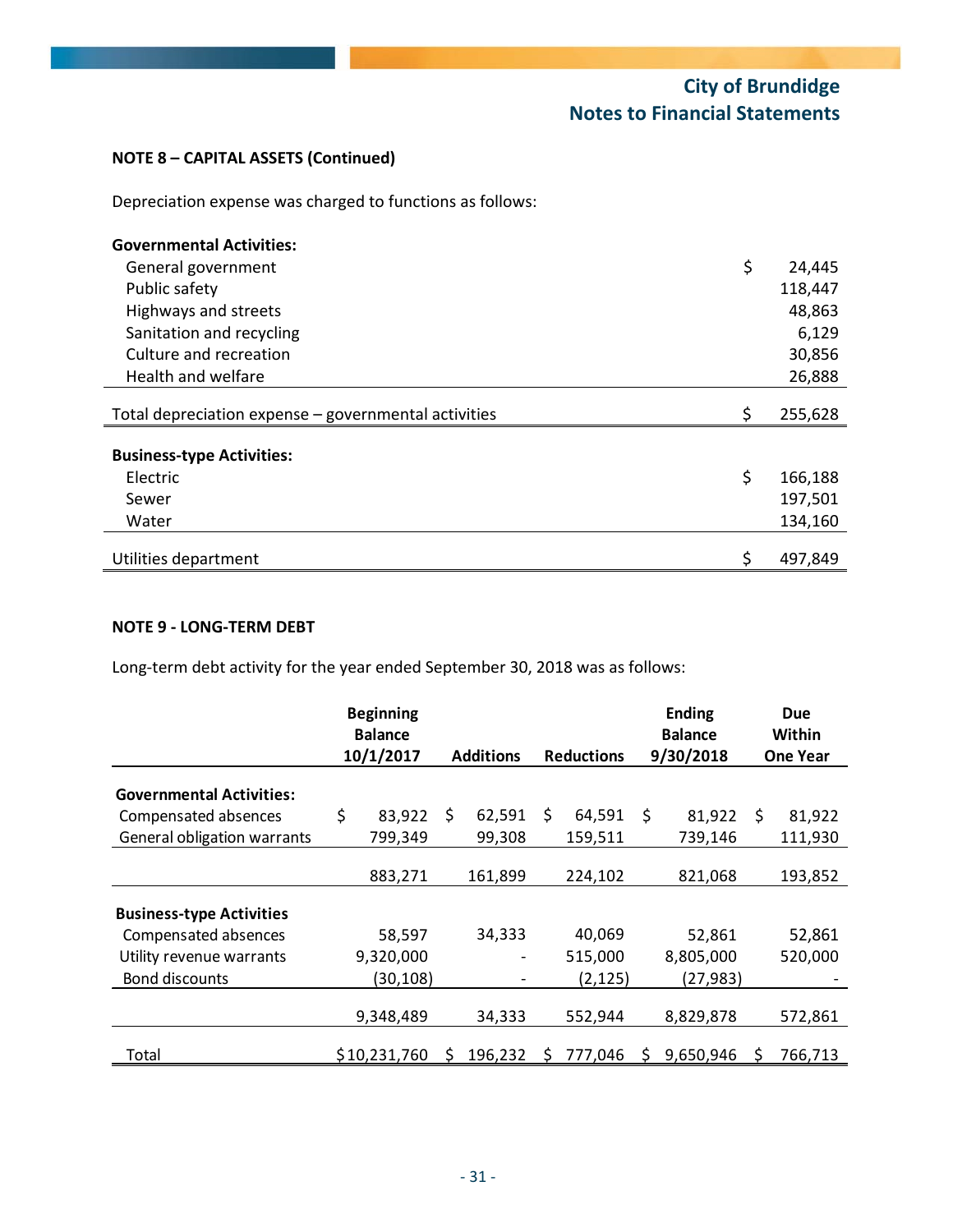#### **NOTE 9 ‐ LONG‐TERM DEBT (Continued)**

#### **Governmental Activities**

**Series 2015A General Obligation Warrants –** Debt service requirements on these bonds at September 30, 2018 are as follows:

| <b>Fiscal Year Ending</b> |               |                 |
|---------------------------|---------------|-----------------|
| September 30,             | Principal     | <b>Interest</b> |
|                           |               |                 |
| 2019                      | \$<br>42,154  | \$<br>7,451     |
| 2020                      | 43,314        | 6,292           |
| 2021                      | 44,491        | 5,115           |
| 2022                      | 45,728        | 3,877           |
| 2023                      | 41,332        | 2,620           |
|                           |               |                 |
|                           | \$<br>217,019 | 25,355          |

On May 14, 2015, the City issued General Obligation Warrants Series 2015A in the amount of \$1,120,192. Proceeds of the warrants were used to purchase real property. Principal and interest is payable annually. The interest rate on the bonds is 2.75%. This warrant is a general obligation of the City on which the full faith and credit of the City has been irrevocably pledged. On November 2, 2016, a loan modification agreement was signed due to unscheduled principal reduction. The debt service requirements are based on the loan modification agreement.

**Series 2016 General Obligation Warrants** – Debt service requirements on these bonds at September 30, 2018 are as follows:

| <b>Fiscal Year Ending</b> |              |                 |
|---------------------------|--------------|-----------------|
| September 30,             | Principal    | <b>Interest</b> |
|                           |              |                 |
| 2019                      | \$<br>69,776 | 3,381           |
| 2020                      | 71,000       | 2,158           |
| 2021                      | 72,259       | 898             |
| 2022                      | 12,284       | 27              |
|                           |              |                 |
|                           | 225,319      | 6,464           |

On August 24, 2016, the City issued General Obligation Warrants Series 2016 in the amount of \$350,000. Proceeds of the warrants were used to resurface roads. Principal and interest is payable monthly. The interest rate on the bonds is 1.75%. This warrant is a general obligation of the City on which the full faith and credit of the City has been irrevocably pledged.

**Series 2017 General Obligation Warrants** – During June of 2017, the City authorized the issuance and sale of up to \$400,000 General Obligation Warrants Series 2017. Proceeds of the warrants will be used to purchase property and renovate and equip the property for use by the City as City Hall. The construction/draw period will be for 18 months at 2.48% interest. Payments of interest only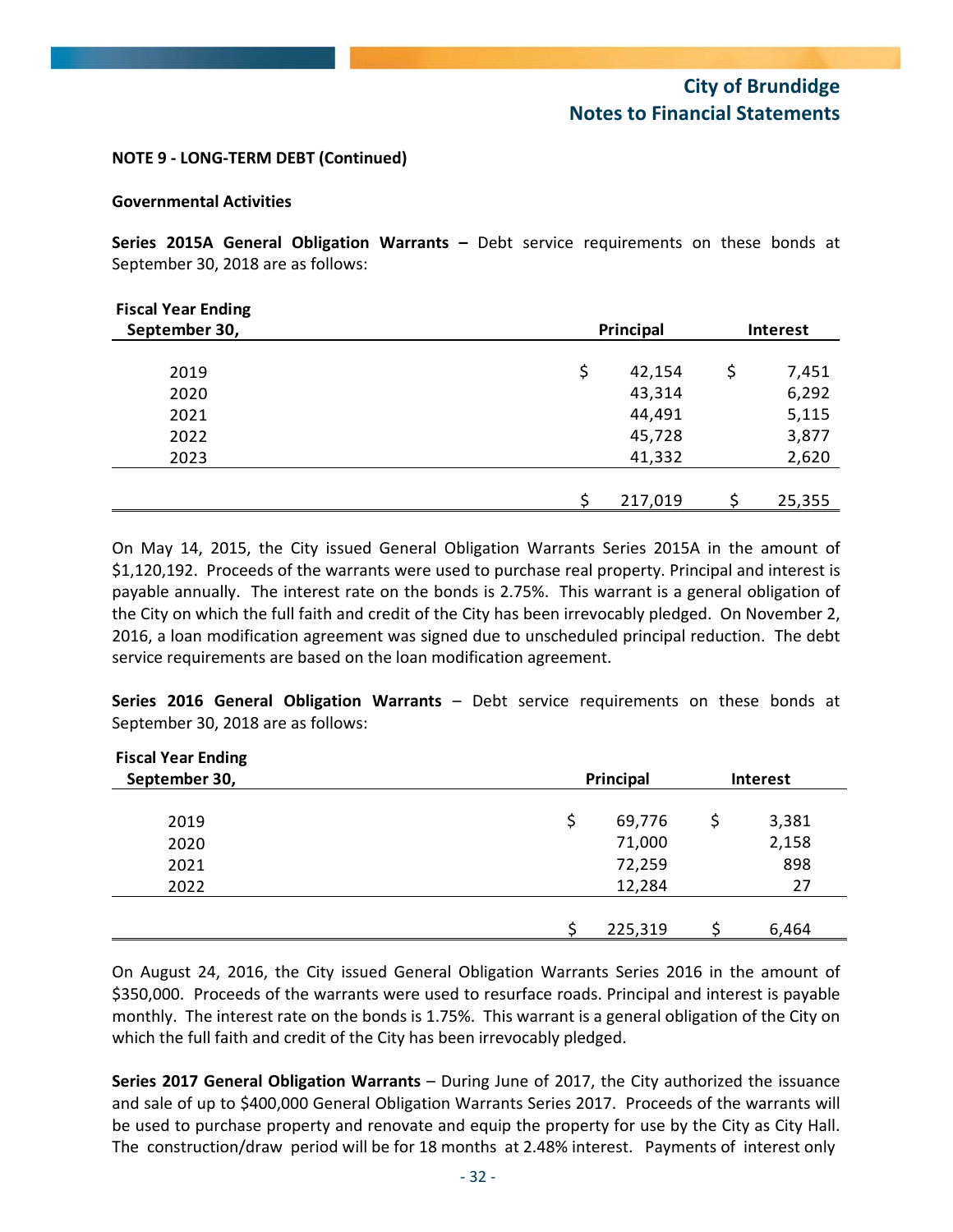### **NOTE 9 ‐ LONG‐TERM DEBT (Continued)**

shall be made quarterly starting November 30, 2017 during the draw period. At the end of the construction/draw period, the debt will convert to a 20 year term at 3.65% interest. On March 1, 2019, this warrant shall become a term warrant in a principal amount equal to the aggregate outstanding principal balance of all advances during draw period plus unpaid interest. Payments of principal and interest will be made in equal monthly installments beginning March 31, 2019 and continuing through February 28, 2039. This warrant is a general obligation of the City on which the full faith and credit of the City has been irrevocably pledged. The principal balance of \$296,808 at September 30, 2018, is included in long-term debt.

#### **Business–type Activities**

**2012 Utility Revenue Warrants –** Debt service requirements on these bonds at September 30, 2018 are as follows:

| <b>Fiscal Year Ending</b> |           |              |                 |
|---------------------------|-----------|--------------|-----------------|
| September 30,             | Principal |              | <b>Interest</b> |
|                           |           |              |                 |
| 2019                      | \$        | \$<br>40,000 | 21,176          |
| 2020                      |           | 40,000       | 20,076          |
| 2021                      |           | 40,000       | 18,975          |
| 2022                      |           | 45,000       | 17,806          |
| 2023                      |           | 45,000       | 16,569          |
| 2024-2028                 |           | 240,000      | 63,661          |
| 2029-2033                 |           | 280,000      | 27,774          |
| 2034                      |           | 60,000       | 825             |
|                           |           |              |                 |
|                           |           | 790,000      | 186,862         |

On December 1, 2012, the City issued Utility Revenue Warrants Series 2012‐DWSRF‐DL in the amount of \$940,000 through the State Revolving Fund administered by Alabama Drinking Water Finance Authority and ADEM. Proceeds of the warrants were used to make capital improvements to the City's utility system. Principal is payable annually and interest is payable semi‐annually. The interest rate on the bonds is 2.75% and the City pledged future electric, water and sewer customer revenues, net of specified operating expenses, to repay the bonds. Such pledge is subject and subordinate to the pledge of the net revenues for the 2015 obligations. The bonds are payable solely from customer net revenues and are payable through 2034. The total principal and interest remaining to be paid on the warrants is \$976,862. Principal and interest paid for the current year and total operating net income were \$62,275 and \$2,107,333, respectively. As of September 30, 2018, the City has drawn down \$885,215 of the loan with \$18,800 of capitalized interest and the remaining balance of \$90,885 is included in receivables, which includes \$54,900 of an additional principal forgiveness portion. The principal forgiveness portion is in addition to the \$940,000. The principal forgiveness is earned as requirements of the agreement are met. For the fiscal year ended September 30, 2018, the City earned \$-0- in principal forgiveness and the balance of the unearned principal forgiveness was \$5,112.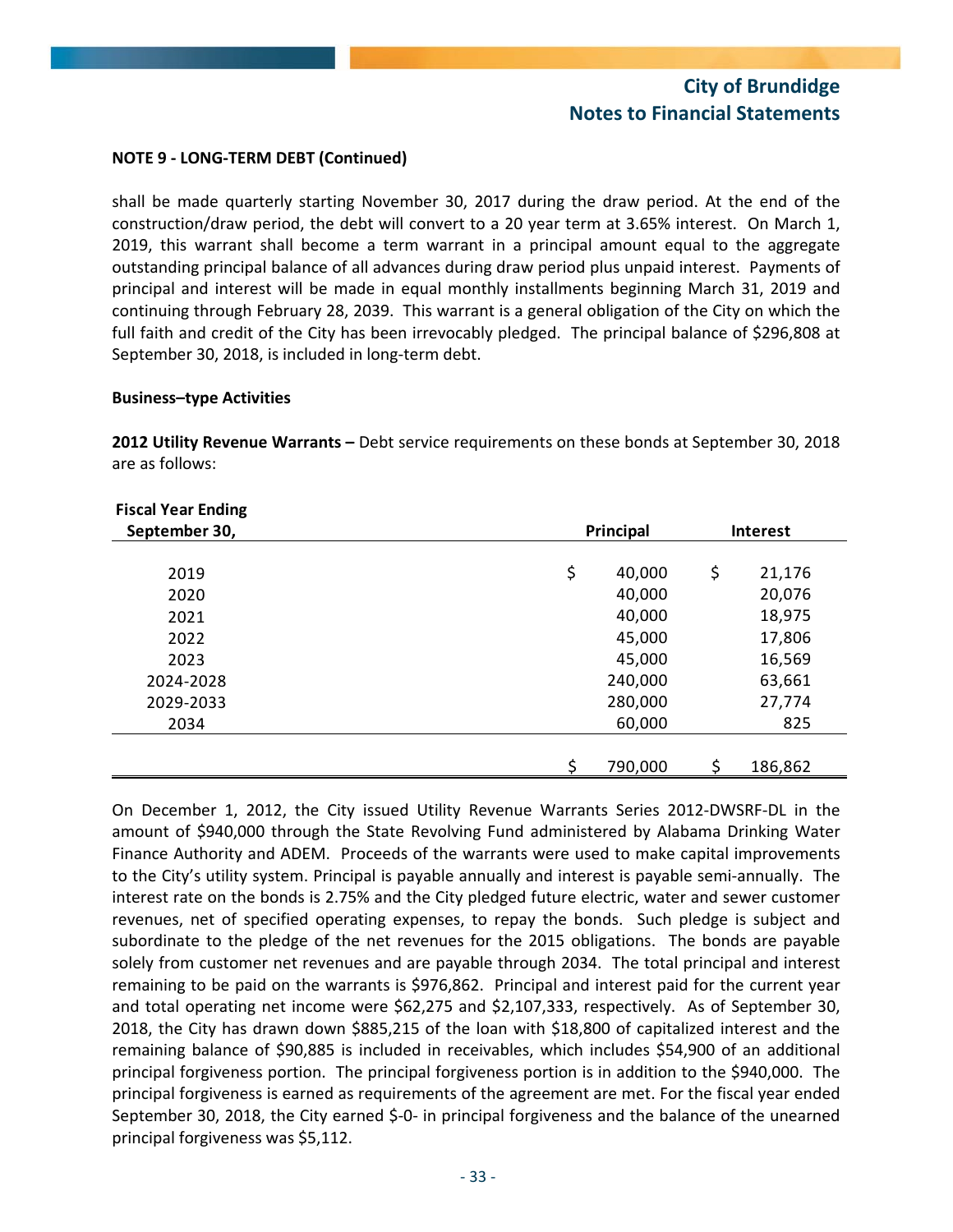## **NOTE 9 ‐ LONG‐TERM DEBT (Continued)**

**2016 Utility Revenue Warrants –** Debt service requirements on these bonds at September 30, 2018 are as follows:

| <b>Fiscal Year Ending</b> |              |                 |
|---------------------------|--------------|-----------------|
| September 30,             | Principal    | <b>Interest</b> |
|                           |              |                 |
| 2019                      | \$<br>95,000 | \$<br>45,155    |
| 2020                      | 100,000      | 43,010          |
| 2021                      | 100,000      | 40,810          |
| 2022                      | 105,000      | 38,555          |
| 2023                      | 105,000      | 36,245          |
| 2024-2028                 | 555,000      | 145,475         |
| 2029-2033                 | 630,000      | 80,300          |
| 2034-2036                 | 410,000      | 13,640          |
|                           |              |                 |
|                           | 2,100,000    | 443,190         |

On February 1, 2016, the City issued Utility Revenue Warrants Series 2016‐CWSRF‐DL in the amount of \$2,285,000 through the State Revolving Fund administered by Alabama Water Pollution Control Authority and ADEM. Proceeds of the warrants will be used to make capital improvements to the City's sewer system. Principal is payable annually and interest is payable semi-annually. The interest rate on the bonds is 2.2% and the City pledged future electric, water and sewer customer revenues, net of specified operating expenses, to repay the bonds. Such pledge is subject and subordinate to the pledge of the net revenues for the 2015 and 2012 obligations. The bonds are payable solely from customer net revenues and are payable through 2036. The total principal and interest remaining to be paid on the warrants is \$2,543,190. Principal and interest paid for the current year and total operating net income were \$142,245 and \$2,107,333, respectively.

**2015 Utility Revenue Warrants –** Debt service requirements on these bonds at September 30, 2018 are as follows:

| <b>Fiscal Year Ending</b> |               |                 |
|---------------------------|---------------|-----------------|
| September 30,             | Principal     | <b>Interest</b> |
|                           |               |                 |
| 2019                      | \$<br>385,000 | \$<br>139,410   |
| 2020                      | 395,000       | 132,499         |
| 2021                      | 400,000       | 126,138         |
| 2022                      | 410,000       | 119,045         |
| 2023                      | 415,000       | 110,999         |
| 2024-2028                 | 2,230,000     | 403,393         |
| 2029-2032                 | 1,680,000     | 90,925          |
|                           |               |                 |
|                           | 5,915,000     | 1,122,409       |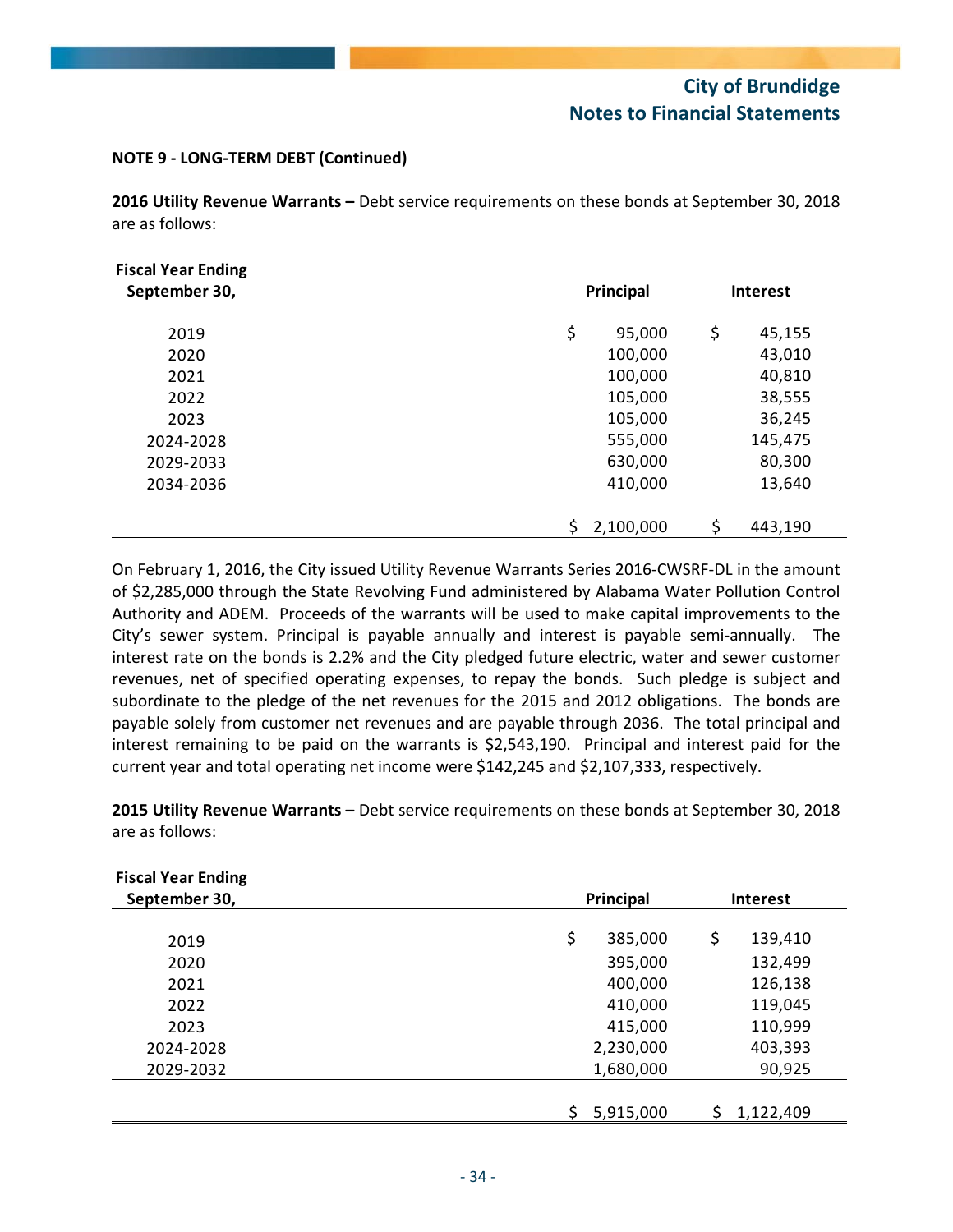### **NOTE 9 ‐ LONG‐TERM DEBT (Continued)**

On November 1, 2015, the City issued warrants totaling \$6,670,000 to refund Series 2005 warrants outstanding in the principal amount of \$6,605,000 and related costs in connection with issuance of warrants. The refunding decreased the total debt service payments of the City over the next sixteen years by approximately \$1,521,573 and resulted in an economic gain (difference between the present values of the debt service payments on the old and new debt) for the City of approximately \$1,010,860. On November 30, 2015, the City deposited \$500,000 into the general fund from the closing of the debt service reserve account, related to the Series 2005 warrants. On December 15, 2015, the Council voted to make an advance payment of \$500,000 to the Series 2015A General Obligation Warrant. The City has pledged future electric, water and sewer customer revenues, net of specified operating expenses, to repay in utility revenue bonds issued in 2015. The bonds are payable solely from customer net revenues and are payable through 2032. The total principal and interest remaining to be paid on the warrants is \$7,037,409. Principal and interest paid for the current year and total operating net income were \$527,060 and \$2,107,333, respectively.

The difference between the reacquisition price (funds required to refund the old debt) and the net carrying amount of the old debt is carried as deferred refunding cost and will be amortized over the remaining life of the old bond on the straight line basis. The amount deferred on the reacquisition was \$290,341, which includes \$143,383 of previous unamortized refunding costs; the total amount amortized for the year ended September 30, 2018 was \$24,195 and was reported as a part of interest expense. The balance of deferred refunding cost for this warrant at September 30, 2018, was \$221,788.

#### **Other Long‐Term Debt**

Compensated absences are generally liquidated by the City's general fund and Utilities Department, respectively.

### **NOTE 10 ‐ OPERATING LEASES**

The City entered into a lease with Wal‐Mart Stores East, L.P. (Lessee) on April 17, 2002 wherein the City agreed to lease certain property acquired with capital grants. The lease calls for annual lease payments of \$1 and will expire on April 16, 2101. The lessee has the unrestricted option to terminate the lease at any time upon written notice to the City and purchase the property for a price of \$939,856. The lessee shall also have the right of first refusal to purchase the property in the event the City obtains an offer, at a price equal to the offer, not to exceed \$939,856.

The City entered into a lease with Pike County Board of Education (Lessee) on February 13, 2013 wherein the City agreed to lease the City's recreation park. The Pike County Board of Education will provide recreation services for the children residing in the City of Brundidge and surrounding areas. The lessee shall provide recreation services for a 2 year trial period. After the expiration of the 2 year trial period, the City has the option to retain and perform recreation service responsibilities or continue the lease for the remainder of the 15 year lease period ending December 31, 2028. The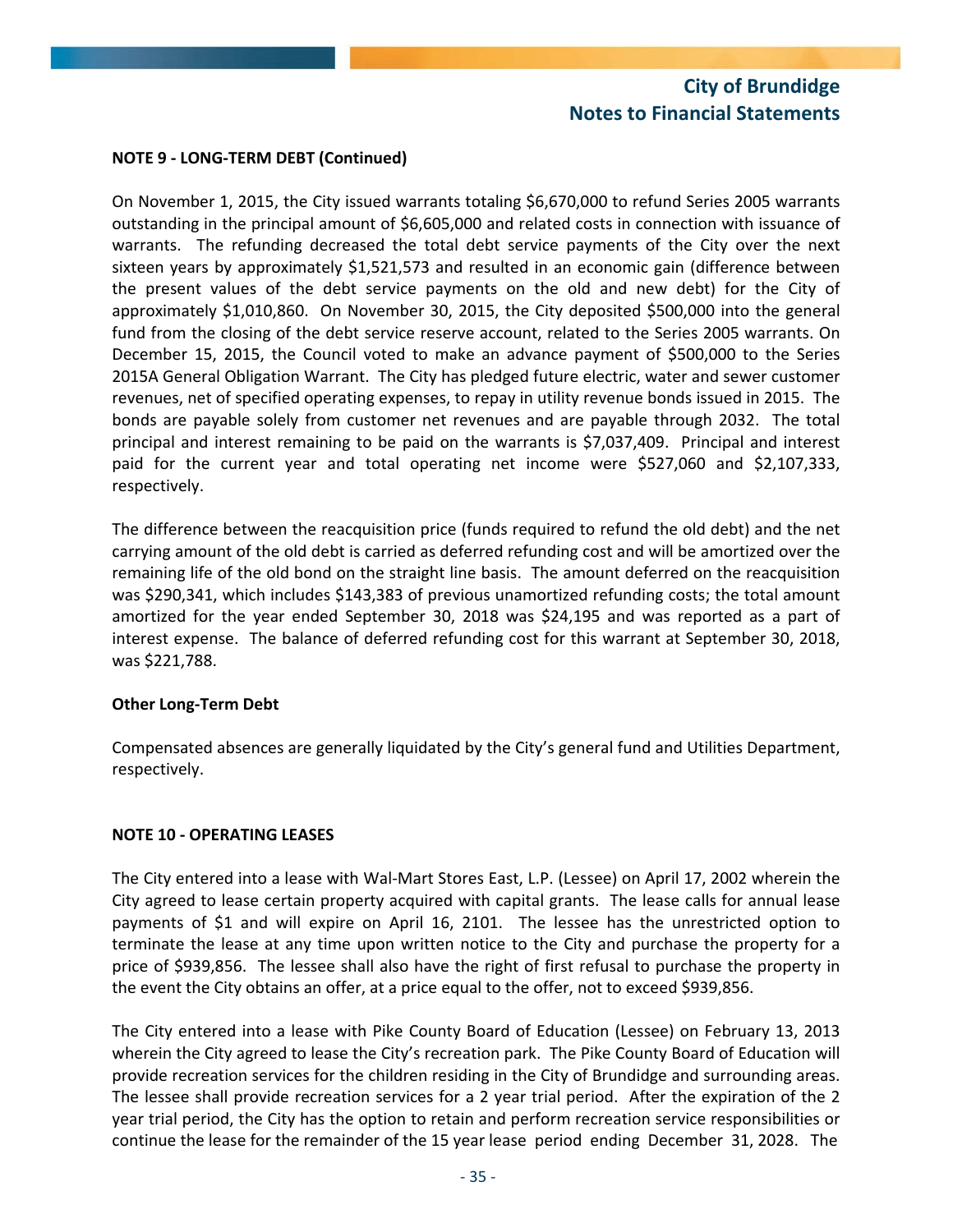## **NOTE 10 ‐ OPERATING LEASES (Continued)**

City agrees to pay the Pike County Board of Education \$75,000 per year for the first 5 years and \$56,250 per year for the remaining 10 years to provide recreation services. For the year ending September 30, 2018, the City paid \$68,750 to the lessee to operate the recreation park. The City agreed to end the lease on September 30, 2018 at the request of the Pike County Board of Education.

The City (Lessee) entered into leases with Xerox Corporation during fiscal year ending September 30, 2017 to lease two copiers. Lease expense under this noncancelable lease for September 30, 2018 was \$2,202. At September 30, 2018, future minimum rentals under noncancelable operating leases with a remaining lease term in excess of one year are summarized as follows:

| 2019<br>2020 | ٮ | 2,201<br>1,470 |
|--------------|---|----------------|
| Total        |   | 3,671          |

### **NOTE 11 ‐ EMPLOYEE RETIREMENT PLAN**

*Plan description.* The Employees' Retirement System of Alabama ("ERS"), an agent multipleemployer plan, was established October 1, 1945, pursuant to the *Code of Alabama 1975, Title 36, Chapter 27* (Act 515 of the Legislature of 1945). The purpose of the ERS is to provide retirement allowances and other specified benefits for state employees, State Police, and on an elective basis, to all cities, counties, towns and quasi‐public organizations. The responsibility for the general administration and operating of ERS is vested in its Board of Control which consists of 13 trustees. The Plan is administered by the Retirement Systems of Alabama ("RSA"). The *Code of Alabama, Title 36*, *Chapter 27* grants the authority to establish and amend the benefit terms to the ERS Board on Control. The Plan issues a publicly available financial report that can be obtained at www.rsa‐ al.gov.

The ERS Board of Control consists of 13 trustees as follows:

- 1) The Governor, ex officio.
- 2) The State Treasurer, ex officio.
- 3) The State Personnel Director, ex officio.
- 4) The State Director of Finance, ex officio.
- 5) Three vested members of ERS appointed by the Governor for a term of four years, no two of whom are from the same department of state government nor from any department of which an ex officio trustee is the head.
- 6) Six members of ERS who are elected by members from the same category of ERS for a term of four years as follows: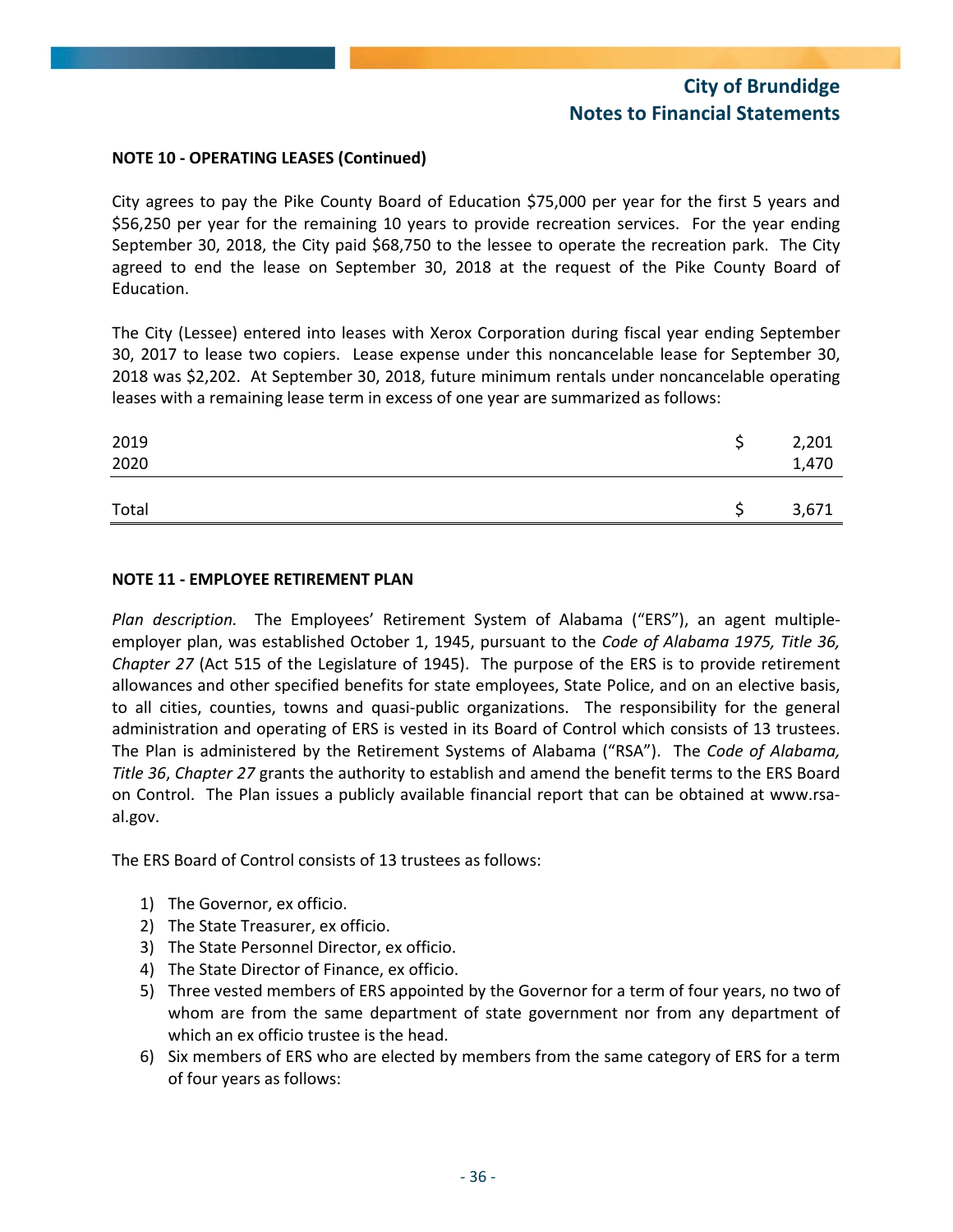# **NOTE 11 – EMPLOYEE RETIREMENT PLAN (Continued)**

- a. Two retired members with one from the ranks of retired state employees and one from the ranks of retired employees of a city, county or a public agency each of whom is an active beneficiary of ERS.
- b. Two vested active state employees.
- c. Two vested active employees of an employer participating in ERS pursuant to the *Code of Alabama 1975, Section 36‐27‐6*.

*Benefits provided*. State law establishes retirement benefits as well as death and disability benefits and any ad hoc increase in postretirement benefits for the ERS. Benefits for ERS members vest after 10 years of creditable service. State employees who retire after age 60 (52 for State Police) with 10 years or more of creditable service or with 25 years of service (regardless of age) are entitled to an annual retirement benefit, payable monthly for life. Local employees who retire after age 60 with 10 years or more of creditable service or with 25 or 30 years of service (regardless of age), depending on the particular entity's election, are entitled to an annual retirement benefit, payable monthly for life. Service and disability retirement benefits are based on a guaranteed minimum or a formula method, with the member receiving payment under the method that yields the highest monthly benefit. Under the formula method, members of the ERS (except State Police) are allowed 2.0125% of their average final compensation (highest 3 of the last 10 years) for each year of service. State Police are allowed 2.875% for each year of State Police service in computing the formula method.

Act 377 of the Legislature of 2012 established a new tier of benefits (Tier 2) for members hired on or after January 1, 2013. Tier 2 ERS members are eligible for retirement after age 62 (56 for State Police) with 10 years or more of creditable service and are entitled to an annual retirement benefit, payable monthly for life. Service and disability retirement benefits are based on a guaranteed minimum or a formula method, with the member receiving payment under the method that yields the highest monthly benefit. Under the formula method, Tier 2 members of the ERS (except State Police) are allowed 1.65% of their average final compensation (highest 5 of the last 10 years) for each year of service. State Police are allowed 2.375% for each year of State Police service in computing the formula method.

Members are eligible for disability retirement if they have 10 years of credible service, are currently in-service, and determined by the RSA Medical Board to be permanently incapacitated from further performance of duty. Preretirement death benefits equal to the annual earnable compensation of the member as reported to the Plan for the preceding year ending September 30 are paid to the beneficiary.

The ERS serves approximately 909 local participating employers. The ERS membership includes approximately 88,517 participants. As of September 30, 2017, membership consisted of: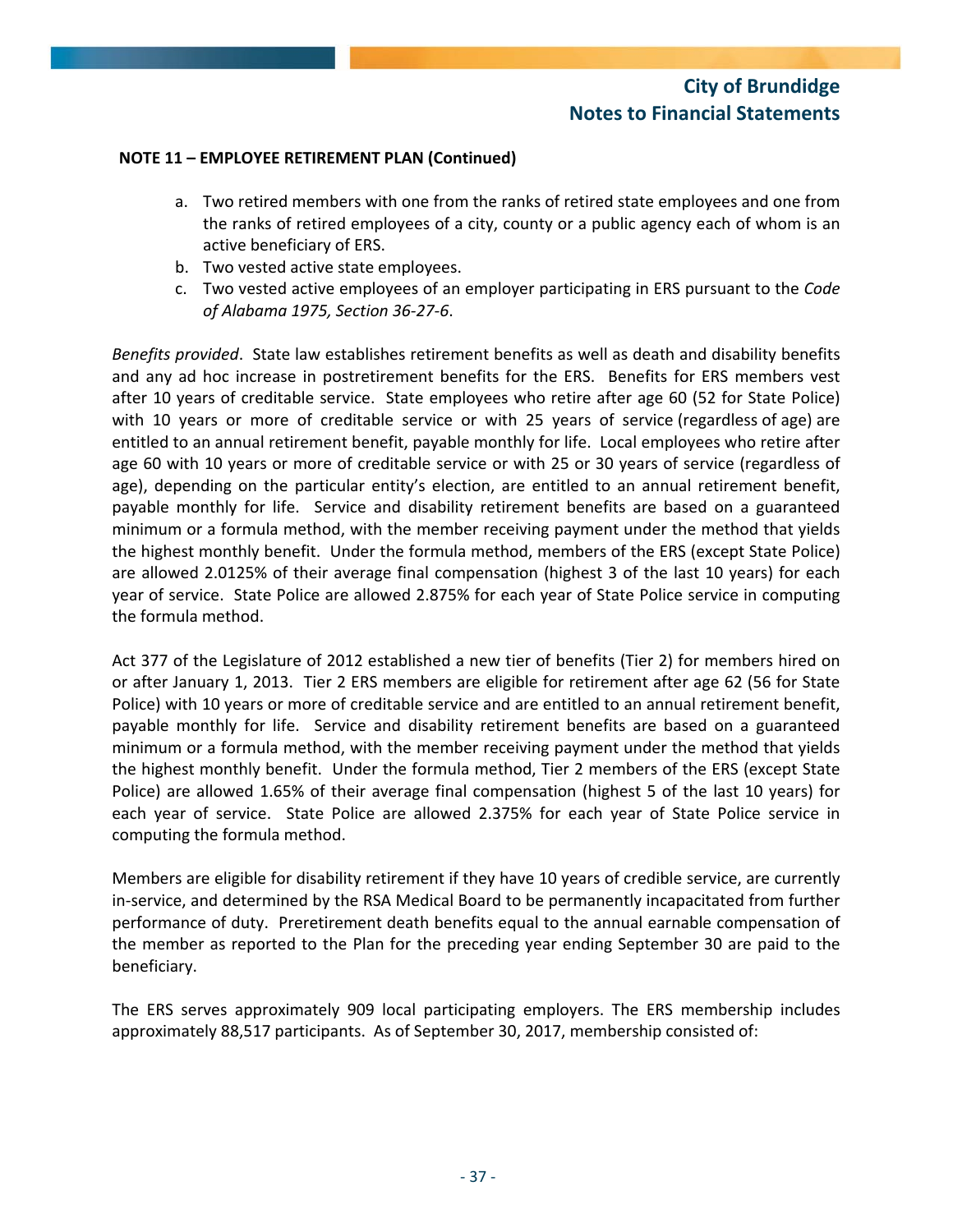## **NOTE 11 – EMPLOYEE RETIREMENT PLAN (Continued)**

| Retirees and beneficiaries currently receiving benefits         | 23,853 |
|-----------------------------------------------------------------|--------|
| Terminated employees entitled to but not yet receiving benefits | 1,401  |
| Terminated employees not entitled to a benefit                  | 7,154  |
| Active members                                                  | 55,941 |
| Post-DROP participants who are still in active service          | 168    |
|                                                                 |        |
| Total                                                           | 88,517 |

*Contributions*. Covered members of the ERS contributed 5% of earnable compensation to the ERS as required by statute until September 30, 2011. From October 1, 2011 to September 30, 2012, covered members of the ERS were required by statute to contribute 7.25% of earnable compensation. Effective October 1, 2012, covered members of the ERS are required by statute to contribute 7.50% of earnable compensation. Certified law enforcement, correctional officers, and firefighters of the ERS contributed 6% of earnable compensation as required by statute until September 30, 2011. From October 1, 2011 to September 30, 2012, certified law enforcement, correctional officers, and firefighters of the ERS were required by statute to contribute 8.25% of earnable compensation. Effective October 1, 2012, certified law enforcement, correctional officers, and firefighters of the ERS are required by statute to contribute 8.50% of earnable compensation. State Police of the ERS contribute 10% of earnable compensation. ERS local participating employers are not required by statute to increase contribution rates for their members.

Tier 2 covered members of the ERS contribute 6% of earnable compensation to the ERS as required by statute. Tier 2 certified law enforcement, correctional officers, and firefighters of the ERS are required by statute to contribute 7% of earnable compensation. Tier 2 State Police members of the ERS contribute 10% of earnable compensation. These contributions rates are the same for Tier 2 covered members of ERS local participating employers.

The ERS establishes rates based upon an actuarially determined rate recommended by an independent actuary. The actuarially determined rate is the estimated amount necessary to finance the costs of benefits earned by employees during the year, with additional amounts to finance any unfunded accrued liability, the pre-retirement death benefit and administrative expenses of the Plan. For the year ended September 30, 2018, the City's active employee contribution rate was 5% of covered employee payroll for normal Tier 1 employees and 6% of covered employee payroll for normal Tier 2 employees, and the City's average contribution rate to fund the normal and accrued liability costs was 6.81% of pensionable payroll for Tier 1 employees and 4.5% for Tier 2 employees.

The City's contractually required contribution rate for the year ended September 30, 2018 was 7.18% of pensionable pay for Tier 1 employees, and 4.87% of pensionable pay for Tier 2 employees. These required contribution rates are based upon the actuarial valuation as of September 30, 2015, a percent of annual pensionable payroll, and actuarially determined as an amount that, when combined with member contributions, is expected to finance the costs of benefits earned by members during the year, with an additional amount to finance any unfunded accrued liability. Total employer contributions to the pension plan from the City were \$114,425 for the year ended September 30, 2018.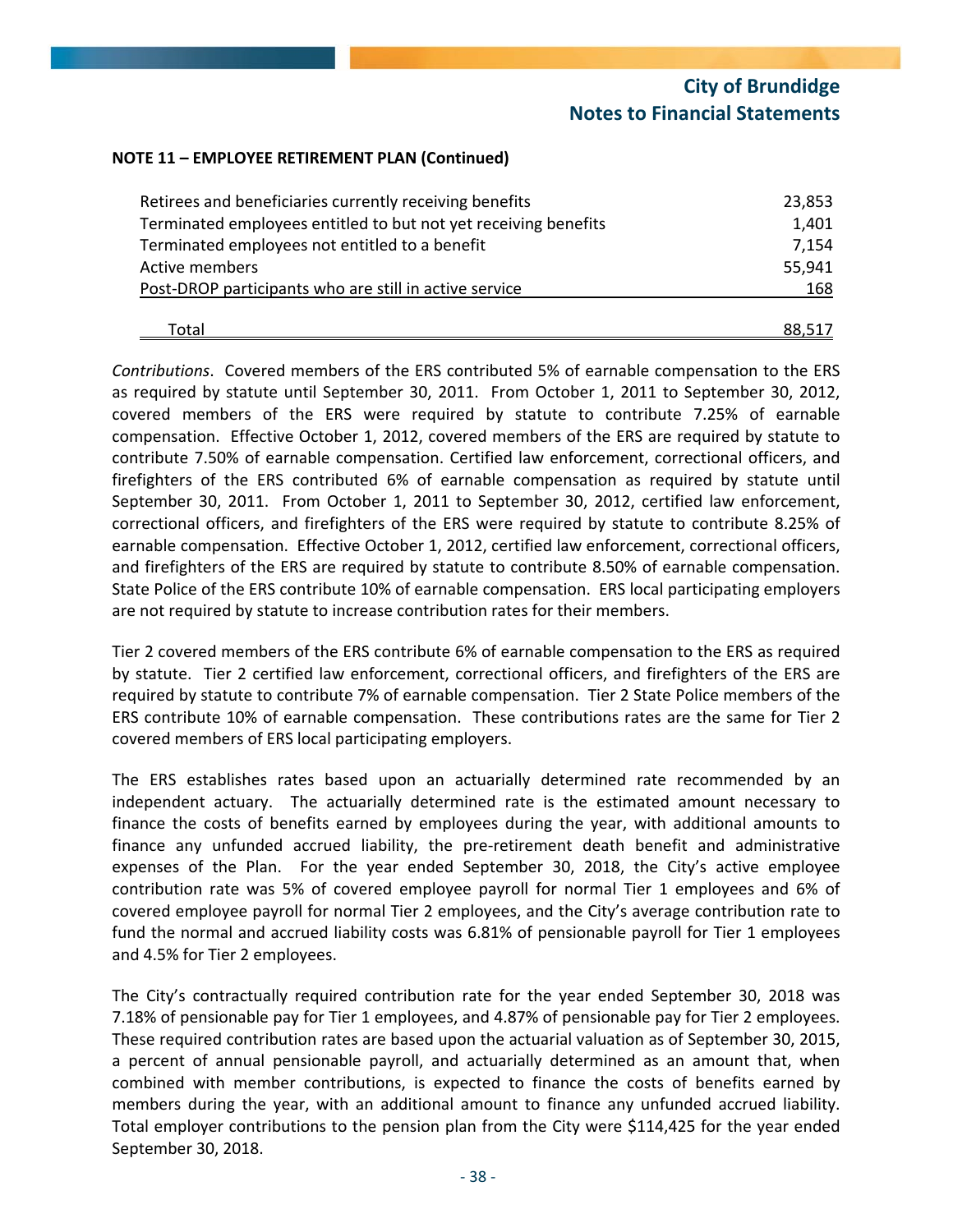#### **NOTE 11 – EMPLOYEE RETIREMENT PLAN (Continued)**

#### *Net Pension Liability*

The City's net pension liability was measured as of September 30, 2017, and the total pension liability used to calculate the net pension liability was determined by an actuarial valuation as September 30, 2016 rolled forward to September 30, 2017 using standard roll‐forward techniques as shown in the following table:

|                                                              | <b>Expected</b> | Actual                    |
|--------------------------------------------------------------|-----------------|---------------------------|
|                                                              |                 |                           |
| <b>Total Pension Liability</b>                               |                 |                           |
| As of September 30, 2016 (a)                                 |                 | $$5,872,868$ \$ 5,821,822 |
| Discount rate (b)                                            | 7.75%           | 7.75%                     |
| Entry Age Normal Cost for                                    |                 |                           |
| October 1, 2016 – September 30, 2017 (c)                     | 132,940         | 132,940                   |
| Transfers Among Employers (d)                                |                 | 1,640                     |
| Actual Benefit Payments and Refunds for                      |                 |                           |
| October 1, 2016 – September 30, 2017 (e)                     | (175, 135)      | (175,135)                 |
| <b>Total Pension Liability</b>                               |                 |                           |
| As of September 30, 2017                                     |                 |                           |
| $[(a) \times (1+(b))] + (c) + (d) + [(e) \times (1+.5*(b))]$ |                 | \$6,279,034 \$6,225,671   |
| Difference between Expected and Actual                       |                 | \$<br>(53, 363)           |
| Less Liability Transferred for Immediate                     |                 |                           |
| Recognition                                                  |                 | 1,640                     |
| <b>Experience (Gain)/Loss</b>                                |                 | (55,003)                  |

*Actuarial assumptions*. The total pension liability as of September 30, 2018 was determined based on the annual actuarial funding valuation report prepared as of September 30, 2016. The key actuarial assumptions are summarized below:

| Inflation                  | 2.75%             |
|----------------------------|-------------------|
| Salary increases           | $3.25\% - 5.00\%$ |
| Investment rate of return* | 7.75%             |

\* Net of pension plan investment expense

Mortality rates were based on the sex distinct RP‐2000 Blue Collar Mortality Table Projected with Scale BB to 2020 with an adjustment of 125% at all ages for males and 120% for females at ages 78 and older. The rates of mortality for the period after disability retirement are according to the sex distinct RP‐2000 Disabled Retiree Mortality Table Projected with Scale BB to 2020 with an adjustment of 130% at all ages for females.

The actuarial assumptions used in the September 30, 2016 valuation were based on the results of an investigation of the economic and demographic experience for the ERS based upon participant data as of September 30, 2015. The Board of Control accepted and approved these changes in September 2016, which became effective at the beginning of fiscal year 2016.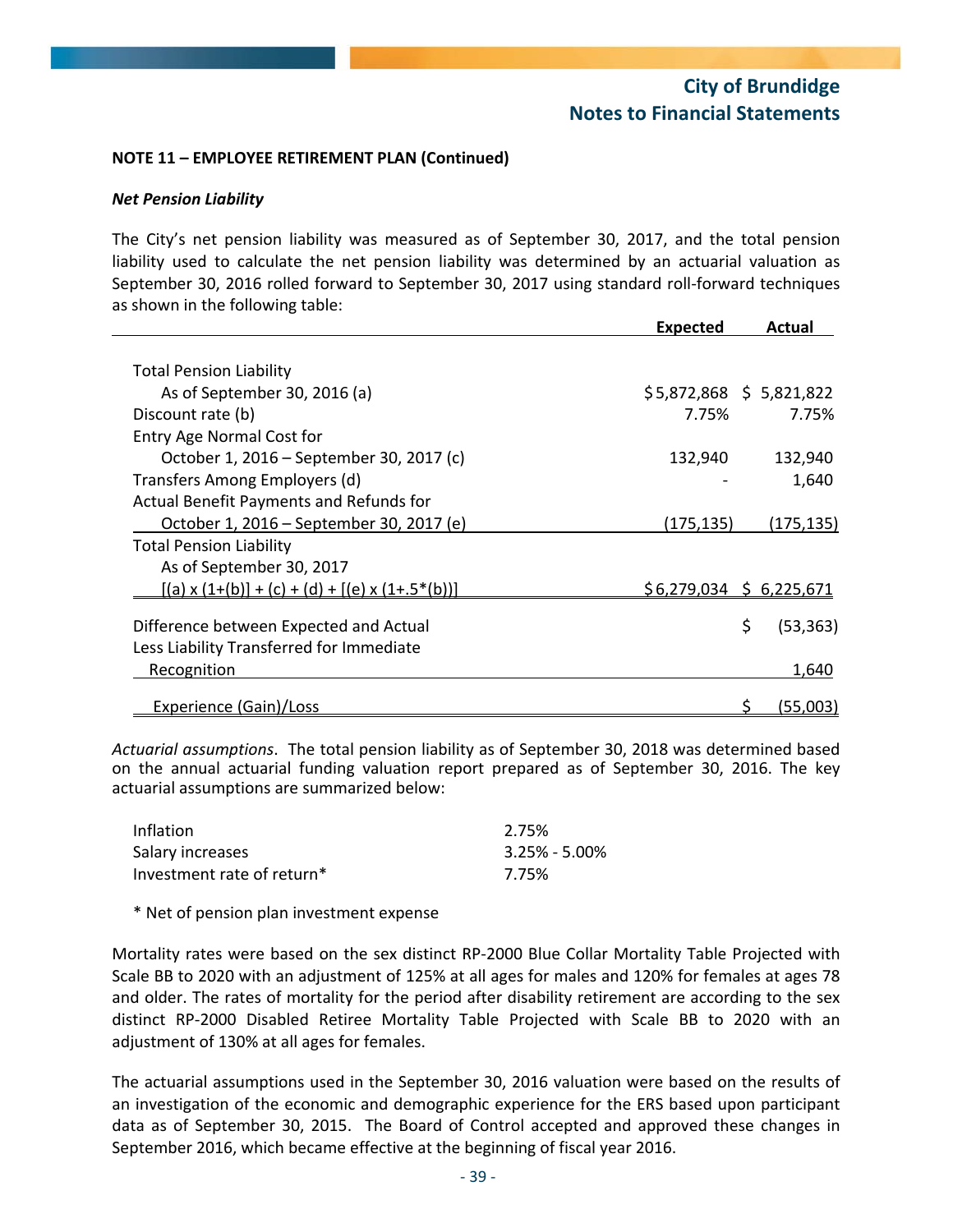# **NOTE 11 – EMPLOYEE RETIREMENT PLAN (Continued)**

The long-term expected rate of return on pension plan investments was determined using a lognormal distribution analysis in which best-estimate ranges of expected future real rates of return (expected returns, net of pension plan investment expense and inflation) are developed for each major asset class. These ranges are combined to produce the long-term expected rate of return by weighting the expected future real rates of return by the target asset allocation percentage and by adding expected inflation. The target asset allocation and best estimates of geometric real rates of return for each major asset class are as follows:

|                                       | <b>Target</b><br><b>Allocation</b> | Long-Term<br><b>Expected Rate</b><br>of Return* |
|---------------------------------------|------------------------------------|-------------------------------------------------|
| Fixed income                          | 17.00%                             | 4.40%                                           |
| U.S. large stocks                     | 32.00%                             | 8.00%                                           |
| U.S. mid stocks                       | 9.00%                              | 10.00%                                          |
| U.S. small stocks                     | 4.00%                              | 11.00%                                          |
| International developed market stocks | 12.00%                             | 9.50%                                           |
| International emerging market stocks  | 3.00%                              | 11.00%                                          |
| Alternatives                          | 10.00%                             | 10.10%                                          |
| Real estate                           | 10.00%                             | 7.50%                                           |
| Cash equivalents                      | 3.00%                              | 1.50%                                           |
|                                       |                                    |                                                 |
| Total                                 | 100.00%                            |                                                 |

*\*includes assumed rate of inflations of 2.50%*

*Discount rate*. The discount rate used to measure the total pension liability was the long‐term rate of return, 7.75%. The projection of cash flows used to determine the discount rate assumed that plan member contributions will be made at the current contribution rate and that the employer contributions will be made in accordance with the funding policy adopted by the ERS Board of Control. Based on those assumptions, components of the pension plan's fiduciary net position were projected to be available to make all projected future benefit payments of current plan members. Therefore, the long-term expected rate of return on pension plan investments was applied to all periods of projected benefit payments to determine the total pension liability.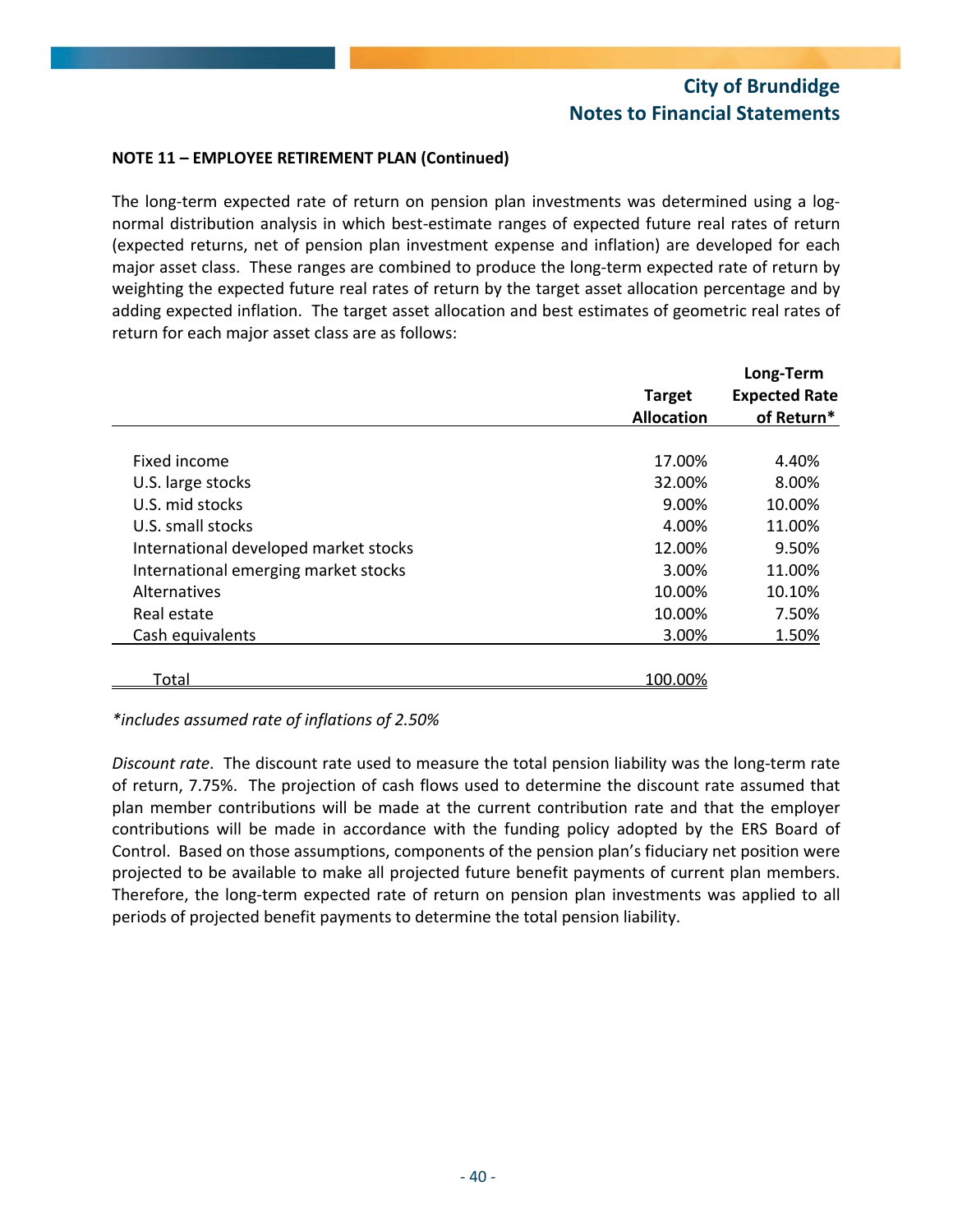### **NOTE 11 – EMPLOYEE RETIREMENT PLAN (Continued)**

**Changes in Net Pension Liability**

|                                     | <b>Increase (Decrease)</b> |                      |    |                           |                     |            |  |
|-------------------------------------|----------------------------|----------------------|----|---------------------------|---------------------|------------|--|
|                                     |                            | <b>Total Pension</b> |    | <b>Plan Fiduciary Net</b> | <b>Net Position</b> |            |  |
|                                     |                            | Liability            |    | <b>Position</b>           |                     | Liability  |  |
|                                     |                            | (a)                  |    | (b)                       |                     | (a) - (b)  |  |
| Balances at September 30, 2016      | \$                         | 5,872,868            | \$ | 5,156,752                 | \$                  | 716,116    |  |
|                                     |                            |                      |    |                           |                     |            |  |
| Changes for the year:               |                            |                      |    |                           |                     |            |  |
| Service cost                        |                            | 132,940              |    |                           |                     | 132,940    |  |
| Interest                            |                            | 448,361              |    |                           |                     | 448,361    |  |
| Change in assumptions               |                            |                      |    |                           |                     |            |  |
| Differences between expected and    |                            |                      |    |                           |                     |            |  |
| actual experience                   |                            | (55,003)             |    |                           |                     | (55,003)   |  |
| Contributions - employer            |                            |                      |    | 123,119                   |                     | (123, 119) |  |
| Contributions - employee            |                            |                      |    | 93,667                    |                     | (93, 667)  |  |
| Net investment income               |                            |                      |    | 663,046                   |                     | (663, 046) |  |
| Benefit payments, including refunds |                            |                      |    |                           |                     |            |  |
| of employee contributions           |                            | (175, 135)           |    | (175, 135)                |                     |            |  |
| Transfers among employers           |                            | 1,640                |    | 1,640                     |                     |            |  |
|                                     |                            |                      |    |                           |                     |            |  |
| Net changes                         |                            | 352,803              |    | 706,337                   |                     | (353,534)  |  |
|                                     |                            |                      |    |                           |                     |            |  |
| Balances at September 30, 2017      | \$                         | 6,225,671            | \$ | 5,863,089                 | \$                  | 362,582    |  |

*Sensitivity of the net pension liability to changes in the discount rate*. The following table presents the City's net pension liability calculated using the discount rate of 7.75%, as well as what the City's proportionate share of the net pension liability would be if it were calculated using a discount rate that is 1‐percentage point lower (6.75%) or 1‐percentage point higher (8.75%) than the current rate:

|                              | 1% Decrease Current Rate 1% Increase<br>(6.75%) | (7.75%)                  | (8.75%) |
|------------------------------|-------------------------------------------------|--------------------------|---------|
| City's net pension liability | \$999,366                                       | $$362,582 \t$ (176,535)$ |         |

*Pension plan fiduciary net position*. Detailed information about the pension plan's fiduciary net position is available in the separately issued RSA Comprehensive Annual Report for the fiscal year ended September 30, 2017. The supporting actuarial information is included in the GASB Statement No. 68 Report for the ERS prepared as of September 30, 2017. The auditor's report dated August 31, 2018 on the Schedule of Changes in Fiduciary Net Position by Employer and accompanying notes is also available. The additional financial and actuarial information is available at www.rsa‐al.gov.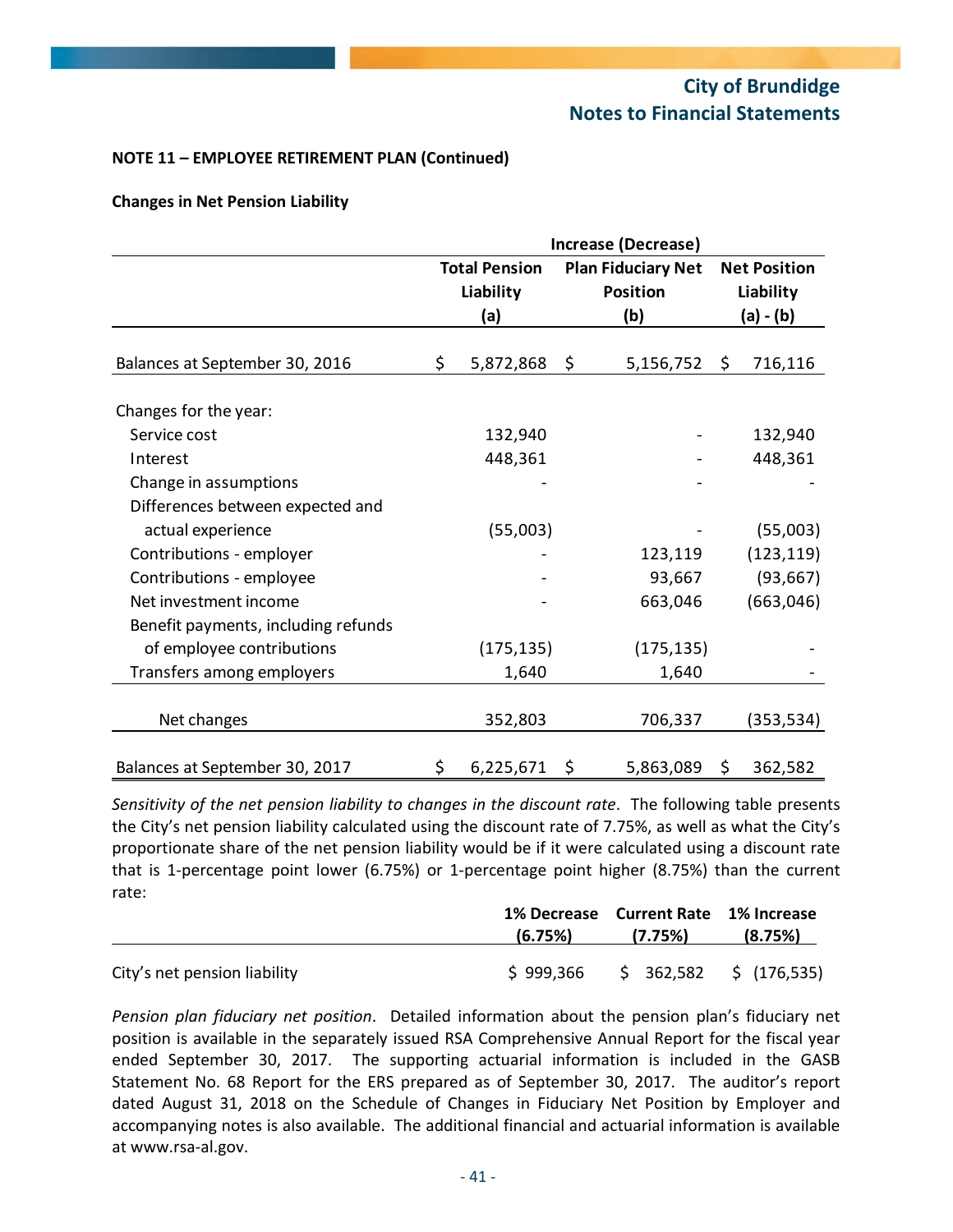## **NOTE 11 – EMPLOYEE RETIREMENT PLAN (Continued)**

# **Pension Expense and Deferred Outflows of Resources and Deferred Inflows of Resources Related to Pensions**

For the year ended September 30, 2018, the City recognized pension expense of \$43,707. At September 30, 2018, the City reported deferred outflows of resources and deferred inflows of resources related to pensions of the following sources:

|                                                                                     | <b>Deferred</b><br><b>Outflows of</b><br><b>Resources</b> | <b>Deferred</b><br>Inflows of<br><b>Resources</b> |  |
|-------------------------------------------------------------------------------------|-----------------------------------------------------------|---------------------------------------------------|--|
| Differences between expected and actual experience                                  | \$<br>- S                                                 | 105,595                                           |  |
| Changes of assumptions                                                              | 101,562                                                   |                                                   |  |
| Net difference between projected and actual earnings<br>on pension plan investments |                                                           | 180,127                                           |  |
| Employer contributions subsequent to the measurement                                |                                                           |                                                   |  |
| date                                                                                | 114,425                                                   |                                                   |  |
| <u>Total</u>                                                                        | 215,987                                                   | <u>285,722</u>                                    |  |

Amounts reported as deferred outflows of resources and deferred inflows of resources to pensions will be recognized in pension expense as follows:

# **Year ended September 30:**

| 2019       | Ş | 69,443    |
|------------|---|-----------|
| 2020       |   | (14, 198) |
| 2021       |   | (74, 369) |
| 2022       |   | (54, 266) |
| 2023       |   | 3,940     |
| Thereafter |   | (285)     |
|            |   |           |

### *Deferred Compensation Plan*

In addition to the State retirement plan discussed above, the City offers its employees a Section 457 retirement plan. The plan administered by ERS is RSA-1, which is available to all City employees. In addition to RSA‐1, the City has two employees that participate with Nationwide; however, this pool is closed and no other employees are allowed to join. Both plans permit employees to defer a portion of their salary until future years. All amounts of compensation deferred under the plans, all property and rights purchased with those amounts, and all income attributable to those amounts, property, or rights are (until paid or made available to the employee or other beneficiary) solely the property and rights of the individuals who participate in the deferred compensation plan and are not subject to the claims of the City's general creditors.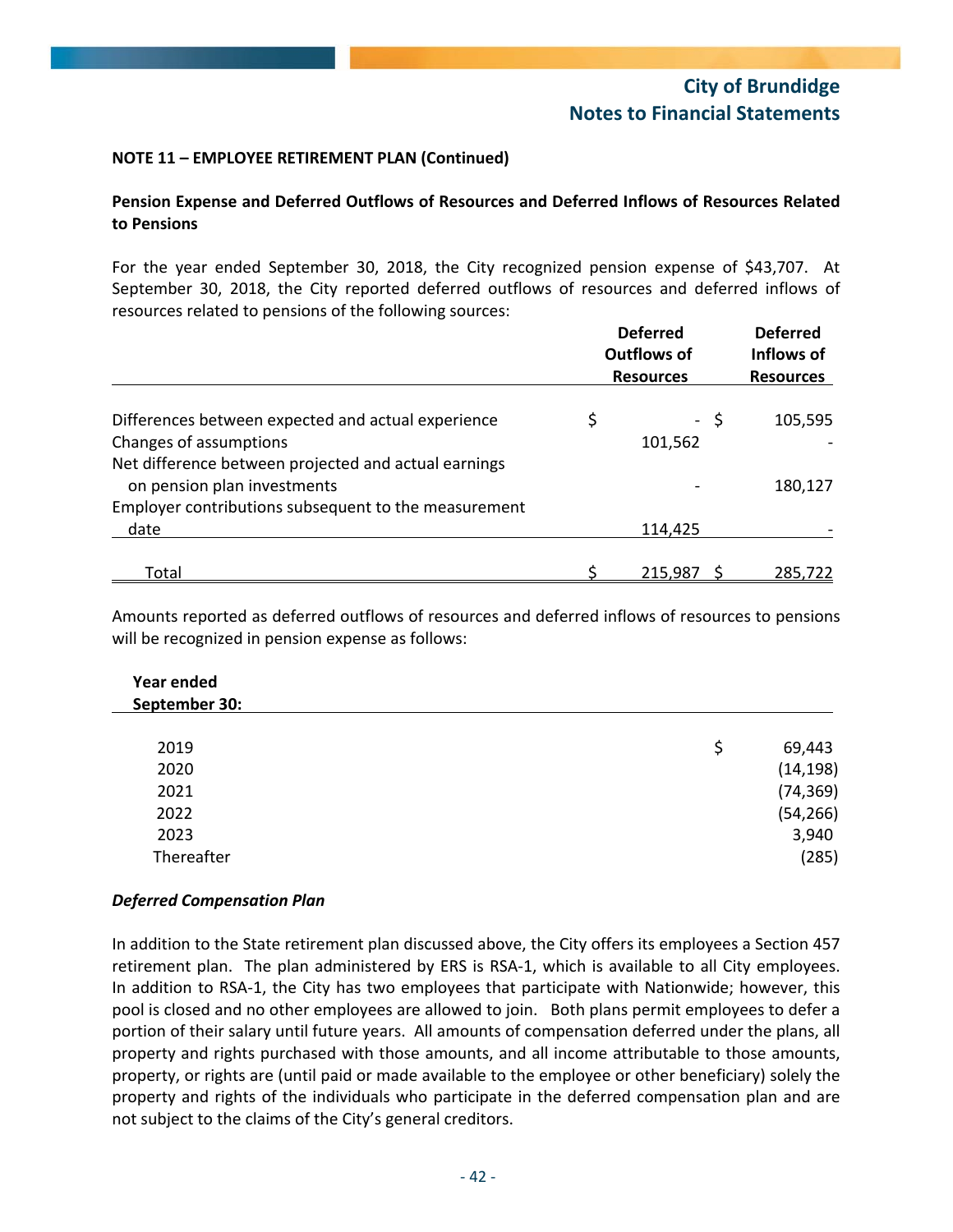### **NOTE 12 ‐ OTHER POST‐EMPLOYMENT BENEFITS**

The City has one retiree receiving life insurance benefits. Presently the group is closed and no future employees are eligible for the coverage. The retiree pays 100% of the premium at the same rate as the active premium rate. This would produce an implied subsidy of \$2.20/\$1,000 of additional cost to the City. The estimated unfunded actuarial accrued liability would be \$16,924 with an estimated net annual required contribution of \$-0-. Management deems this immaterial and no amount has been reported in the financial statements for this unfunded liability.

### **NOTE 13 ‐ COMMITMENTS AND CONTINGENCIES**

### *Solid Waste Landfill*

The City landfill operated by the Pike County Commission on land leased by the City was closed in 1994. Under EPA regulations, the landfill will be monitored for up to 30 years. The City may have to share the monitoring cost, but the permit from ADEM was issued to the Pike County Commission. No liability is reported for potential monitoring cost.

### *Federal Grants*

Amounts received or receivable from grantor agencies are subject to audit and adjustment by grantor agencies, principally the federal government. Any disallowed claims, including amounts already collected, may constitute a liability of the applicable funds. The amount, if any, of expenditures which may be disallowed by the grantor cannot be determined at this time although the government expects such amounts, if any, to be immaterial.

### *Guaranty Agreement – Industrial Development Board (the "Board")*

The Board (a component unit of the City) received a loan from South Alabama Electric Cooperative in the amount of \$325,000 with a term of ten years and an interest rate of zero percent, for the purpose of financing a portion of the costs of constructing and equipping a rail spur and related improvements at a facility owned by the IDB of the City of Brundidge and leased to Southern Classic Food Group, LLC. On February 28, 2013, the City signed a guaranty agreement in accordance with the provisions of Section 94.01 of the Constitution of Alabama (also known as Amendment 772 to the Alabama Constitution of 1901) with South Alabama Electric Cooperative to guarantee the loan. Should the Board default, the agreement did not stipulate any recourse for the City against the Board. As of September 30, 2018, debt outstanding was \$153,472.

### *Business Income Insurance*

On November 4, 2015, the City obtained business income insurance on dependent property (Walmart Distribution Center) in the amount of \$2,000,000. This policy will pay for the actual loss of business income (utilities revenue) due to suspension of operations at the dependent property during the period of restoration, which must begin within 72 hours after the time of direct physical loss or damage.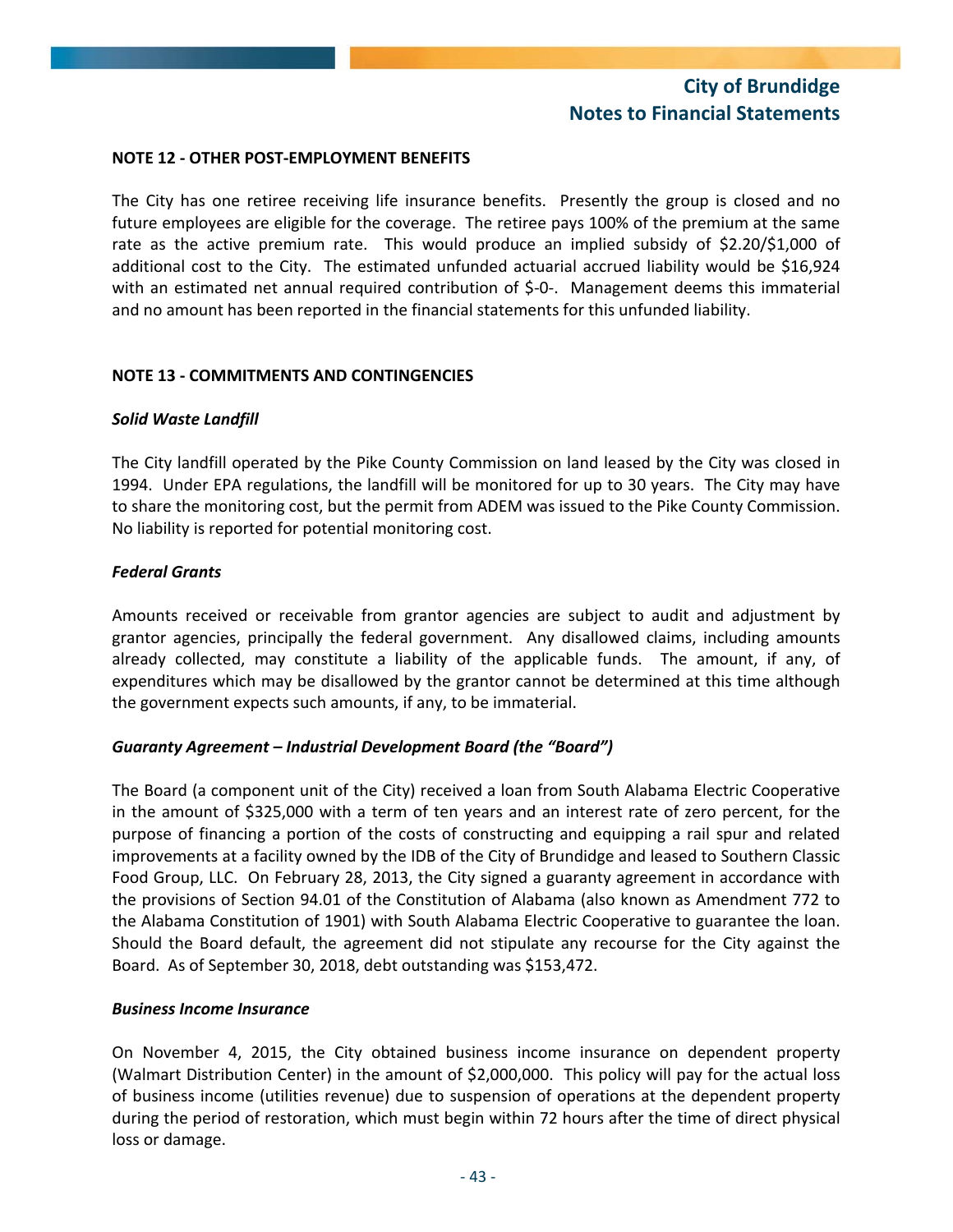## **NOTE 13 ‐ COMMITMENTS AND CONTINGENCIES (Continued)**

#### *Wholesale Power Contract*

On March 1, 1975, the City signed a wholesale power contract for the purchase and sale of electric power and energy. This supply and purchase shall continue until termination of the agreement. The City agrees to pay rates according to terms of the agreement, which includes a billing demand which shall be the maximum kilovolt ampere (kva) load used the consumer for any period of 15 consecutive minutes during the month for which the bill is rendered as indicated or recorded by demand meter, but not less than either 75% of the highest demand established during the preceding 11 months nor less than the contract demand at any delivery point. The minimum monthly charge for service shall not be less than the charge for billing demand. As of September 30, 2015, the 11 month high was August 2015 with 10,302 kva. On December 31, 2015, the City and PowerSouth Energy Cooperative agreed to amend the contract and to provide for the automatic extensions of the agreement as follows:

- 1. Extend and continue in effect until December 31, 2055; and
- 2. Thereafter automatically extend and renew for additional five (5) year periods (each such fiveyear renewal is a "renewal period") on the five (5) year anniversary date following the Effective Date of this Amendment and on such anniversary date each fifth  $(5<sup>th</sup>)$  year thereafter, unless PowerSouth Energy Cooperative or the City gives written notice of intent to the other party hereto not to extend and renew prior to any such fifth  $(5<sup>th</sup>)$  year anniversary date. In the event such a notice is given, which such notice may not be changed without the written consent of the other party, the Contract for Wholesale Power Service shall terminate on January  $1<sup>st</sup>$  following the expiration of the last renewal period then in effect.

### **NOTE 14 ‐ RISK MANAGEMENT AND LITIGATION**

The City is exposed to various risks of losses related to torts; theft of, damage to, and destruction of assets; errors and omissions; injuries to employees; and natural disasters. The City has obtained coverage from insurance companies, effectively transferring any risk of loss. The City is a defendant in various lawsuits. The City has received a Notice of Claim for injuries in the amount \$1,000,000. This claim was based on an incident at a school, which is outside of the City's jurisdiction. The City's insurance company has denied the claim. Although the outcome of these lawsuits is not presently determinable, in the opinion of the City's attorney and management, the resolution of these matters will not have a material adverse effect on the financial condition of the City.

### **NOTE 15 – TAX ABATEMENTS**

The City enters into property tax abatement agreements with local businesses under the state Tax Incentive Reform Act of 1992 Section 40‐9B‐1 et seq., Code of Alabama 1975. Under the Act, cities may grant tax abatements to qualifying businesses for construction related transaction taxes, state and local non‐educational portion of property taxes on real and personal property for up to a maximum of 20 years (data processing centers can be abated to up to 30 years), and mortgage and recording taxes.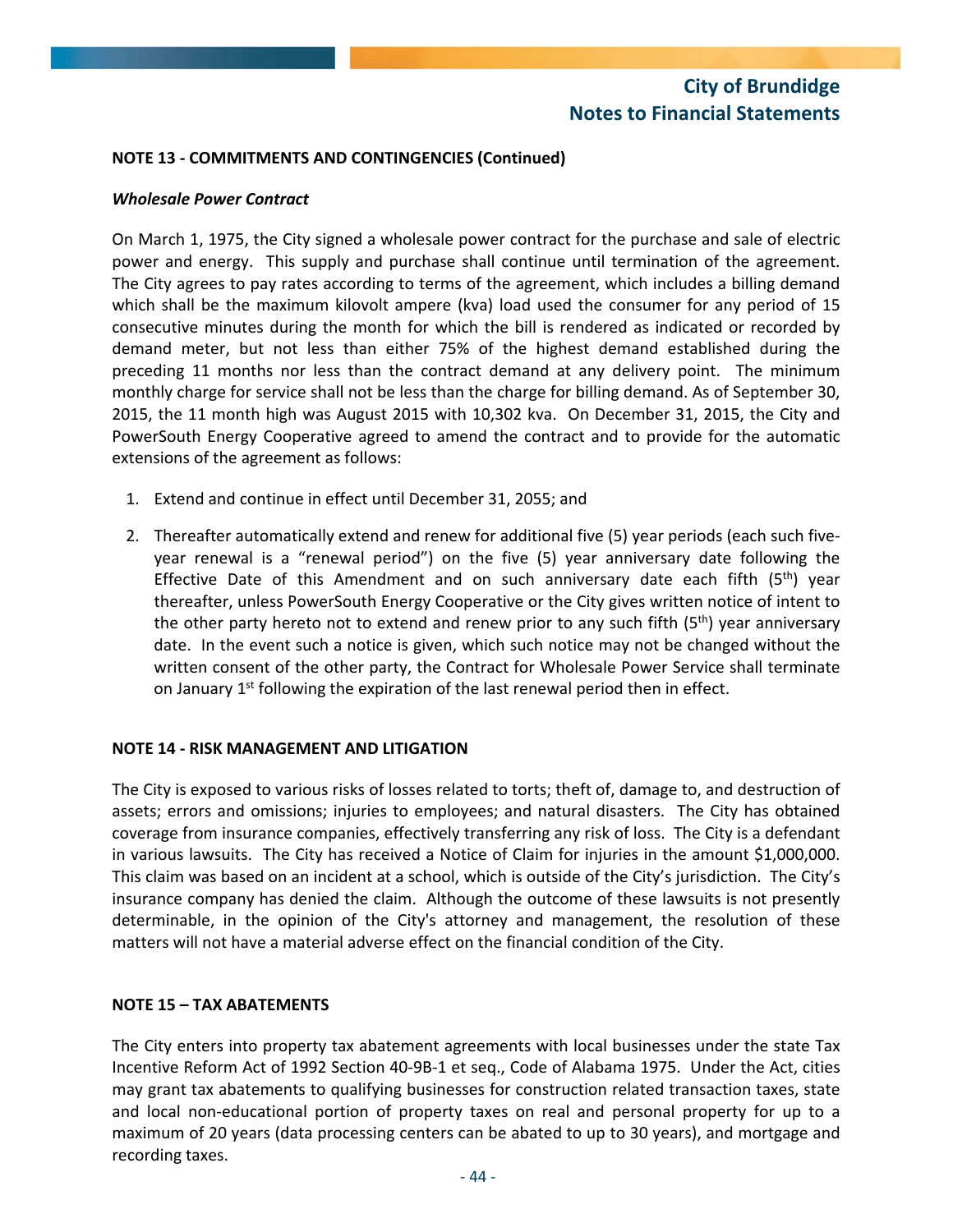## **NOTE 15 – TAX ABATEMENTS (Continued)**

On June 18, 2015, the City Council adopted a resolution to enter into a tax abatement agreement to abate property taxes of \$8,315 per year for 10 years based on property's assessed value. This project is to add a major addition to this existing facility. The Company expects to add twenty‐one employees to their workforce initially. If the Company fails to comply with any provisions in the agreement, the City may terminate the agreement and take action as if the agreement never existed.

On June 18, 2015, the City Council adopted a resolution to enter into a tax abatement agreement to abate property taxes of \$12,532 per year for 10 years based on property's assessed value. This project is to construct a building and purchase equipment for manufacturing. The Company expects to add twenty‐six employees to their workforce initially, twenty‐six in year 1 and eight in year 2. If the Company fails to comply with any provisions in the agreement, the City may terminate the agreement and take action as if the agreement never existed.

On June 19, 2018, the City Council adopted a resolution to enter into a tax abatement agreement to abate construction related taxes of \$22,500, with construction expected to be completed by June 8, 2019. The Company plans to lease a building and manufacture, warehouse and distribute food products and goods for the food products industry. The Company expects to add three employees to their workforce initially and an additional 17 employees within the three succeeding years. The granting of the abatements is not conditioned upon the ability of the Company to meet its projection in the agreement as to job creation and payroll.

On June 19, 2018, the City Council adopted a resolution to enter into a tax abatement agreement to abate construction related taxes of \$187,500, with construction expected to be completed by June 30, 2019. The Company plans to manufacture, warehouse and distribute food products and goods for the food products industry. The granting of the abatements is not conditioned upon the ability of the Company to meet its projection in the agreement as to job creation and payroll.

### **NOTE 16 ‐ INTEREST COSTS**

The amount of interest cost, including deferred refunding cost of \$24,195, incurred for the Utilities Department was \$237,430 for the year ended September 30, 2018, all of which was charged to operations.

### **NOTE 17 ‐ CASH FLOW INFORMATION**

The Utilities Department considers all short-term investments with an original maturity of three months or less to be cash equivalents. Cash paid for interest for the year ended September 30, 2018 was \$216,580.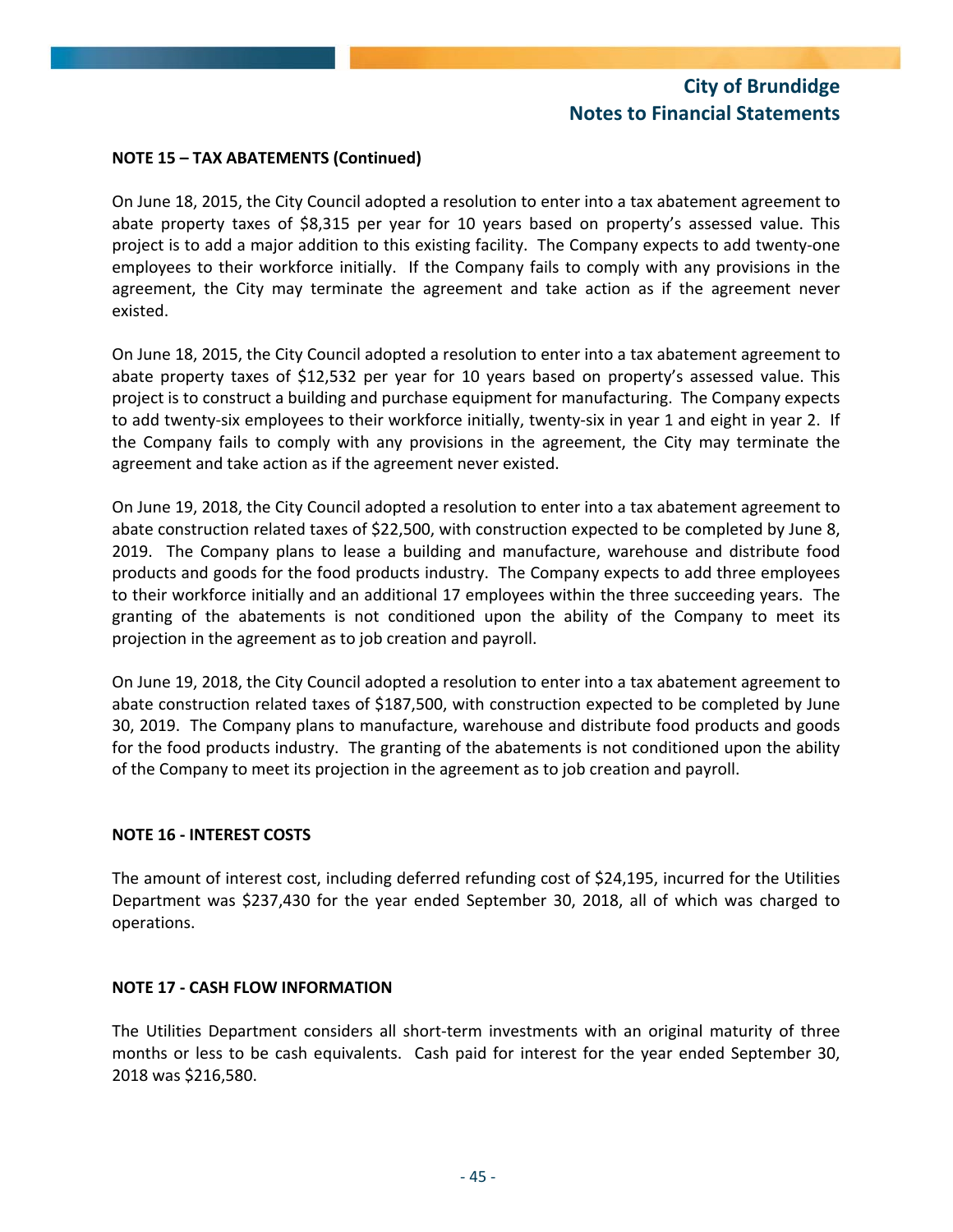# **NOTE 18 ‐ ACCUMULATED PATRONAGE CAPITAL CREDITS**

The City has accumulated patronage capital credits on the books of the PowerSouth Energy Cooperative of Andalusia, Alabama.

| Total credits as of September 30, 2018 are as follows: |  | .479,087 |
|--------------------------------------------------------|--|----------|
|                                                        |  |          |

This amount has not been included in the financial statements of the City of Brundidge, as the City does not anticipate receiving these credits. The City has accumulated these patronage capital credits by purchasing electricity.

# **NOTE 19 ‐ ECONOMIC DEPENDENCY**

During the year ended September 30, 2018, approximately 31% of total accounts receivable in the proprietary fund and 38% of total electric revenues were from Walmart Distribution Center. The Utilities Department purchases all of the electricity sold to its customers from PowerSouth Energy Cooperative. See Note 14 regarding insurance obtained and agreement amended with PowerSouth Energy Cooperative.

#### **NOTE 20 ‐ RELATED ORGANIZATIONS**

**Brundidge Housing Authority** – The Authority administers federal funding and/or other financing for improvement of housing conditions in the City. The citizens who serve on the Governing Board are appointed by the Mayor. The City has no significant influence over the management, budget, or policies of Brundidge Housing Authority. The Authority reports independently. Audited financial statements are available from the Brundidge Housing Authority. The Housing Authority is excluded from the financial reporting entity because the City's accountability does not extend beyond making appointments.

### **NOTE 21 – PRIOR PERIOD ADJUSTMENT**

Fund balances at September 30, 2017 have been adjusted to correct errors in overstatement of general fund inventory of \$12,085 and understatement of general fund accrued liabilities of \$5,628.

### **NOTE 22 ‐ SUBSEQUENT EVENTS**

Subsequent events have been evaluated through February 8, 2019, the date these financial statements were available to be issued. In October of 2018, the city signed an agreement with Poly, Inc. for Alabama Department of Transportation Project No. TAPNU‐TA19(919) in the amount of \$34,500 for engineering services for design and bidding phase and additional services billed on hourly basis. In January of 2019, the city signed an agreement with US Tank, Inc. for ADEM Project No. FS010139‐02 in the amount of \$114,550 for contract services related to recoating the Walmart tank.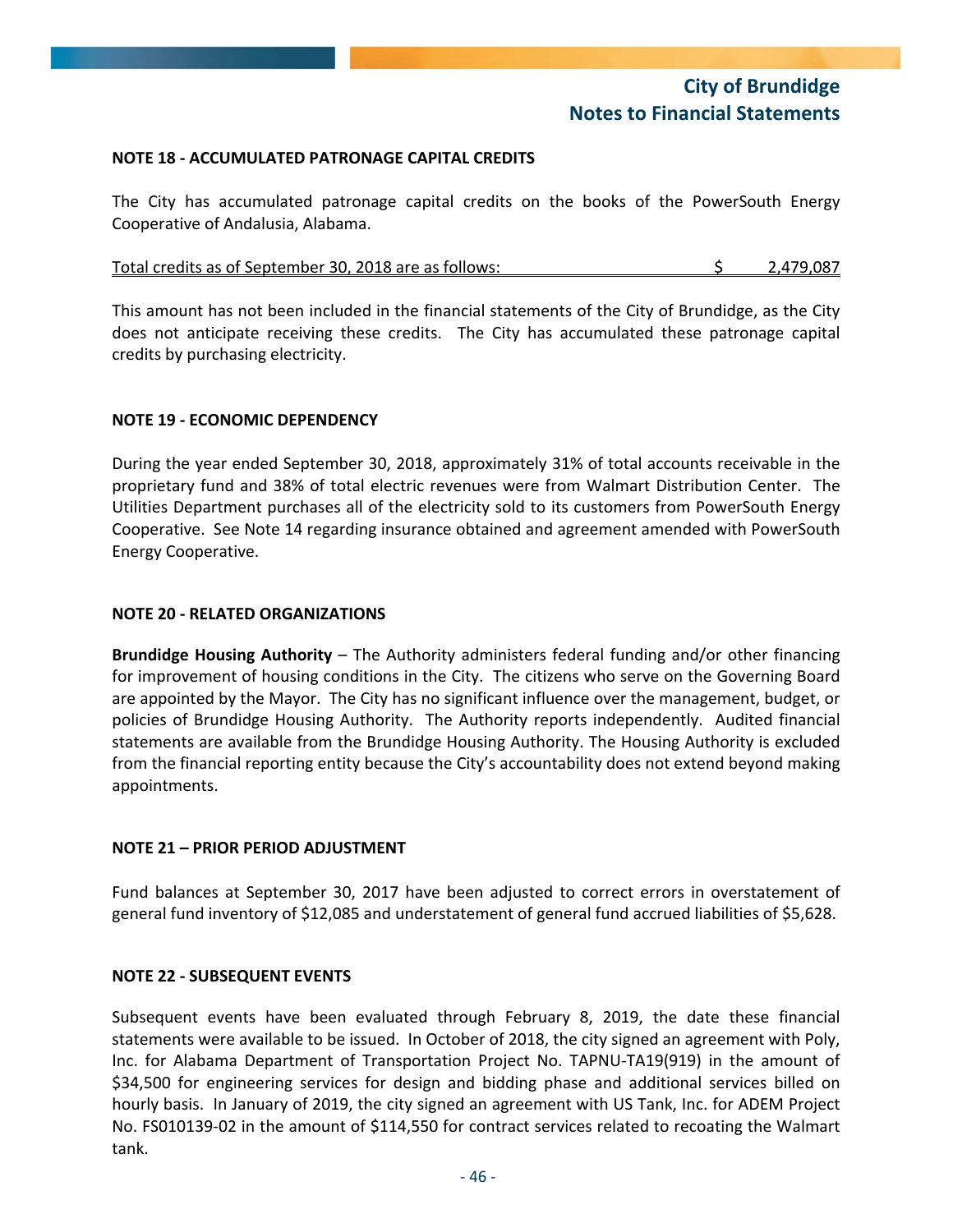# **City of Brundidge Required Supplementary Information Schedule of Changes in Net Pension Liability**

| September 30,                                             |     | 2017         |         | 2016                                                |         | 2015         |         | 2014                      |
|-----------------------------------------------------------|-----|--------------|---------|-----------------------------------------------------|---------|--------------|---------|---------------------------|
| <b>Total Pension Liability</b>                            |     |              |         |                                                     |         |              |         |                           |
| Service cost                                              | \$  | 132,940 \$   |         | $130,453$ \$                                        |         | $128,917$ \$ |         | 134,487                   |
| Interest                                                  |     | 448,361      |         | 415,352                                             |         | 389,942      |         | 358,681                   |
| Change of assumptions                                     |     |              |         | 137,198                                             |         |              |         |                           |
|                                                           |     |              |         |                                                     |         |              |         |                           |
| Differences between expected and actual experience        |     | (55,003)     |         | (6, 765)                                            |         | (87, 882)    |         |                           |
| Benefit payments, including refunds of employee           |     |              |         |                                                     |         |              |         |                           |
| contributions                                             |     | (175, 135)   |         | (107, 977)                                          |         | (118, 746)   |         | (86, 041)                 |
| Transfers among employers                                 |     | 1,640        |         | 58,722                                              |         |              |         |                           |
| Net change in total pension liability                     |     | 352,803      |         | 626,983                                             |         | 312,231      |         | 407,127                   |
|                                                           |     |              |         |                                                     |         |              |         |                           |
| Total pension liability - beginning                       |     | 5,872,868    |         | 5,245,885                                           |         | 4,933,654    |         | 4,526,527                 |
|                                                           |     |              |         |                                                     |         |              |         |                           |
| Total pension liability - ending (a)                      |     | \$6,225,671  |         | $$5,872,868$ $$5,245,885$ $$4,933,654$              |         |              |         |                           |
|                                                           |     |              |         |                                                     |         |              |         |                           |
| <b>Plan Fiduciary Net Position</b>                        |     |              |         |                                                     |         |              |         |                           |
| Contributions - employer                                  | \$  | $123,119$ \$ |         | $129,885$ \$                                        |         | 130,306 \$   |         | 126,264                   |
| Contributions - member                                    |     | 93,667       |         | 90,715                                              |         | 85,784       |         | 84,441                    |
| Net investment income                                     |     | 663,046      |         | 468,712                                             |         | 52,386       |         | 461,874                   |
| Benefit payments, including refunds of employee           |     |              |         |                                                     |         |              |         |                           |
| contributions                                             |     | (175, 135)   |         | (107, 977)                                          |         | (118, 746)   |         | (86, 041)                 |
| Transfers among employers                                 |     | 1,640        |         | 58,722                                              |         |              |         | (13, 232)                 |
|                                                           |     |              |         |                                                     |         |              |         |                           |
| Net change in plan fiduciary net position                 |     | 706,337      |         | 640,057                                             |         | 149,730      |         | 573,306                   |
|                                                           |     |              |         |                                                     |         |              |         |                           |
| Plan net position - beginning                             |     | 5,156,752    |         | 4,516,695                                           |         | 4,366,965    |         | 3,793,659                 |
|                                                           |     |              |         |                                                     |         |              |         |                           |
| Plan net position - ending (b)                            |     | \$5,863,089  |         | \$5,156,752                                         |         |              |         | $$4,516,695$ $$4,366,965$ |
|                                                           |     |              |         |                                                     | $\zeta$ |              | $\zeta$ |                           |
| Net pension liability (asset) - ending (a) - (b)          | \$. | 362,582      | $\zeta$ | 716,116                                             |         | 729,190      |         | 566,689                   |
| Plan fiduciary net position as a percentage of the total  |     | 94.18%       |         | 87.81%                                              |         | 86.10%       |         | 88.51%                    |
|                                                           |     |              |         |                                                     |         |              |         |                           |
| Employer's covered payroll*                               |     |              |         | $$1,766,434 \$ 1,718,728 \$ 1,628,777 \$ 1,609,718$ |         |              |         |                           |
|                                                           |     |              |         |                                                     |         |              |         |                           |
| Net pension liability (asset) as a percentage of covered- |     | 20.53%       |         | 41.67%                                              |         | 44.77%       |         | 35.20%                    |

\*Employer's covered‐payroll during the measurement period is the total covered payroll. For FY 2018, the measurement period is October 1, 2016 ‐ September 2017. GASB issued a statement "Pension Issues" in March 2016 to redefine covered payroll for FY 2017.

**Note**: Schedule is intended to show information for 10 years. Additional years will be displayed as the information becomes available.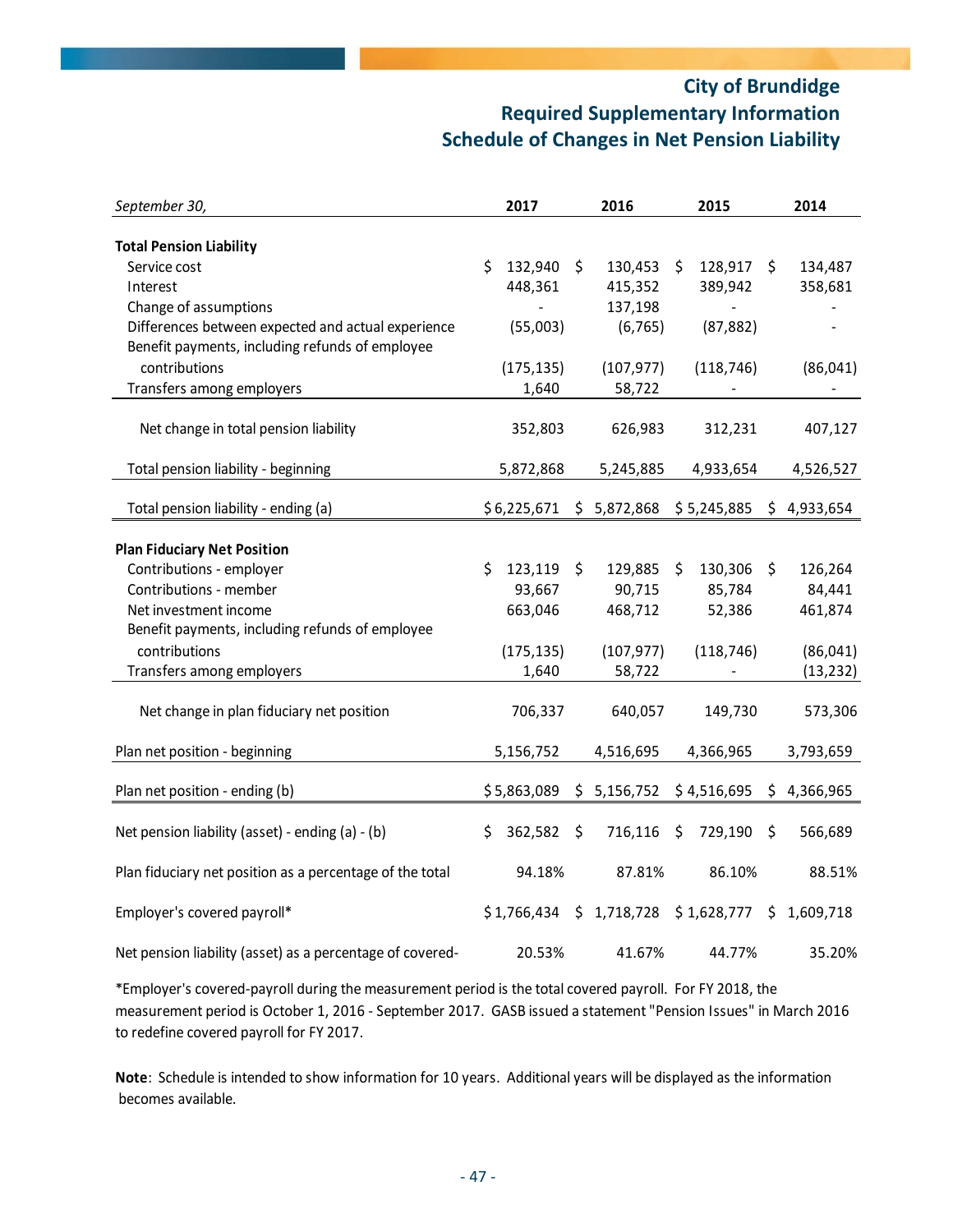# **City of Brundidge Required Supplementary Information Schedule of Employer Contributions**

| September 30,                                                                        |    | 2018    | 2017      |              | 2016         | 2015                                                |
|--------------------------------------------------------------------------------------|----|---------|-----------|--------------|--------------|-----------------------------------------------------|
| Actuarially determined contribution*<br>Contributions in relation to the actuarially | S. | 114,425 | \$119,089 | $\mathsf{S}$ | $129,705$ \$ | 133,666                                             |
| determined contribution*                                                             |    | 114,425 | 119,089   |              | 129,705      | 133,666                                             |
| Contribution deficiency (excess)                                                     |    | $\sim$  |           |              |              |                                                     |
| Employer's covered payroll**                                                         |    |         |           |              |              | $$1,751,449$ $$1,766,434$ $$1,718,728$ \$ 1,628,777 |
| Contributions as a percentage of covered<br>payroll                                  |    | 6.53%   | 6.74%     |              | 7.55%        | 8.21%                                               |

\*Amount of employer contributions related to normal and accrued liability components of employer rate net of any refunds or error service payments. The Schedule of Employer Contribution is based on the 12 month period of the underlying financial statement.

\*\*Employer's covered‐payroll for FY 2018 is the total covered payroll for the twelve month period of the underlying financial statement.

### **Notes to Schedule**

Actuarially determined contribution rates are calculated as of September 30, three years prior to the end of the fiscal year in which contributions are reported. Contributions for fiscal year 2018 were based on the September 30, 2015 actuarial valuation.

Methods and assumptions used to determine contribution rates:

| Actuarial cost method         | Entry age                                                             |
|-------------------------------|-----------------------------------------------------------------------|
| Amortization method           | Level percent closed                                                  |
| Remaining amortization period | 15.9 years                                                            |
| Asset valuation method        | Five year smoothed market                                             |
| Inflation                     | 3.00%                                                                 |
| Salary increases              | 3.75 - 7.25%, including inflation                                     |
| Investment rate of return     | 8.00%, net of pension plan investment<br>expense, including inflation |

**Note**: Schedule is intended to show information for 10 years. Additional years will be displayed as information becomes available.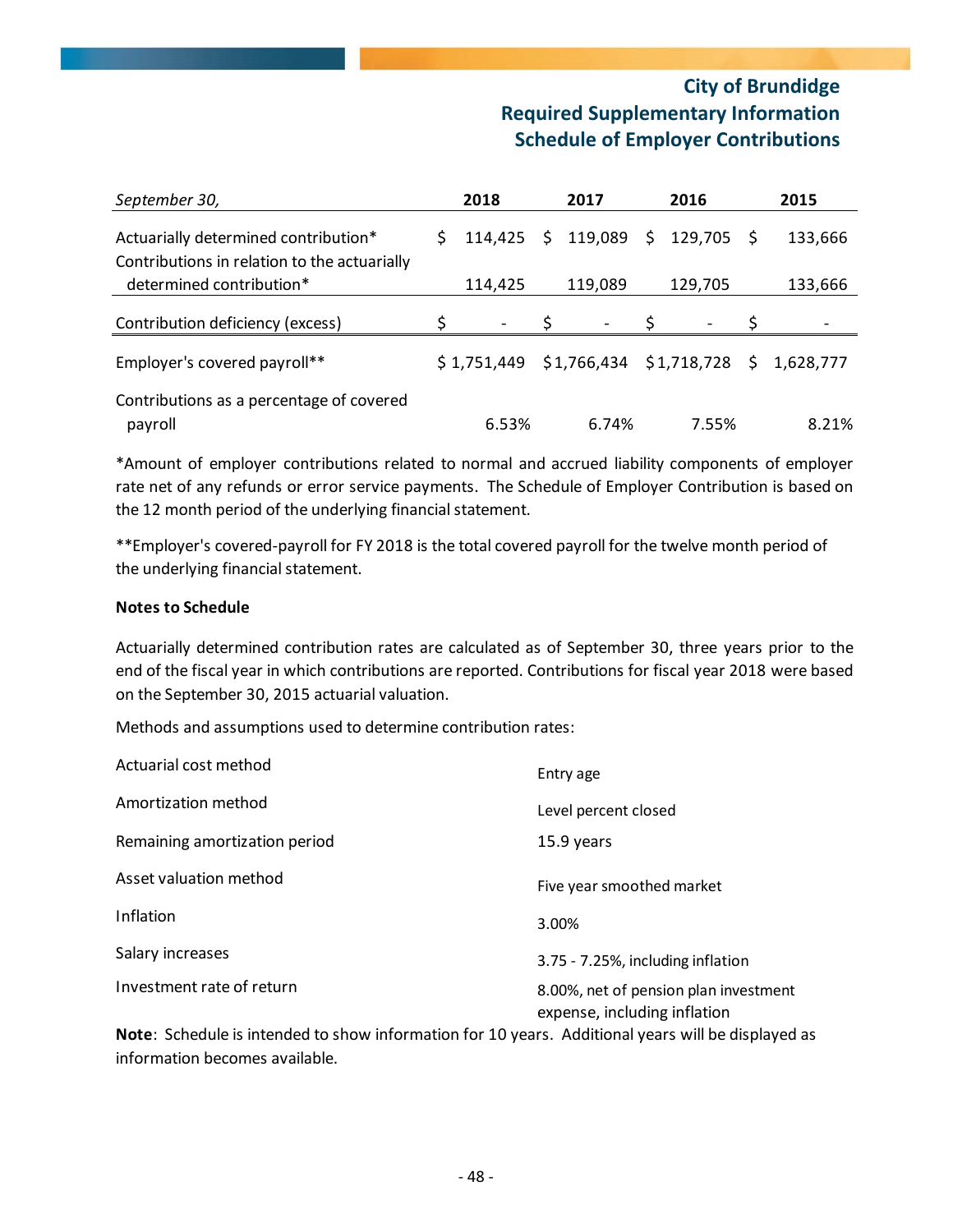#### **NONMAJOR GOVERNMENTAL FUNDS**

**Special Revenue Funds** ‐ Special revenue funds include operating funds which are restricted as to use by the Federal or State governments and special purpose funds established by authority of the City Council.

**Four and Five Cent State Gasoline Tax Fund and Seven Cent State Gasoline Tax Fund** accounts for a state gasoline tax. The use of this funding is restricted to expenditures related to construction, improvement and maintenance of highways, bridges, and streets.

**Two Cent Gas Tax Fund** accounts for proceeds from a local gasoline tax. The use of this funding is for highway and street expenditures.

**Tobacco Tax Fund** accounts for proceeds for the Pike County Firefighter Association. The use of this funding is restricted to capital expenditures for the fire department.

**Permanent Funds** – Accounts for resources from other parties restricted to the extent only earnings and not principal may be expended for a specified purpose.

**Joseph Carroll Library Fund** accounts for money that was donated to the City from Joseph Carroll Memorial Fund. Interest on these funds is restricted for the purchase of new library books.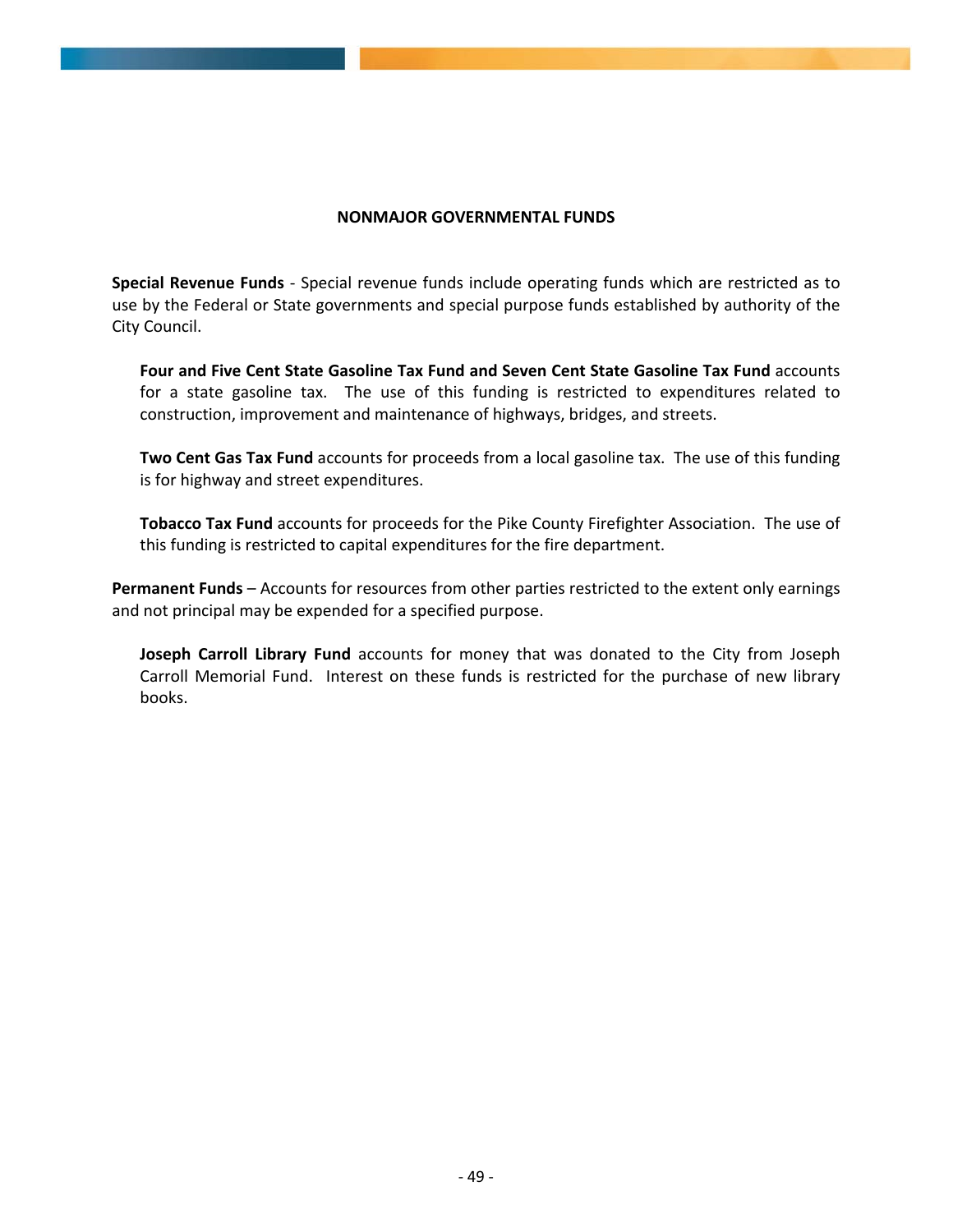# **City of Brundidge Combining Balance Sheet Nonmajor Governmental Funds September 30, 2018**

|                                     |                   |               | <b>Special Revenue</b> |  |
|-------------------------------------|-------------------|---------------|------------------------|--|
|                                     | $$.04$ and $$.05$ |               |                        |  |
|                                     | <b>Gas Tax</b>    | \$.07 Gas Tax |                        |  |
|                                     |                   |               |                        |  |
| <b>Assets</b>                       |                   |               |                        |  |
| Cash and cash equivalents           | \$<br>22,774      | \$            | 31,360                 |  |
| Receivables, net                    | 900               |               | 1,137                  |  |
| Investments                         |                   |               | 3,400                  |  |
|                                     |                   |               |                        |  |
| <b>Total assets</b>                 | \$<br>23,674      | \$            | 35,897                 |  |
|                                     |                   |               |                        |  |
| <b>Fund Balances</b>                |                   |               |                        |  |
| Nonspendable                        | \$                | \$            |                        |  |
| Restricted                          | 23,674            |               | 35,897                 |  |
|                                     |                   |               |                        |  |
| Total liabilities and fund balances | \$<br>23,674      | \$            | 35,897                 |  |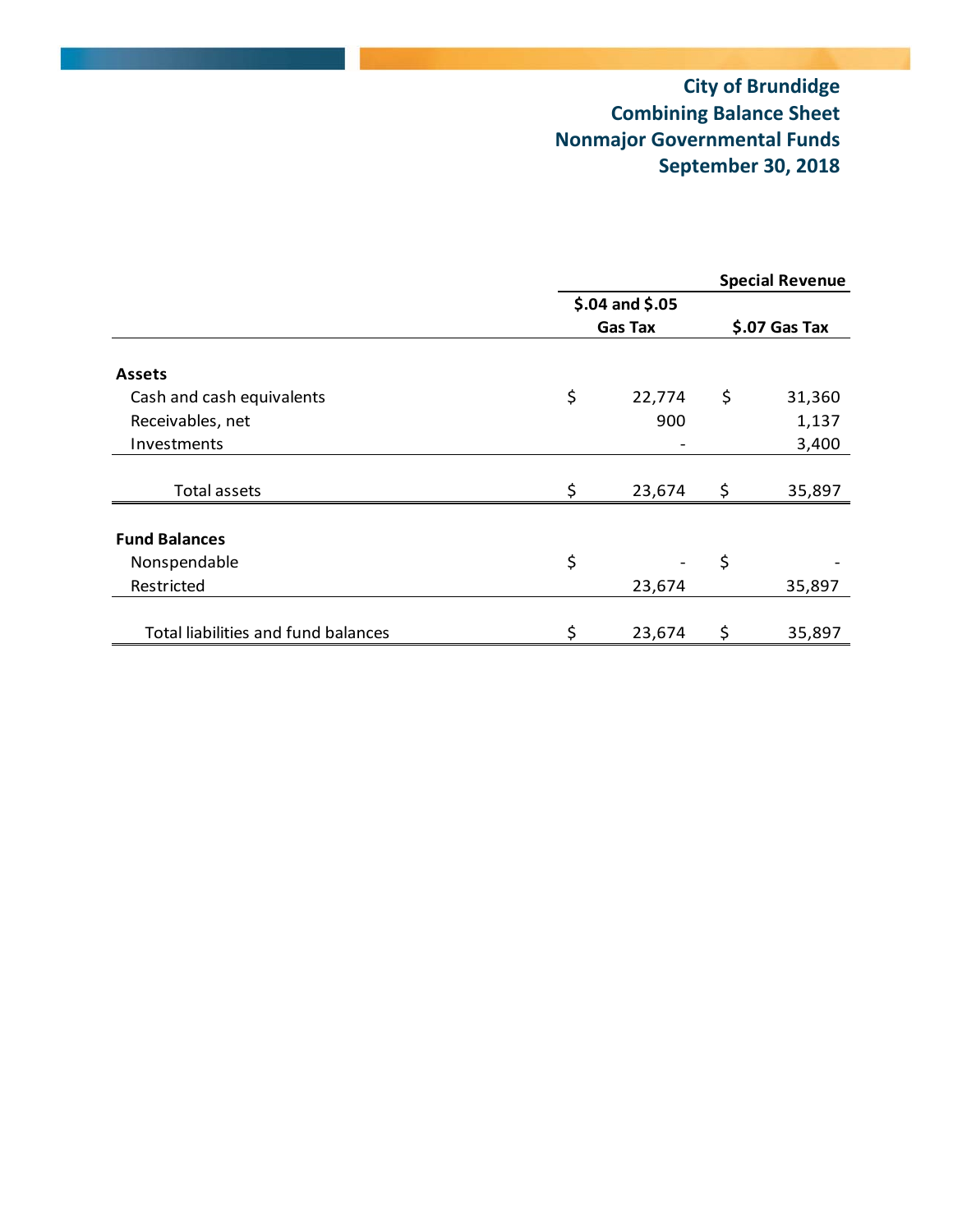|              |               |                    | Permanent             |       |         |  |
|--------------|---------------|--------------------|-----------------------|-------|---------|--|
| <b>Funds</b> |               |                    | <b>Fund</b>           |       |         |  |
|              |               |                    | <b>Joseph Carroll</b> |       |         |  |
|              | \$.02 Gas Tax | <b>Tobacco Tax</b> | <b>Library Fund</b>   | Total |         |  |
|              |               |                    |                       |       |         |  |
|              |               |                    |                       |       |         |  |
| \$           | 22,559        | \$<br>51,093       | \$                    | \$    | 127,786 |  |
|              | 8,268         | 1,249              |                       |       | 11,554  |  |
|              | 271,694       |                    | 18,043                |       | 293,137 |  |
|              |               |                    |                       |       |         |  |
| \$           | 302,521       | \$<br>52,342       | \$<br>18,043          | \$    | 432,477 |  |
|              |               |                    |                       |       |         |  |
|              |               |                    |                       |       |         |  |
| \$           |               | \$                 | \$<br>18,043          | \$    | 18,043  |  |
|              | 302,521       | 52,342             |                       |       | 414,434 |  |
|              |               |                    |                       |       |         |  |
| \$           | 302,521       | \$<br>52,342       | \$<br>18,043          | \$    | 432,477 |  |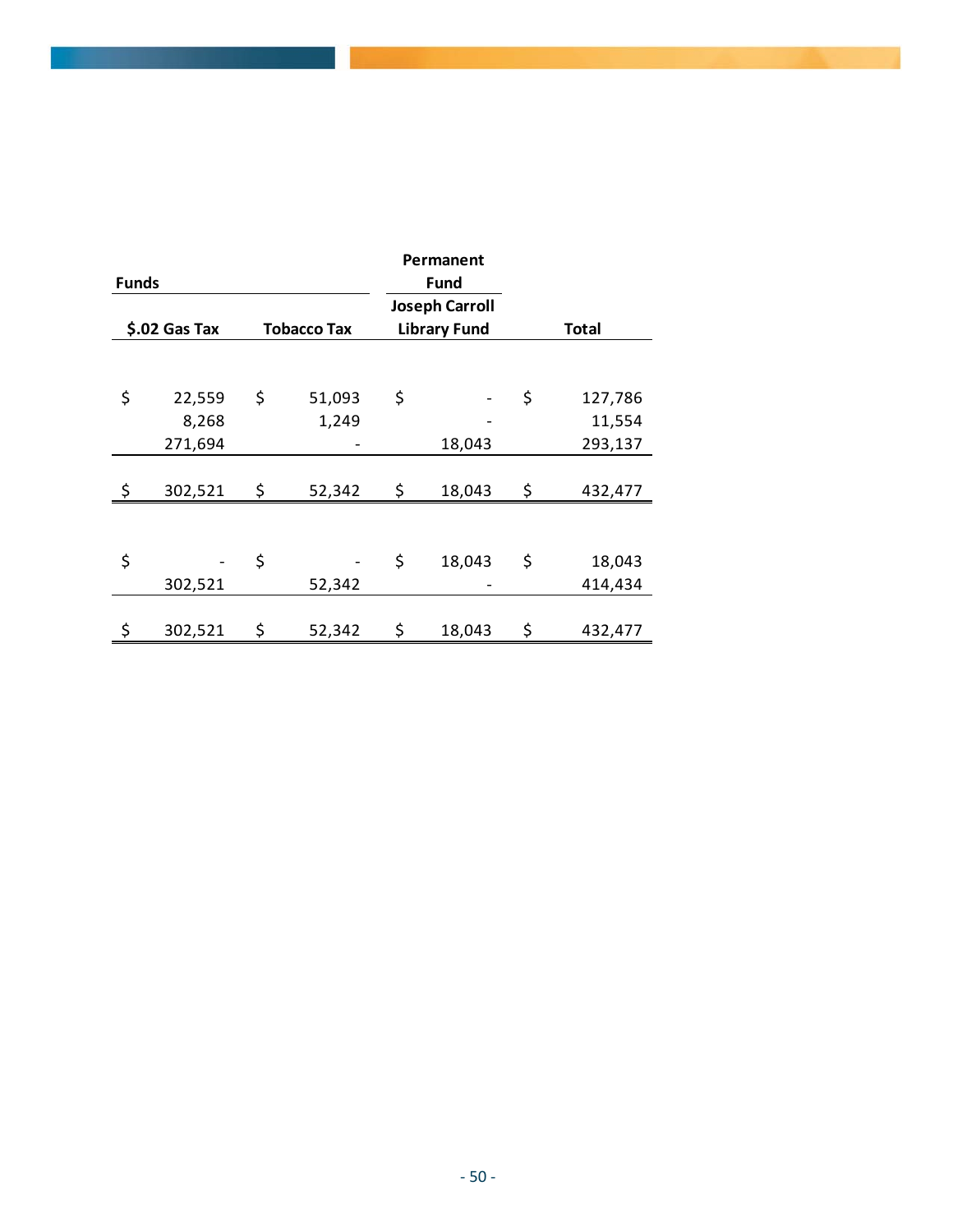# **City of Brundidge Combining Statement of Revenues, Expenditures and Changes in Fund Balances ‐ Nonmajor Governmental Funds September 30, 2018**

|                                       |                   |                     | <b>Special Revenue</b> |
|---------------------------------------|-------------------|---------------------|------------------------|
|                                       | $$.04$ and $$.05$ |                     |                        |
|                                       | <b>Gas Tax</b>    |                     | \$.07 Gas Tax          |
|                                       |                   |                     |                        |
| <b>Revenues</b>                       |                   |                     |                        |
| Taxes                                 | \$<br>9,717       | $\ddot{\mathsf{S}}$ | 12,381                 |
| Investment earnings                   |                   |                     | 8                      |
|                                       |                   |                     |                        |
| <b>Total revenues</b>                 | 9,717             |                     | 12,389                 |
|                                       |                   |                     |                        |
| <b>Other Financing Sources (Uses)</b> |                   |                     |                        |
| Transfers out                         |                   |                     |                        |
|                                       |                   |                     |                        |
| Net change in fund balances           | 9,717             |                     | 12,389                 |
| Fund balances - beginning             | 13,957            |                     | 23,508                 |
|                                       |                   |                     |                        |
| Fund balances - ending                | \$<br>23,674      | \$                  | 35,897                 |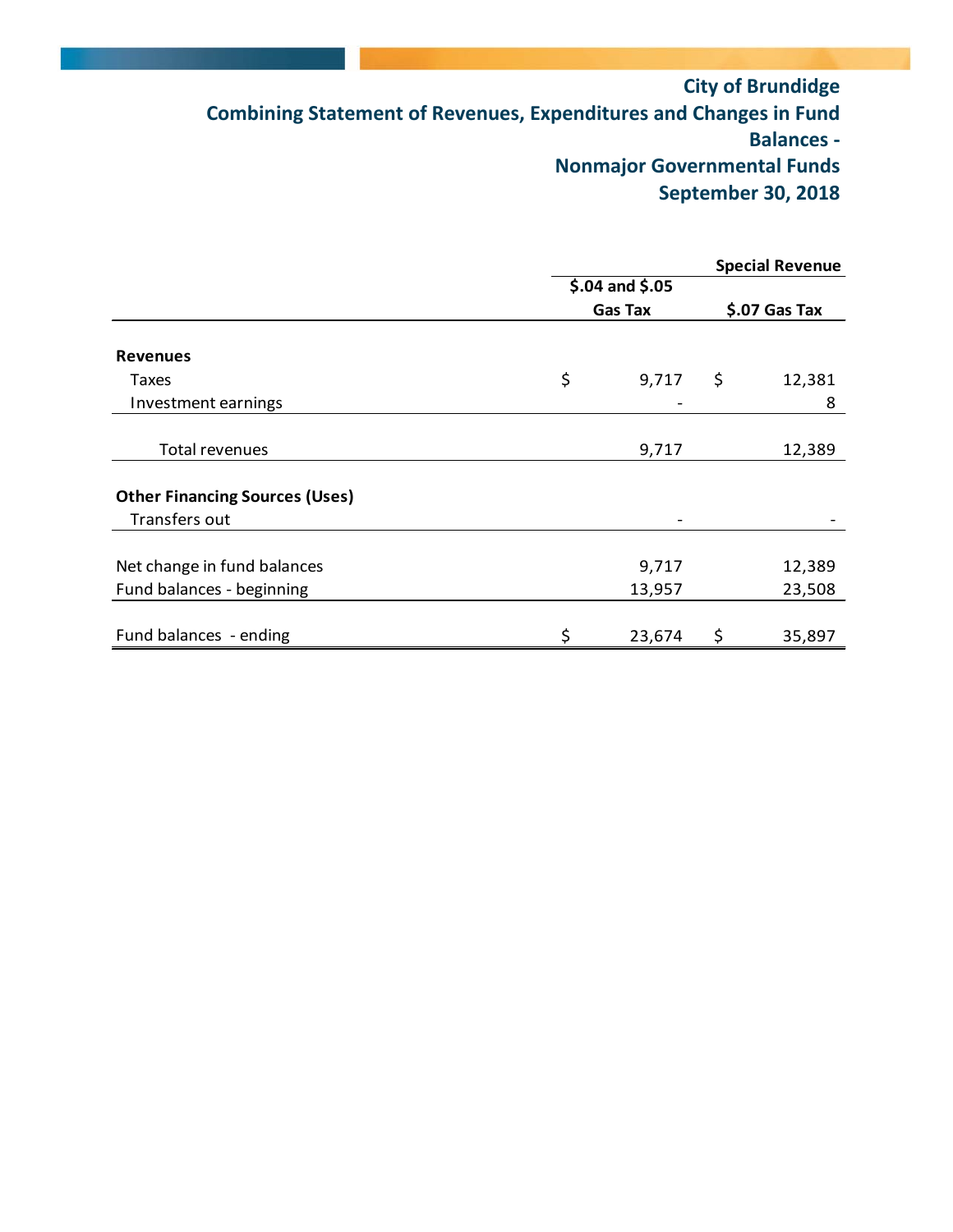| <b>Funds</b> |               |                    | Permanent<br>Fund<br><b>Joseph Carroll</b> |               |
|--------------|---------------|--------------------|--------------------------------------------|---------------|
|              | \$.02 Gas Tax | <b>Tobacco Tax</b> | <b>Library Fund</b>                        | <b>Total</b>  |
|              |               |                    |                                            |               |
|              |               |                    |                                            |               |
| \$           | 98,035        | \$<br>13,594       | \$                                         | \$<br>133,727 |
|              | 1,694         | 111                | 45                                         | 1,858         |
|              |               |                    |                                            |               |
|              | 99,729        | 13,705             | 45                                         | 135,585       |
|              |               |                    |                                            |               |
|              |               |                    |                                            |               |
|              | (70, 873)     |                    | (45)                                       | (70, 918)     |
|              |               |                    |                                            |               |
|              | 28,856        | 13,705             |                                            | 64,667        |
|              | 273,665       | 38,637             | 18,043                                     | 367,810       |
|              |               |                    |                                            |               |
| \$           | 302,521       | \$<br>52,342       | \$<br>18,043                               | \$<br>432,477 |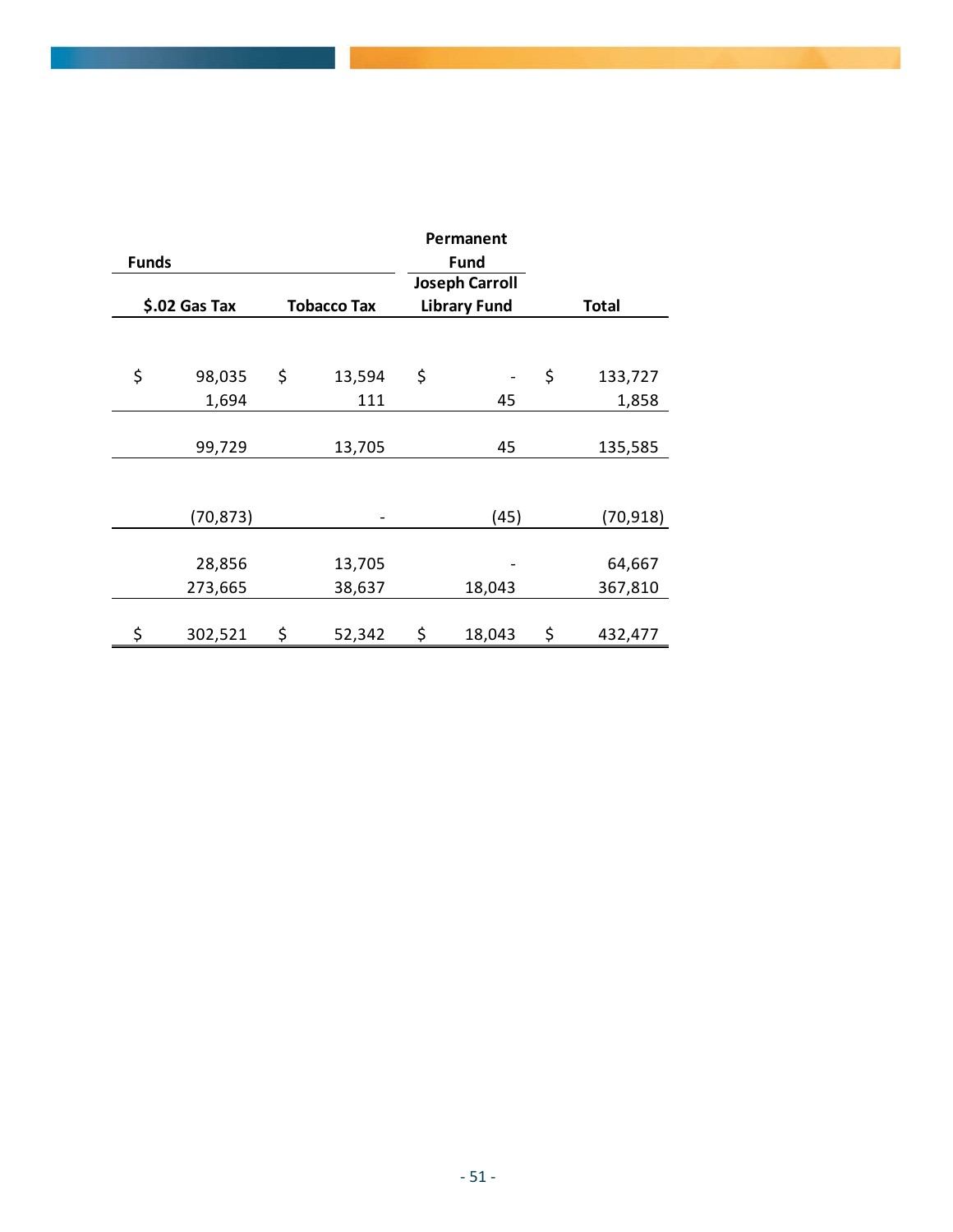

Carr, Riggs & Ingram, LLC 1117 Boll Weevil Circle Enterprise, AL 36330

(334) 347-0088 (334) 347-7650 (fax) www.cricpa.com

# **INDEPENDENT AUDITOR'S REPORT ON INTERNAL CONTROL OVER FINANCIAL REPORTING AND ON COMPLIANCE AND OTHER MATTERS BASED ON AN AUDIT OF FINANCIAL STATEMENTS PERFORMED IN ACCORDANCE WITH GOVERNMENT AUDITING STANDARDS**

Honorable Mayor and Members of the City Council Brundidge, Alabama

We have audited the financial statements of the governmental activities, the business-type activities, each major fund and the aggregate remaining fund information of the City of Brundidge, Alabama (the City) as of and for the year ended September 30, 2018, and the related notes to the financial statements, which collectively comprise the City's basic financial statements and have issued our report thereon dated February 8, 2019. We conducted our audit in accordance with the auditing standards generally accepted in the United States of America and the standards applicable to financial audits contained in Government Auditing Standards, issued by the Comptroller General of the United States. Our report qualified an opinion on said financial statements because the financial statements of the Brundidge Solid Waste Disposal Authority and the Industrial Development Board were not audited in accordance with Government Auditing Standards, and accordingly, this report does not include reporting on internal control over financial reporting or instances of reportable noncompliance associated with the Brundidge Solid Waste Disposal Authority and the Industrial Development Board.

### **Internal Control Over Financial Reporting**

In planning and performing our audit of the financial statements, we considered the City's internal control over financial reporting (internal control) to determine the audit procedures that are appropriate in the circumstances for the purpose of expressing our opinions on the financial statements but not for the purpose of expressing an opinion on the effectiveness of the City's internal control. Accordingly, we do not express an opinion on the effectiveness of the City's internal control.

Our consideration of internal control was for the limited purpose described in the preceding and was not designed to identify all deficiencies in internal control that might be material weaknesses or significant deficiencies and therefore, material weaknesses or significant deficiencies may exist that were not identified. However, we identified certain deficiencies in internal control described below that we consider to be a material weakness and a significant deficiency.

A *deficiency in internal control* exists when the design or operation of a control does not allow management or employees, in the normal course of performing their assigned functions, to prevent, or detect and correct misstatements on a timely basis. A *material weakness* is a deficiency, or combination of deficiencies, in internal control such that there is a reasonable possibility that a material misstatement of the City's financial statements will not be prevented, or detected and corrected on a timely basis. We consider Item 2003‐001 described below to be a material weakness.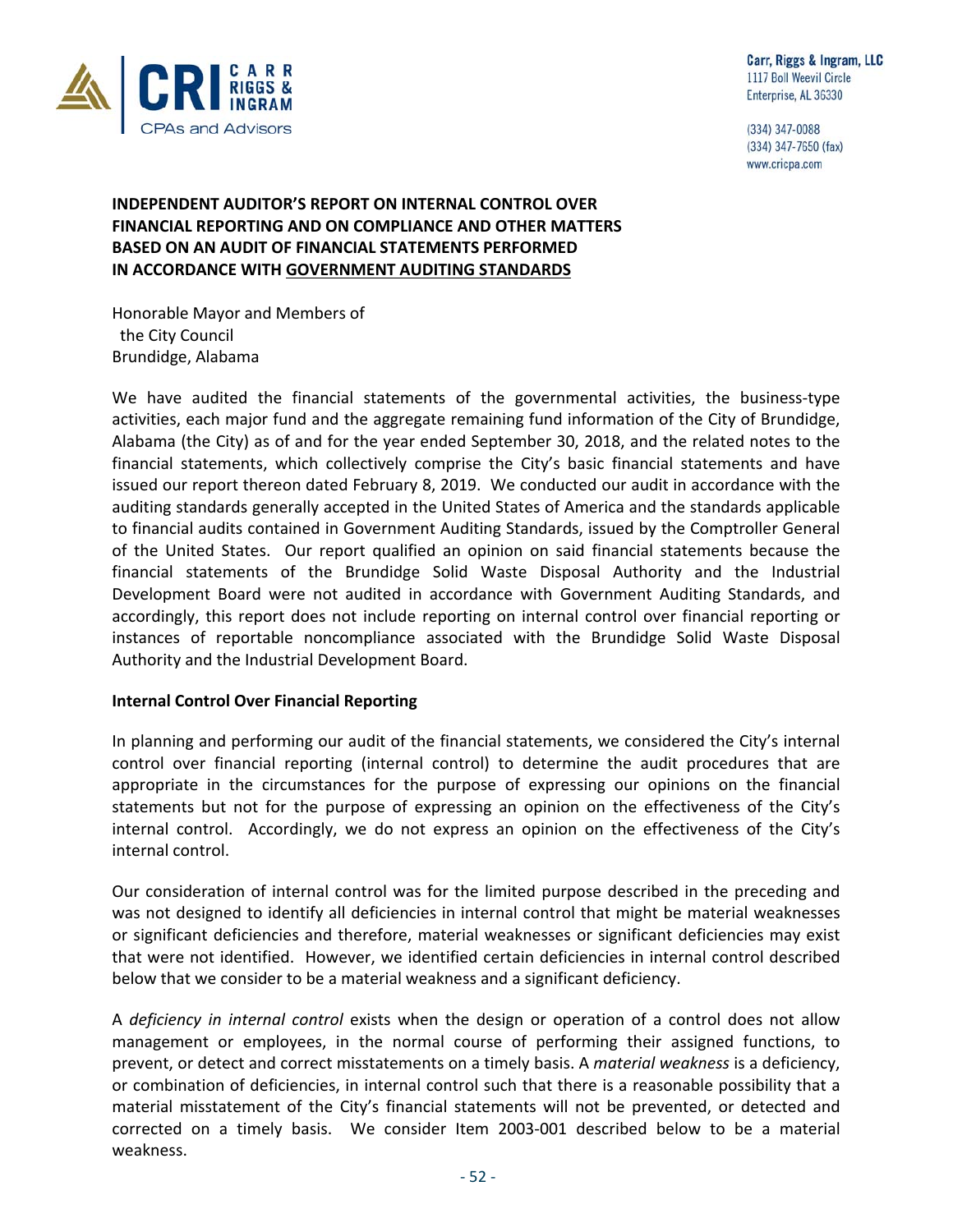A *significant deficiency* is a deficiency, or a combination of deficiencies, in internal control that is less severe than a material weakness, yet important enough to merit attention by those charged with governance. We consider Item 2018-001 described below to be a significant deficiency.

# **2003‐001 Separation of Duties (Repeat)**

**Condition** – There are instances when one individual may bill, collect, receipt, and deposit revenues. This usually occurs when other employees tasked with those responsibilities are out of the office during lunch, vacation or sick leave. In addition, in the municipal court, the same individual may bill, collect, receipt, deposit and record revenues. These instances result in a weakness relating to the control and recording of receipts.

**Criteria** – Management is responsible for establishing and maintaining effective internal control over financial reporting.

**Cause** – The City lacks sufficient personnel to appropriately separate all accounting functions.

**Effect** – The finding could result in material misstatements to the financial statements and the misappropriation of assets.

**Recommendation** – We recommend the City continue to improve on their policies to obtain greater segregation of duties.

**Management Response** – Due to our lack of resources, we are unable to properly separate duties. However, the City maintains records that agree receipts and deposit slips. The City Council will continue to monitor transactions to provide financial oversight**.**

# **2018‐001 Municipal Court Administration**

**Condition –** The City does not have formally documented policies and procedures for Court Administration.

**Criteria –** Policies and procedures should provide effective controls over access and authorization, as well as adequate audit evidence to support transactions.

**Cause –** The City is susceptible to increased risks of data loss, fraud, and improper accounting without policies and procedures that mitigate areas of known risks.

**Effect –** Opportunities exist for fraudulent activities to occur and go undetected.

**Recommendation –** The City should formally document the policies and procedures of the Municipal Court. The basis of such policies and procedures should be Rule 43 of the Alabama Rules of Judicial Administration. One of the cornerstones of a solid accounting and reporting control environment is documented policies and procedures. Though not all inclusive, specific procedures noted that should be addressed when developing policies included: